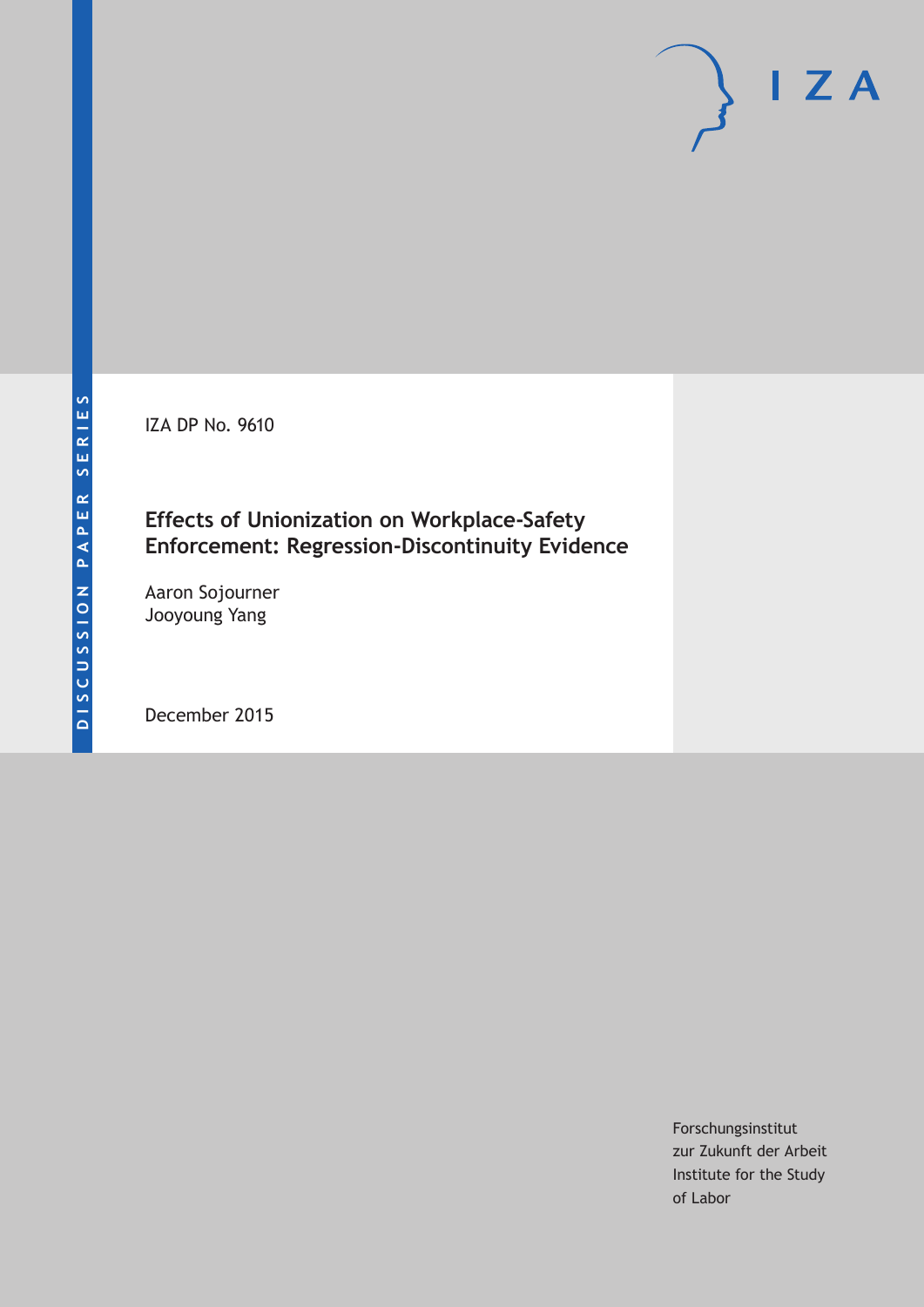# **Effects of Unionization on Workplace-Safety Enforcement: Regression-Discontinuity Evidence**

## **Aaron Sojourner**

*University of Minnesota and IZA* 

### **Jooyoung Yang**

*University of Minnesota* 

Discussion Paper No. 9610 December 2015

IZA

P.O. Box 7240 53072 Bonn Germany

Phone: +49-228-3894-0 Fax: +49-228-3894-180 E-mail: iza@iza.org

Any opinions expressed here are those of the author(s) and not those of IZA. Research published in this series may include views on policy, but the institute itself takes no institutional policy positions. The IZA research network is committed to the IZA Guiding Principles of Research Integrity.

The Institute for the Study of Labor (IZA) in Bonn is a local and virtual international research center and a place of communication between science, politics and business. IZA is an independent nonprofit organization supported by Deutsche Post Foundation. The center is associated with the University of Bonn and offers a stimulating research environment through its international network, workshops and conferences, data service, project support, research visits and doctoral program. IZA engages in (i) original and internationally competitive research in all fields of labor economics, (ii) development of policy concepts, and (iii) dissemination of research results and concepts to the interested public.

IZA Discussion Papers often represent preliminary work and are circulated to encourage discussion. Citation of such a paper should account for its provisional character. A revised version may be available directly from the author.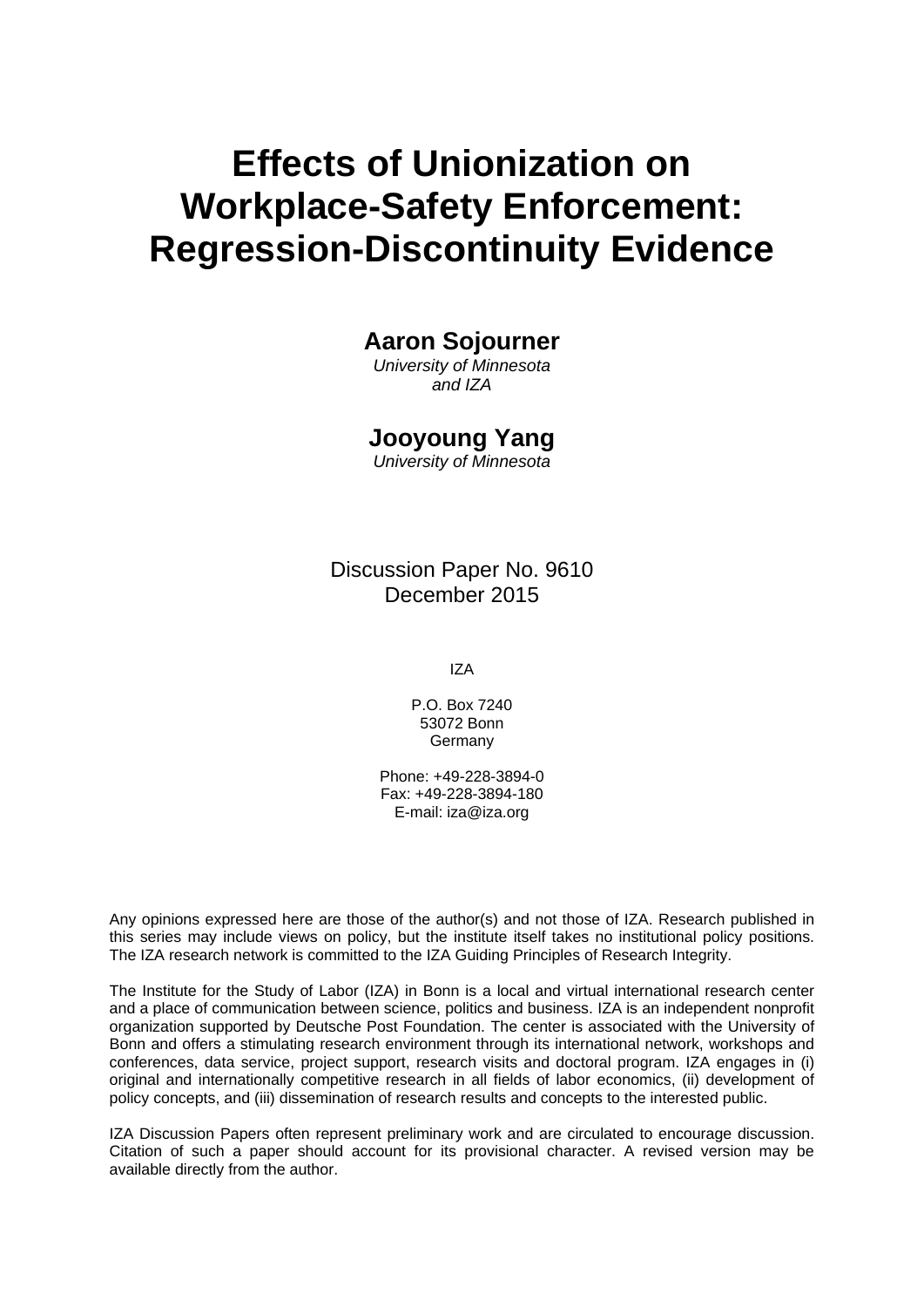IZA Discussion Paper No. 9610 December 2015

# **ABSTRACT**

# **Effects of Unionization on Workplace-Safety Enforcement: Regression-Discontinuity Evidence1**

We study how union certification affects the enforcement of workplace-safety laws. To generate credible causal estimates, a regression discontinuity design compares outcomes in establishments where unions barely won representation elections to outcomes in establishments where union barely lost such elections. The study combines two main datasets: the census of National Labor Relations Board (NLRB) representation elections and the Occupational Safety and Health Administration's (OSHA) enforcement database since 1985. There is evidence of positive effects of union certification on establishment's rate of OSHA inspection, the share of inspections carried out in the presence of a labor representative, violations cited, and penalties assessed.

JEL Classification: J51, J28, I18

Keywords: union(s), OSHA inspections, workplace accidents, effects, labor market institutions

Corresponding author:

 $\overline{a}$ 

Aaron J. Sojourner Carlson School of Management University of Minnesota 321 19th Ave S 3-300 Minneapolis, MN 55455 USA E-mail: asojourn@umn.edu

<sup>1</sup> We would like to thank Suyoun Han for excellent research assistance on this project, John Budd and Alison Morantz for helpful comments, and to the U.S. Department of Labor Emerging Scholars Program for financial support. Data on NLRB elections is posted at: https://www.dropbox.com/s/m92aw4vb1u3qy0n/nlrb\_elections\_19622009.dta?dl=0 Data from OSHA inspections is posted at: http://ogesdw.dol.gov/views/data\_summary.php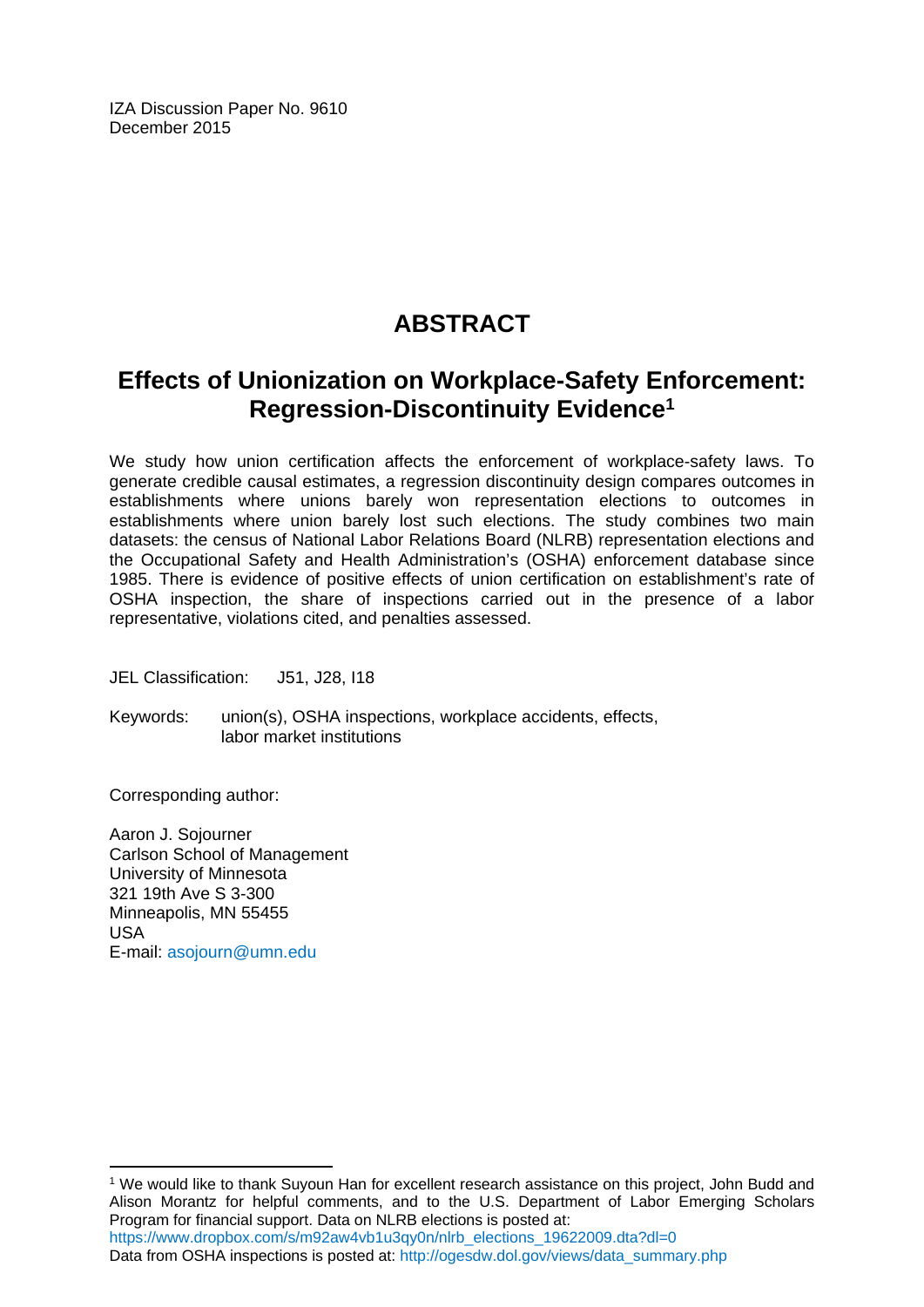IZA Discussion Paper No. 9610 December 2015

# **NON-TECHNICAL SUMMARY**

Since 1970, the U.S. Occupational Safety and Health Act has defined federally-protected rights for private-sector workers to safe and healthy workplaces. The Occupational Health and Safety Administration (OSHA) works to uphold these rights through enforcement and education using its own agency resources directly and by leveraging partnerships with other organizations including state governments, research institutes, employers, and labor unions.

This paper studies the effects of unionization on workplace-safety law enforcement. We compare establishments where unions barely won union-certification elections to establishments where unions barely lost such elections. At the time of the election, these two sets of establishments are very similar. After the election, unions are certified as collectivebargaining agents in the former set of establishments but not in the latter set. Around the 50% vote-share threshold, this simulates an experiment where unionization is almost randomly assigned to establishments. Drawing on the OSHA enforcement database from 1985 to the present, each establishment experiencing an NLRB election in the last three decades is connected to any relevant OSHA inspection information.

In the years after the election, did the two sets of establishments experience different inspection probabilities, probabilities of having a labor-representative present on inspections, levels of violations cited, and levels of penalties assessed? These comparisons provide credible estimates of the local average treatment effects of union certification on the margin.

Union victory in close NLRB certification elections leads to increased occupational-safety law-enforcement activity and increased worker representation in the enforcement process. Union certification increases OSHA activity – inspection rates, violations cited, and penalties assigned – each by about 8 percent of a standard deviation. The results are remarkably consistent across outcomes. Further, conditional on having an OSHA inspection, union certification increases the share of inspections that have a labor representative participating by 27 percentage points. This provides the strongest evidence in the literature documenting a rights-facilitation effect of unions and shows that the level of law enforcement depends on the strength of interested, private institutions.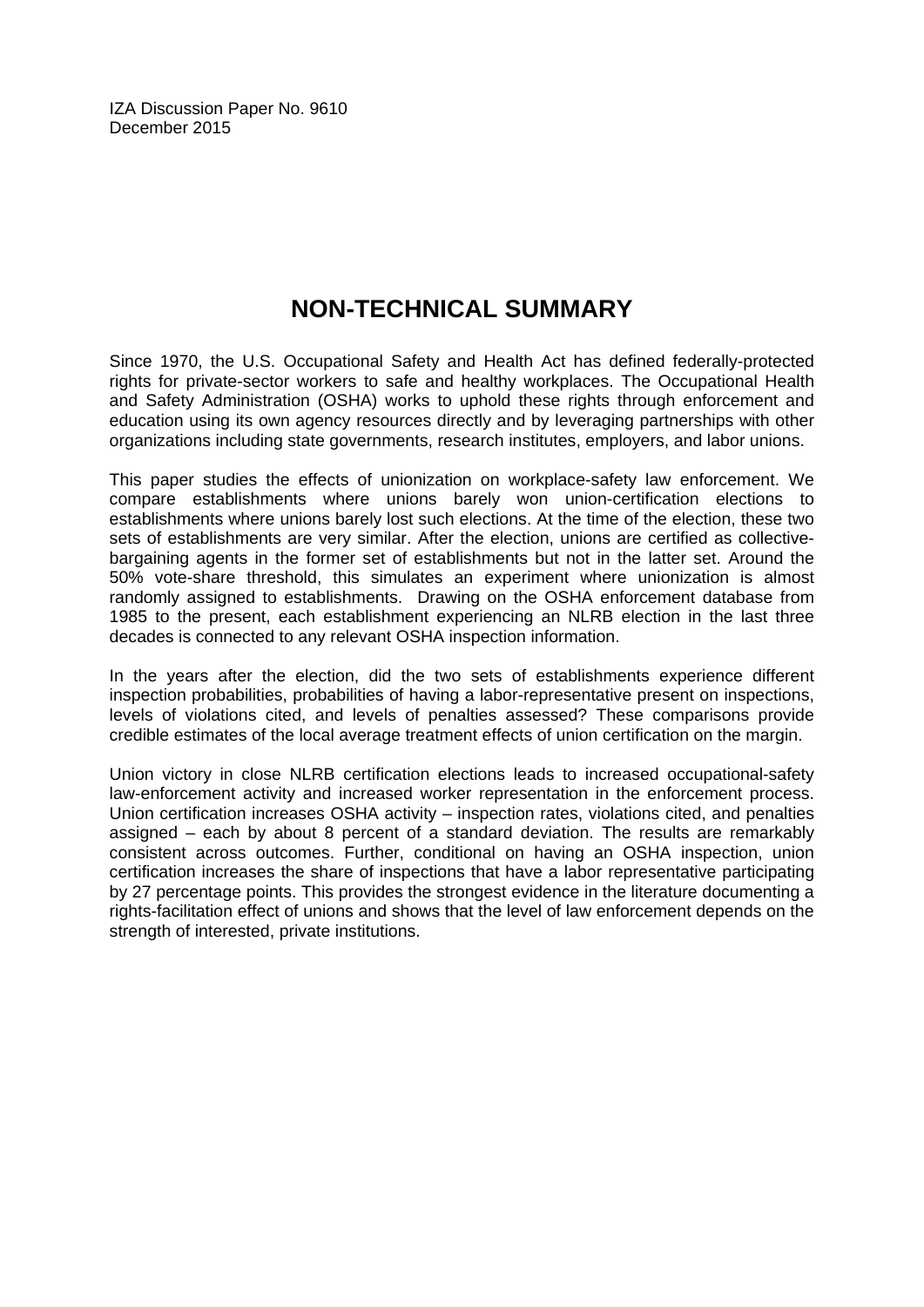Since 1970, the federal Occupational Safety and Health Act has defined federallyprotected rights for American, private-sector workers to safe and healthy workplaces. The Occupational Health and Safety Administration (OSHA) works to uphold these rights through enforcement and education using its own agency resources directly and by leveraging partnerships with other organizations including state governments, research institutes, employers, and labor unions. Under the Act, workplaces must meet specific standards and employees have rights to initiate OSHA inspections, to participate in inspections and in pre- and post-inspection meetings, and in administrative proceedings. Union activities may serve as a complement to OSHA's direct expenditures and enforcement efforts. If unions are effective, declining unionization in the private-sector workforce can make the Department of Labor's (DOL) job more difficult.

Labor unions tend to share the DOL's interests in ensuring safe and healthy workplaces. In collective bargaining and labor-management relations at unionized firms, they often push to increase health and safety along with improvements in other terms and conditions of employment. To some extent, unions educate workers about the nature of their legal rights, facilitate exercise of these rights, and work to ensure such rights are protected by encouraging vigorous enforcement against violations. Unionized workers may also be more likely to understand their rights under OSHA and to report specific potential health and safety violations, request inspections, and participate directly or through a labor representative in the inspection process.

Smith (1986) and Weil (1991) pioneered study of these processes. They provide thoughtful, thorough discussion of ways that unions can promote enforcement of workers' OSHA rights.<sup>2</sup> Morantz (2011) provides a more recent look focused on the mining industry and the Mine Safety & Health Administration (MSHA), which has a much more intensive regulatory regime than OSHA. To develop empirical evidence, Smith studies data at the industry-year level from 1977-1979 and observes a positive association between the unionization rate and the rate of worker-initiated complaint inspections controlling for a few other industry-year characteristics. Weil studies OSHA enforcement data combined with business-census data from the manufacturing industry in the year 1985. He compared union to nonunion establishments in a

<sup>&</sup>lt;sup>2</sup> This is an example of a *rights-facilitating* effect of unions, a term coined by Budd & McCall (1997) where they develop evidence unions help workers exercise their rights to access unemployment-insurance benefits.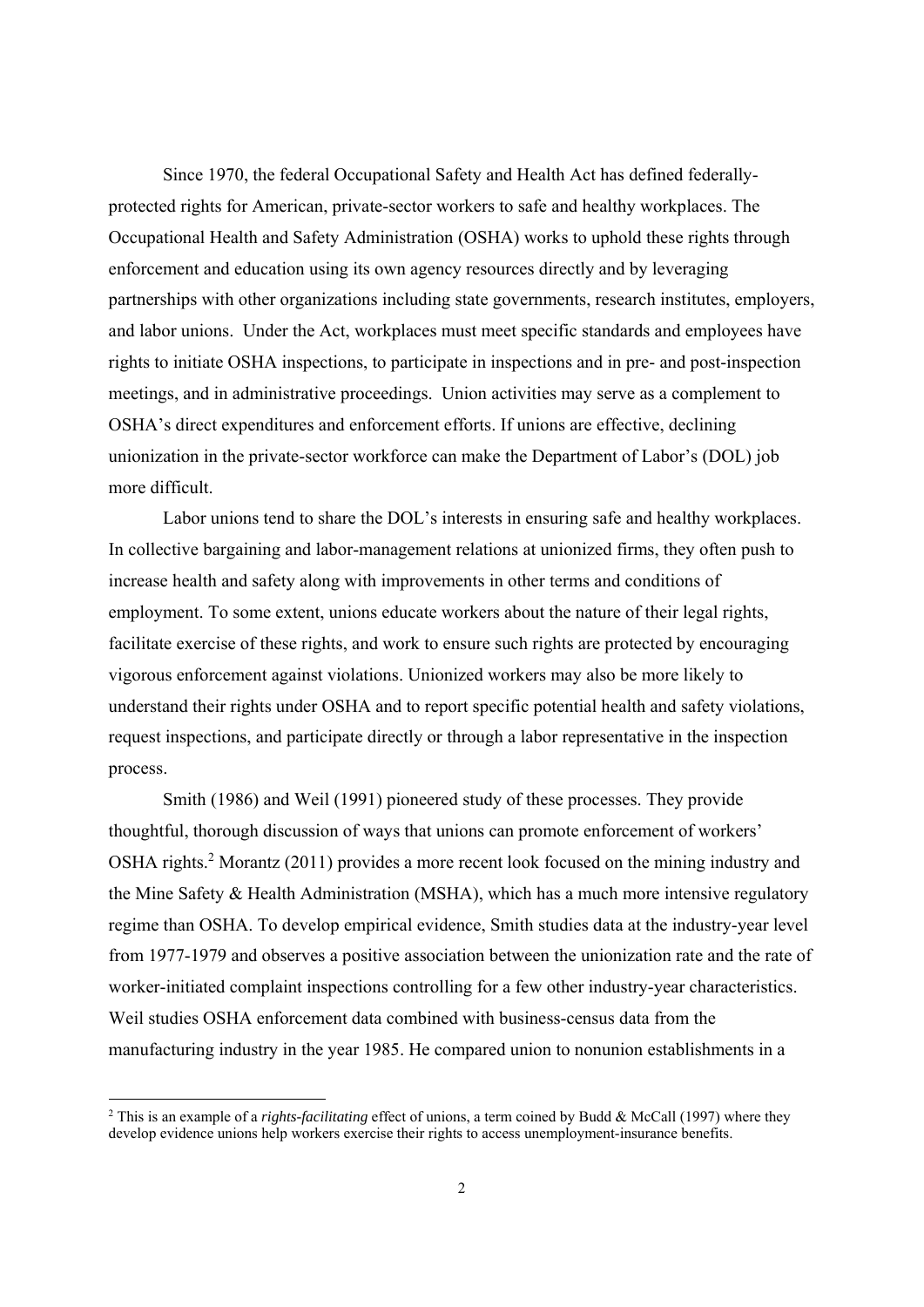broad cross-section with respect to their inspection probabilities, probability of having a laborrepresentative participate in inspections, level of violations cited, and level of penalties. In each case, he found large differences between union and nonunion establishments. We extend the analysis beyond manufacturing to the whole private economy and beyond a single year of data to 27 years. Morantz controls for more observable factors than Smith or Weil could and also finds evidence of more intensive enforcement in unionized workplaces.

Interpreting those observed differences is a challenge given the prior data's limited ability to support tight comparison across otherwise-similar establishments. Perhaps unions do cause stricter enforcement through the mechanisms described above and, thereby, create the differences observed. Or, omitted variables that are correlated with both union status and outcomes could drive the outcome differences while unionization *per se* has no effect. For example, in establishments that are more dangerous, workers may be more likely to unionize and OSHA may be more likely to inspect, cite, and penalize. Without an ability to compare tightlysimilar establishments with respect to their underlying safety levels and propensities to unionize, it is difficult to credibly isolate the causal effect of unions.

To overcome this obstacle, regression discontinuity design (RDD) compares establishments where unions barely won National Labor Relations Board (NLRB) unioncertification elections to establishments where unions barely lost such elections (DiNardo & Lee, 2004; Sojourner, Frandsen, Town, Grabowski, & Chen, 2015). Rather than comparing union to nonunion establishments generally and relying on statistical controls and untestable identifying assumptions vulnerable to selection bias, we restrict attention only to establishments where employees indicated an interest in unionizing such that the NLRB held a union-certification election. At the time of the election, establishments where the union just won narrow elections are very similar to establishments where the union just lost such elections. After the election, unions are certified as collective-bargaining agents in the former set of establishments but not in the latter set. Around the 50% vote-share threshold, this generates a quasi-random assignment of union certification to establishments and helps overcome the omitted-variables problem. Drawing on the OSHA enforcement database from 1985 to the present, each establishment experiencing an NLRB election in the last three decades is connected to any relevant OSHA inspection information.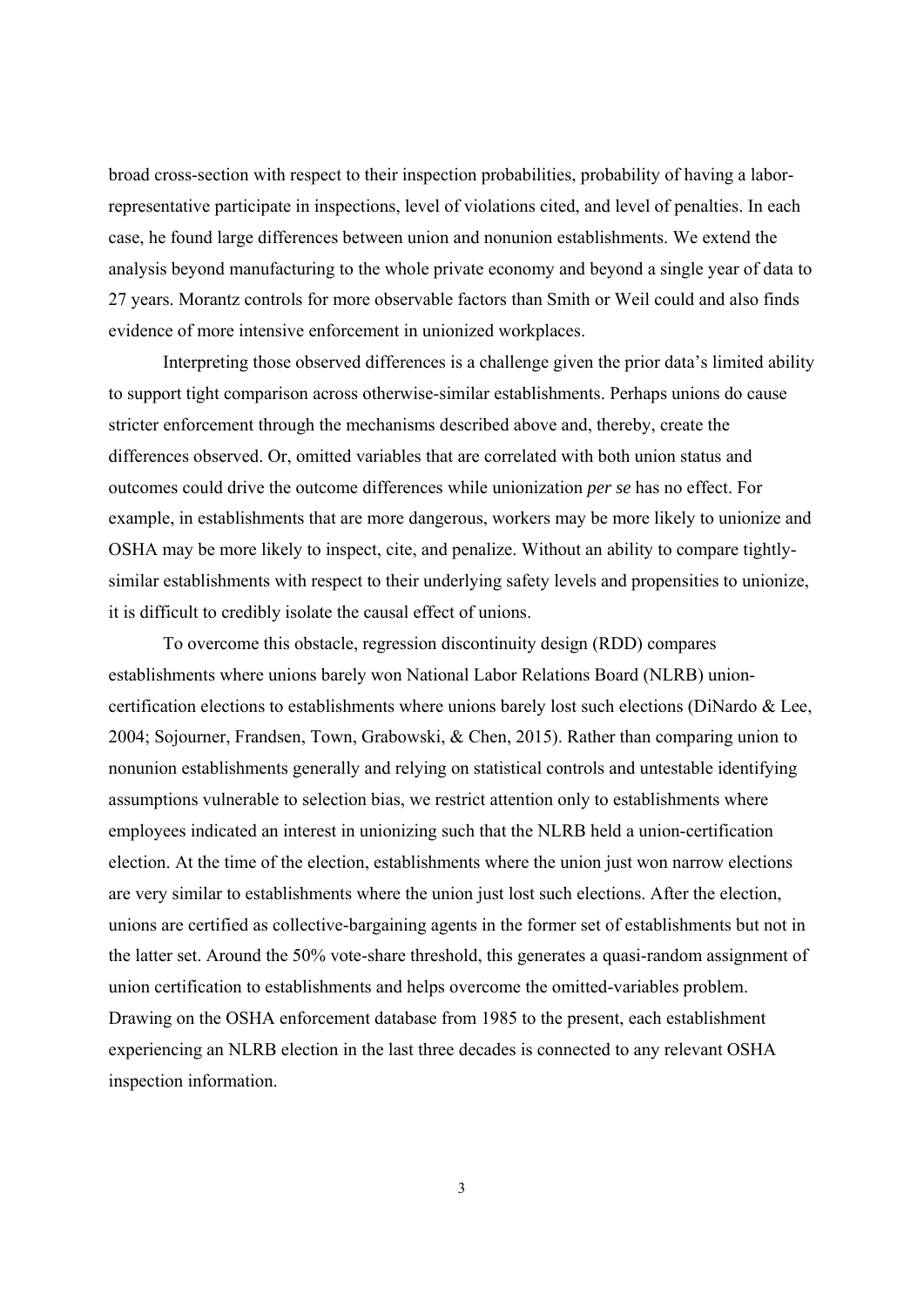In the years after the election, did the two sets of establishments experience different inspection probabilities, probabilities of having a labor-representative present on inspections, levels of violations cited, and levels of penalties assessed? These comparisons provide credible estimates of the local average treatment effects of union certification on the margin.<sup>3</sup> Further, we do the best the OSHA enforcement data allow to construct measures of occupational injury in each establishment and to analyze effects on injuries, though the data have substantial limitations for this purpose.

An important advantage of RDD over designs that simply try to adjust for observed differences in control variables is that the assumptions needed for RDD imply falsifiable conditions (DiNardo & Lee, 2011). Like an experiment, there should not be any difference in the distribution of observable characteristics between the "treatment" and "control" groups *prior* to treatment. In our context, this means there should be no difference *prior* to the election between establishments where unions later barely win and those where they later barely lose. Analysis of the pre-election versions of the OSHA outcomes and characteristics of the establishments observed from the NLRB elections provide evidence on the validity of our design's assumptions.

 We also study differences in the effect of unionization by establishment size to help add evidence on a cloudy issue in the literature: whether unions have bigger effects on enforcement in smaller or larger establishments. Weil's study of union effects on OSHA enforcement in manufacturing and Morantz's study of union effects on MSHA enforcement in mining found opposite relationships between the size of union effects and establishment size. Weil found effects were bigger in larger establishments. Morantz found effects were smaller in larger establishments. Similarly to Weil, we focus on OSHA enforcement activity as the outcome.

#### **Design and Data**

Index establishments by  $i=1, 2...$  I and suppose each has only one union-certification election. Interest centers on the average effect of the union winning an election, indicated by *Di*. The forcing variable – that which governs selection into union certification – is the election's

<sup>&</sup>lt;sup>3</sup> A limitation of the RDD is that it is most informative about the effects of the unions on the margin of certification, rather than their effects where unions are particularly strong. On the other hand, this is the most relevant margin to understand the effects of policy changes that would make it marginally easier or harder to get union certification, such as card check or speedier elections.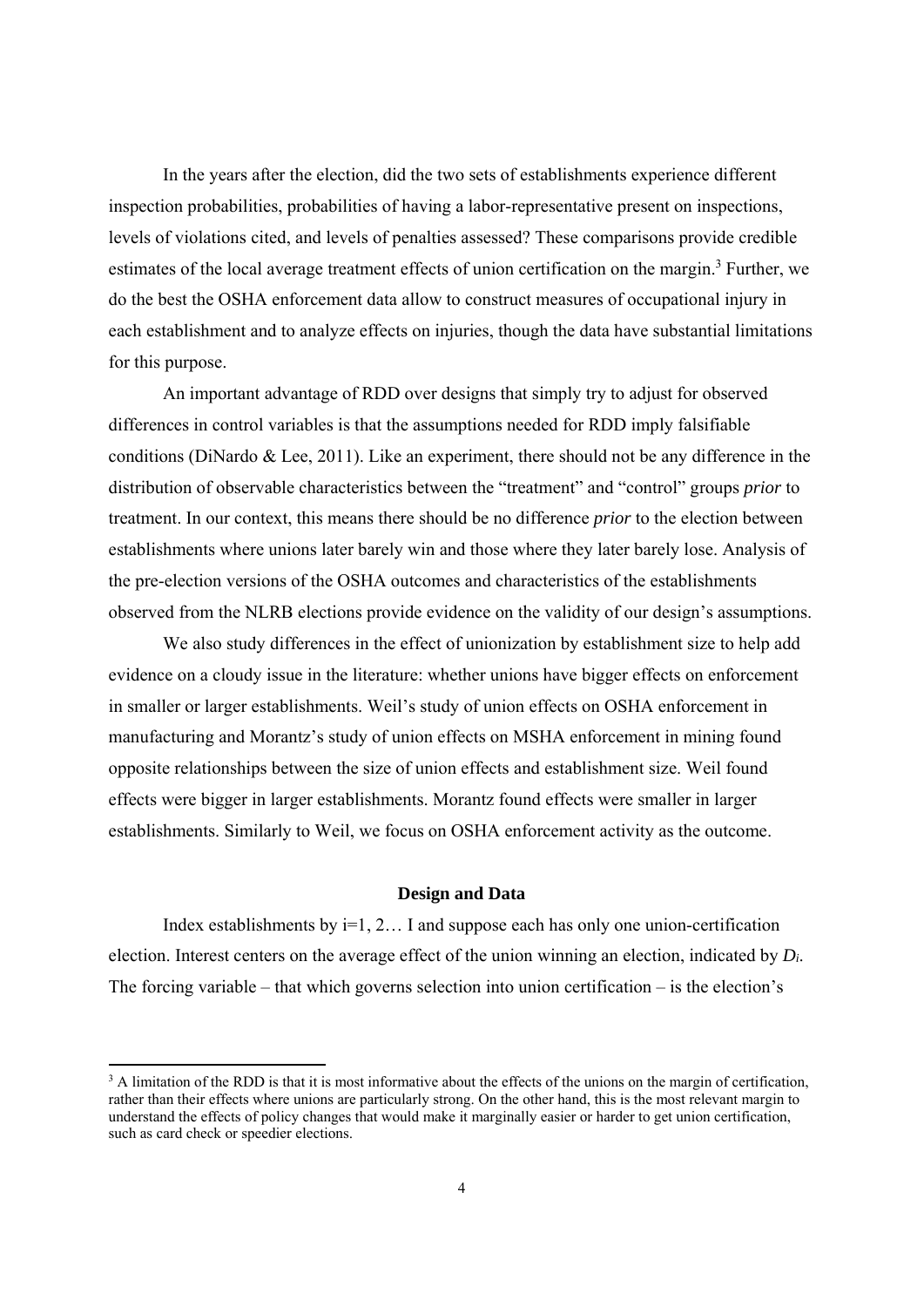pro-union vote-share  $(X_i)$ .<sup>4</sup> As in Lee & Lemieux (2010) and Sojourner et al (2015), the basic model for any given outcome  $(Y_i)$  is:

$$
Y_i = D_i \tau + f(X_i) + W_i \delta + \varepsilon_i
$$

Union certification,  $D_i$ , depends deterministically on vote share,  $D_i = 1[X_i > 0]$  and *f* is assumed to be continuous at 0. Other pre-election observable determinants of the outcome  $(W_i)$ , including lagged outcomes, can serve as control variables.

The causal effect of union certification near the certification threshold is identified as  $\tau$ under the following continuity assumption on unobservable influences  $(\varepsilon_i)$ :

$$
lim_{x\uparrow 0}E[\varepsilon_i|W_i, X_i = x] = lim_{x\downarrow 0}E[\varepsilon_i|W_i, X_i = x]
$$

This assumes that unobserved factors influencing the outcome do not jump in a discontinuous manner at the election-victory threshold. Because the only factor that can shift discontinuously at the threshold is union certification (*D*), any observed differences in outcomes across the threshold after the election can be interpreted as the causal effect of union certification on the margin.

The study population is all U.S. private-sector establishments on the margin of unionization between 1985 and 2009 as measured by the establishment experiencing at least one NLRB certification election during this period. The study starts with January 1985 because this is the first year any occupational fatalities are recorded in the OSHA data. During this period, the NLRB election database contains 79,390 elections with a valid election month, election year, industrial classification code, state, establishment name, and counts of employees voting in favor of and against unionization. In some cases, the data contain establishment street address.5

Because any establishment can have multiple NLRB elections over time, a matching algorithm is used to construct longitudinal, unique-establishment identifiers. Across the set of

<sup>&</sup>lt;sup>4</sup> We transform raw vote shares following DiNardo & Lee (2004). We create 20 bins of width 5 percent and consider each establishment to have the vote share of the mid-point of its bin so that the possible values of *X* do not vary with the number of votes cast in the election. We also re-center so that the union-victory threshold has the value zero. <sup>5</sup> We integrate two databases that compile and standardize NLRB election records: one from Holmes (2006) that includes elections during 1977 to 1999 and which includes many establishments' street address and a second provided by Hank Farber covering 1962 to 2009 but lacking any street addresses.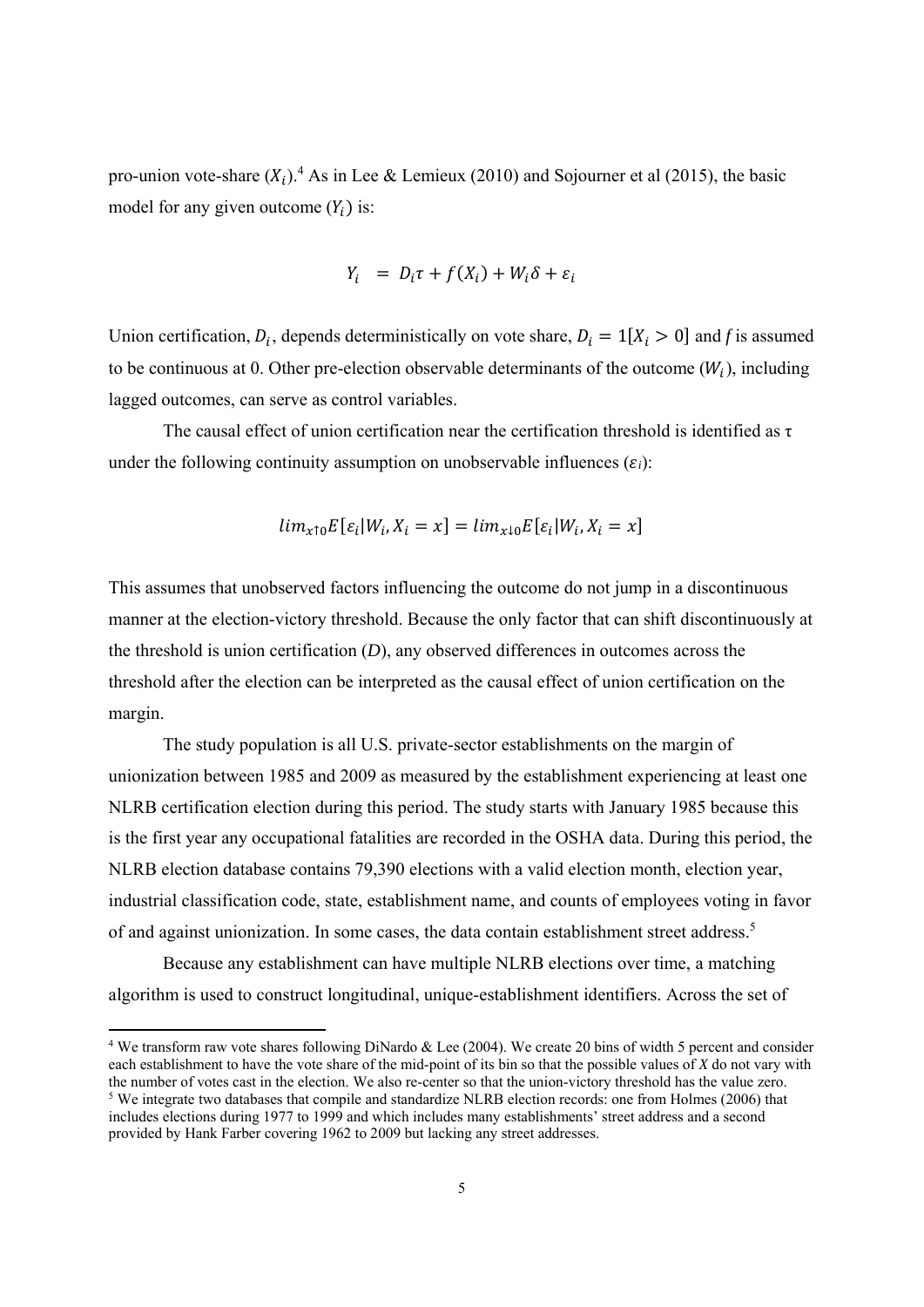elections in establishments in the same state, city, and industry (strict match after cleaning), the algorithm links elections in establishments with similar names and addresses (fuzzy match after cleaning). This identifies 72,187 unique establishments represented in the 79,390 elections.<sup>6</sup>

Next, establishments with NLRB elections are linked to the OSHA enforcement database. The OSHA database records all administrative enforcement actions and some occupational injuries in U.S. private sector establishments from 1985 to 2012 (U.S. Department of Labor, 2014). This period includes 3,246,794 inspection records across the U.S. private-sector economy. For each inspection, the establishment's name, address, city, state, and industry are observed.

Our focus is only on OSHA records from establishments that experienced NLRB elections. For each OSHA record, we look for a match among all the NLRB election records using strict matching of establishment's city, state, and industry along with fuzzy-matching on name and address. Using the NLRB-based establishment identifiers, this yields a longitudinal database of unique establishments each linked to any associated NLRB elections and OSHA enforcement data. This procedure produces links 48,671 OSHA records to 16,166 unique establishments that underwent NLRB certification elections. This implies that 22.4 percent of such establishments are linked to any OSHA record. The other 77.6 percent of establishments that underwent NLRB elections are measured to have no OSHA enforcement actions during the study period.

Analysis focuses on the subsample of NLRB elections meeting the following criteria:

1) *At least 20 individuals voted*: a vote-total floor minimizes the risk that the exact outcome could be manipulated by the company, the union, or workers, which would somewhat undermine the quasi-randomization across the vote-share threshold (Frandsen, 2012).

<sup>6</sup> The algorithm requires the researcher to choose weights to value matching text characters and penalize mismatches across records. The nuisance parameters were chosen by trying different values and inspecting samples of the matching results by hand to assess which delivered the best-quality matches. To assess sensitivity of final estimates to the parameter values, we also use two, alternative parameterizations to generate two alternative sets of establishment identifiers. Empirical results are re-estimated using the alternative identifier. Appendix A provides additional detail on the records-matching process.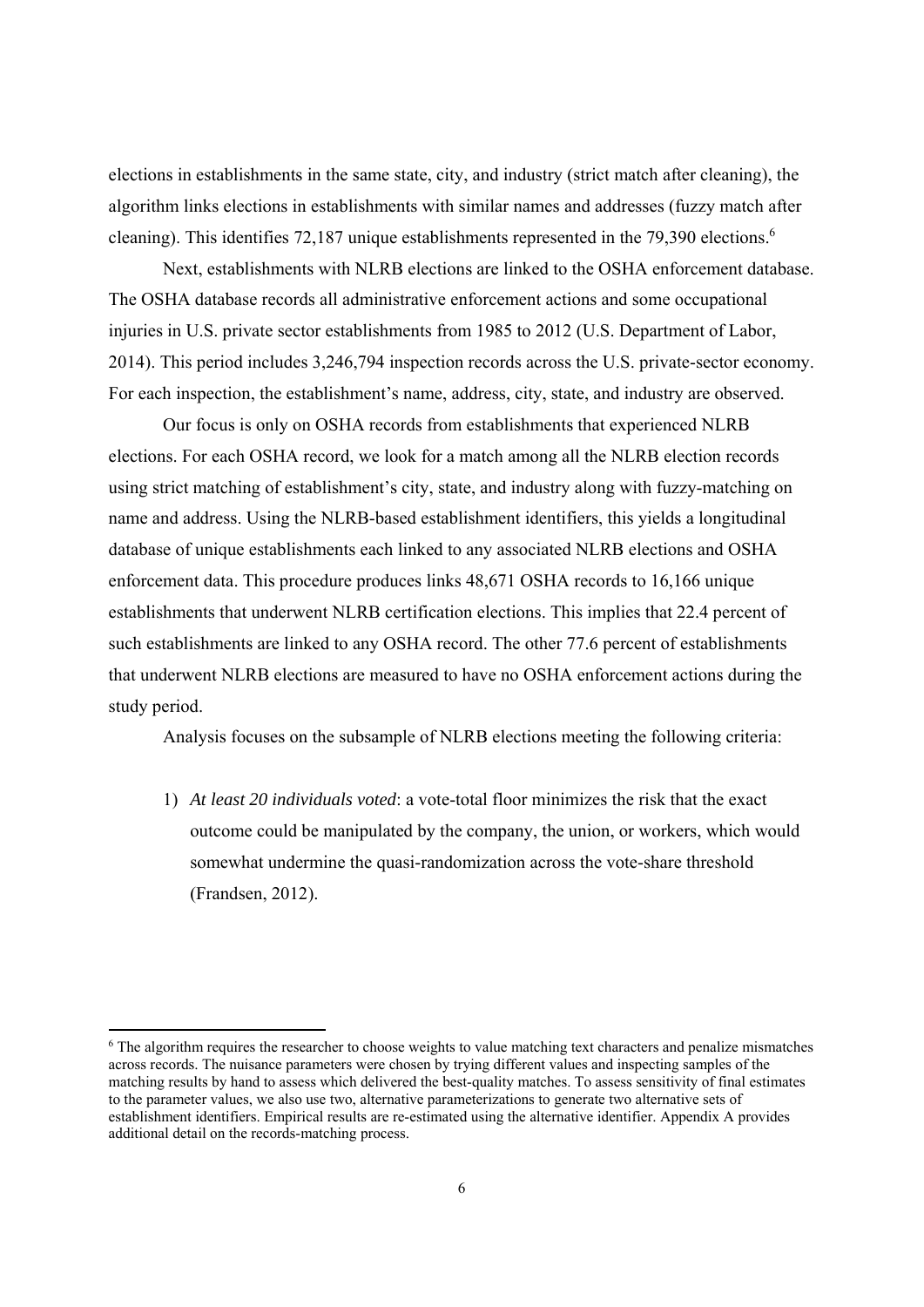- 2) *Election occurs between 1985 and 2009:* before 1985, records of fatal injuries are almost completely absent from the OSHA database (Appendix Figure 5).<sup>7</sup> Focusing on elections occurring after 1985 ensures a positive probability of observing occupational fatalities prior to the election, giving a meaningful pre-election injury measure for use as a control variable and in testing for valid RD conditions. Our NLRB election data end in 2009.
- 3) *First such election observed in an establishment*: Considering multiple elections for the same establishment raises a number of conceptual questions about whether an establishment should be considered as treated (union wins) or control (union loses). Focusing on only the first election meeting criteria 1) and 2) in each establishment sidesteps these thorny issues. This election is termed the establishment's *focal election* (Sojourner, Town, Grabowski, Chen, & Frandsen, 2013). This is a conservative standard that may introduce some attenuation in estimated effects.<sup>8</sup>

Another issue raised by multiple elections is the possibility that unions or management learn enough through recently-past elections to manipulate the outcome of the election in such a way as to introduce systematic differences across the threshold in unobservables and, thereby, invalidate the identifying assumption. This concern diminishes as the time between elections extends. Therefore, any establishment that experienced an NLRB election, regardless of outcome, in the 5 years immediately prior to the focal election is excluded.

4) *No evidence of prior unionization:* Using the NLRB data back to 1962, any establishment where any union was certified prior to the focal election is excluded. This clarifies the interpretation of the treatment as a contrast between establishments

 $<sup>7</sup>$  Even after 1985, the OSHA fatality data is highly incomplete. The OSHA data records only about two-fifths as</sup> many fatal occupational as the more-complete Census of Fatal Occupational Injuries (CFOI) across the years both are available (Appendix Figure 6).

<sup>&</sup>lt;sup>8</sup> If a subsequent election has the same result as the focal election, this does not introduce measurement error. If a subsequent election has the opposite result, we are less likely to find an effect. The establishment then truly has a mix of certified and not-certified units rather than having the pure status measured by the focal-election result.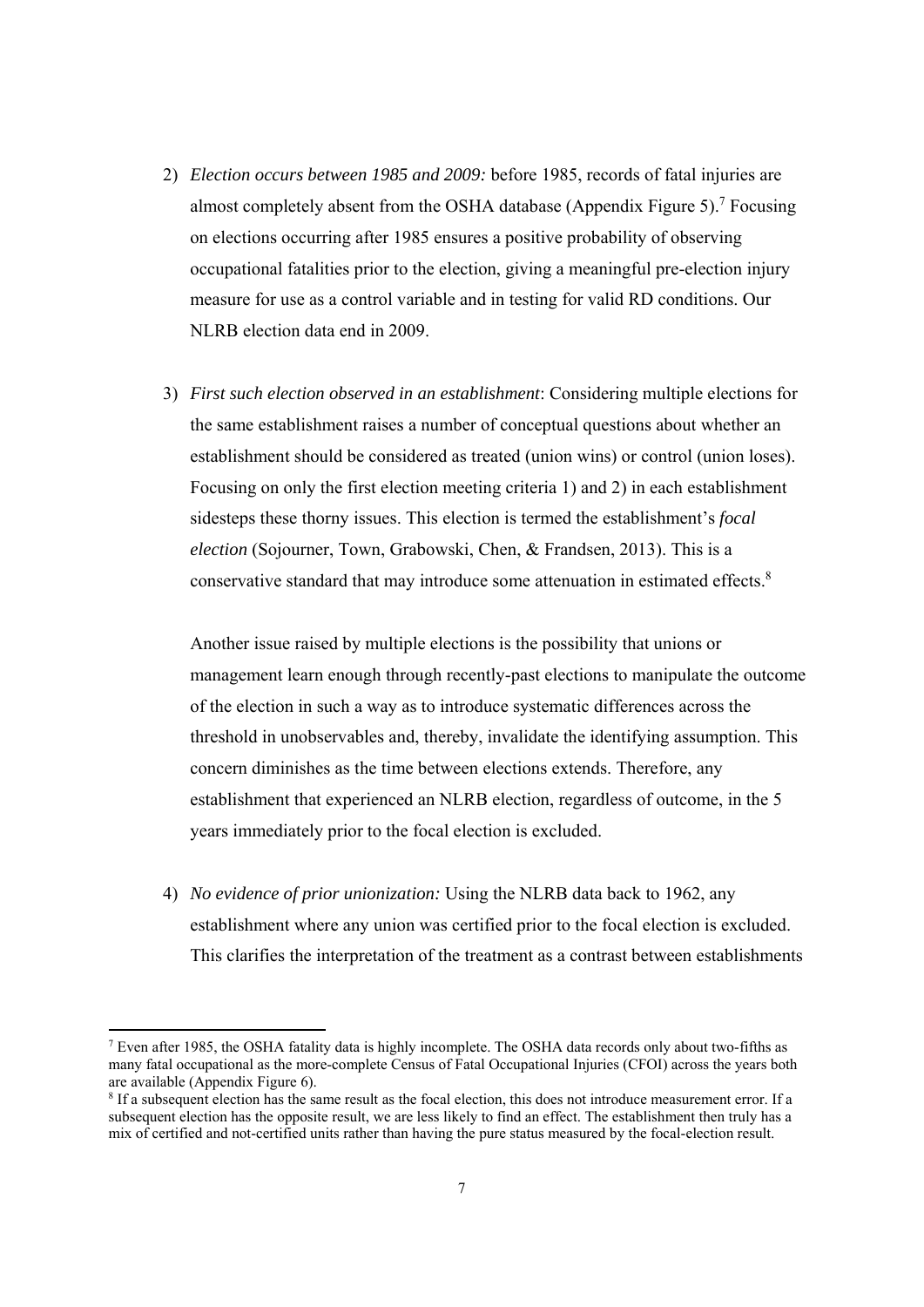with no unions previously certified as bargaining agents and those with any union so certified (Sojourner, Town, Grabowski, Chen, & Frandsen, 2013).

5) *Valid number of votes*: the number of total recorded votes must not exceed the number of eligible voters (bargaining-unit size).

Filtering on criteria 1 and 2 reduces the number of unique establishments and focal elections to 42,430. After implementing criteria 3, 4 and 5, the number of unique establishments shrinks to our analytic sample is 31,052 establishments. As described at the top of Table 1, the average raw vote share was 49 percent and the average number of eligible voters was 107. In the analytic sample, 26.2 percent of establishments have at least one linked OSHA record from between January 1985 to December 2011, similar to the link rate in the overall NLRB sample. The other 73.8 percent have no linked OSHA record.

#### *Outcome measures*

Five outcome variables are measured for each establishment. Relative to each establishment's unique focal election, a post-election and a pre-election measure of each variable is constructed. Post-election measures serve as outcomes, contrasted across the certification threshold to estimate the union-certification effect. Pre-election measures serve three purposes. First, they allow for falsification testing. The assumptions of RDD imply the testable prediction that there should be no discontinuity in the distribution of pre-election observables across the threshold. Second, they serve as control variables to reduce bias that may arise from violations of the RDD conditions. Third, they increase estimates' precision by helping explain post-election outcomes and, thereby, reducing the role of unobservable influences.

We develop three measures of the intensity of OSHA enforcement activity at each establishment in the post-election period and one measure of labor's active involvement in the inspection process. First, to measure each establishment's inspection rate, count the number of post-election inspections, those between the focal-election month and the end of the study period (December 2011). Compute the length of the establishment's post-election period similarly in years: post-election months/12. The post-election inspection rate is the count of inspections over the length of the period or, equivalently, the average number of inspections per year post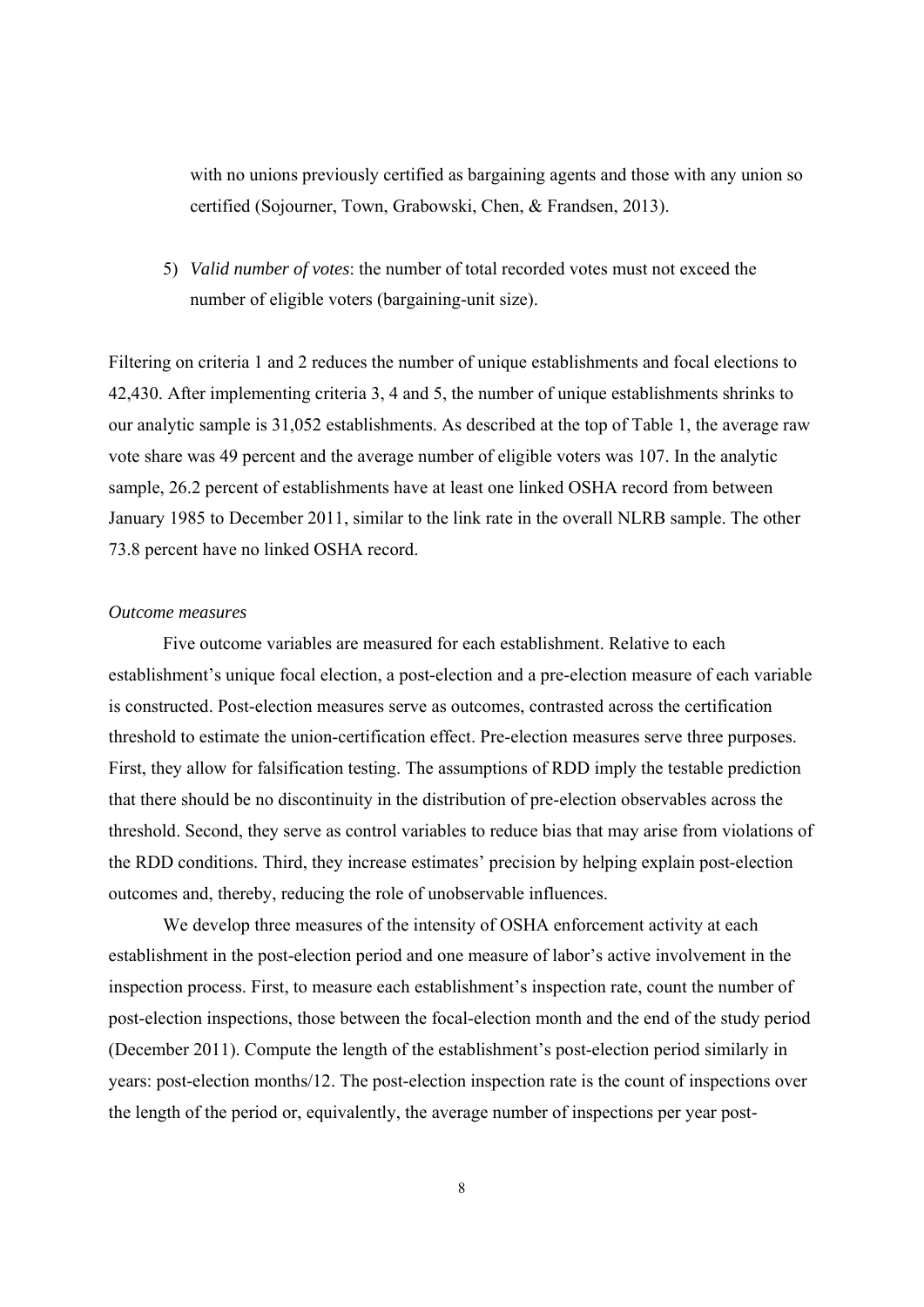election. Measure pre-election inspection rates analogously using January 1985 as the start of the study period. In the pre-election period, the average annual inspection rate is 0.04 with standard deviation 0.21, implying an average of 4 inspections performed annually per 100 establishments in our sample with a standard deviation of 21. Post-election, the annual inspection rate is 3 per 100 establishments.<sup>9</sup>

Second, the exercise of walkaround rights (Weil, 1991) is measured by the share of inspections attended by a labor representative at each establishment in each period. In the preelection period, an average of 2 percent of inspections were attended by labor representatives. For research purposes, it is heartening that this share is so low because the sample is constructed to focus on establishments with no union representation in the pre-election period. However, for program purposes, it is sobering evidence that workers rarely exercise their rights to participate in OSHA inspections absent a union. Further, pre-election labor-representative share can serve to control for differences in pre-election unionization across establishments that our sampleconstruction rules miss.10 Second, analyzing the effect of certification on the share of postelection inspections attended by labor representatives generates empirical evidence on the extent to which certification drives unionization *per se*. Evidence that certification lifts the share of post-election inspections attended by labor representatives would give validity to the interpretation of a certification effect as informative about unionization effects. Third, this provides an estimate of the effect on exercise of federal walkaround rights, the most credible evidence on a union rights-facilitation effect in the literature.

Third, combining multivariate data on each establishment's OSHA violations yields a single index measuring the establishment's degree of OSHA violations cited. For each inspection at an establishment, OSHA assigns a number of current violations for each of 5 types of violations: Serious, Willful, Repeated, Other, and Unclassified. Figure 1 displays an example of the kind of violation and penalty data available from each inspection. We focus on Serious, Willful, and Repeated violations because Other and Unclassified violations are extremely rare. For each establishment and each of the three types of violation, sum the number of violations

<sup>&</sup>lt;sup>9</sup> Establishments in our sample – those that experienced NLRB elections – appear more likely to be inspected than establishments in general. For 2014, OSHA reports a total of 83,380 federal or state-plan inspections. The Bureau of Labor Statistics reports 9.1 million private-sector establishments in 2014Q3. This implies the annual inspection rate is 0.9 inspections per 100 establishments overall.

<sup>&</sup>lt;sup>10</sup> A labor representative may attend inspections prior to the focal election if workers organized prior to 1962 or outside the NLRB process, or if our linking process missed a longitudinal match to a prior union election victory.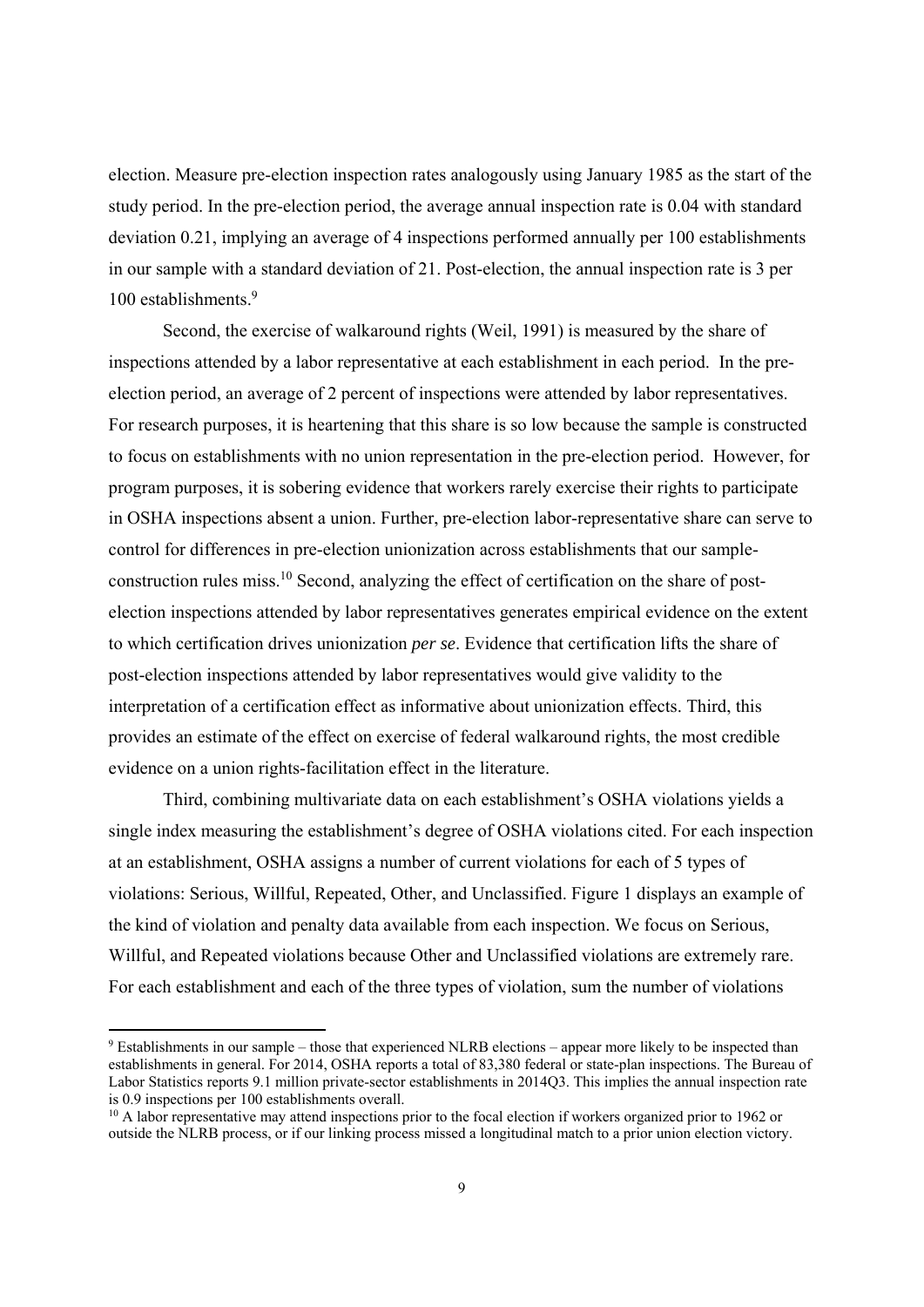across all post-election inspections and divide through by years at risk. Do the same for the preelection period. This measures the average annual number of violations of each type in each period. The distribution of these are highly-skewed with large masses at zero violations. Logtransform using log(1+average number of violations per year) to reduce the influence of outliers. Motivated by the idea that the three types of violations are all generated by a single, latent establishment propensity to violate, factor analyze the three pre-election log-violation-rates across establishments to find the single latent factor that explains the most variance in violation rates, obtain scoring coefficients, and score each establishment based on its three, measured preelection log-violation-rates.11 Using the same scoring coefficients, score each establishment in the post-election period using its three, measured post-election log-violation-rates. To give the index a meaningful scale, standardize in the post-election control group, the set of establishments where the union loses the focal election. That is, we compute the mean and standard deviation of the index in this subsample and then use these moments to standardize all pre- and post-election observations. There is little difference between average violation indexes pre- versus postelection (Table 1). The minimum of -0.24 and maximum of 71.06 post-election shows that, even with log-transformations, the index remains skewed.

This approach has many advantages. It pools information across three highly-correlated violation measures to yield a single, low-noise, post-election measure for use as an outcome. It also provides a single pre-election control variable, rather than three that would likely suffer from multicollinearity. By reducing both measurement error in the outcome and multicollinearity in the predictors, this approach should boost the precision of estimated certification effects  $(\hat{\tau})$ .

One disadvantage of the approach is that the units of this violations index are not easily comparable to the conventional, count-of-violations measure. To address this, we offer the following. We divide the set of establishments in the post-election control group into percentiles based on values of the violation index. Each percentile contains about 175-180 establishments with tightly-similar values of the index. Within each percentile, we compute the average total

<sup>&</sup>lt;sup>11</sup> The top of Table 2 provides summary statistics for log-violation rates across establishments in the sample. Column 1 (2) presents pre-election (post-election) establishment averages and standard deviations. Column 3 presents scoring coefficients from the factor analysis. For interpretation, these coefficients imply that each establishment's violation index level in each period is measured as 0.328\*log(1+average serious violations per year) + 0.201\*log(1+average willful violations per year) + 0.319\*log(1+average repeated violations per year). We use pre-election observations to estimate the factor model because the sets of establishments are more homogeneous prior to the election.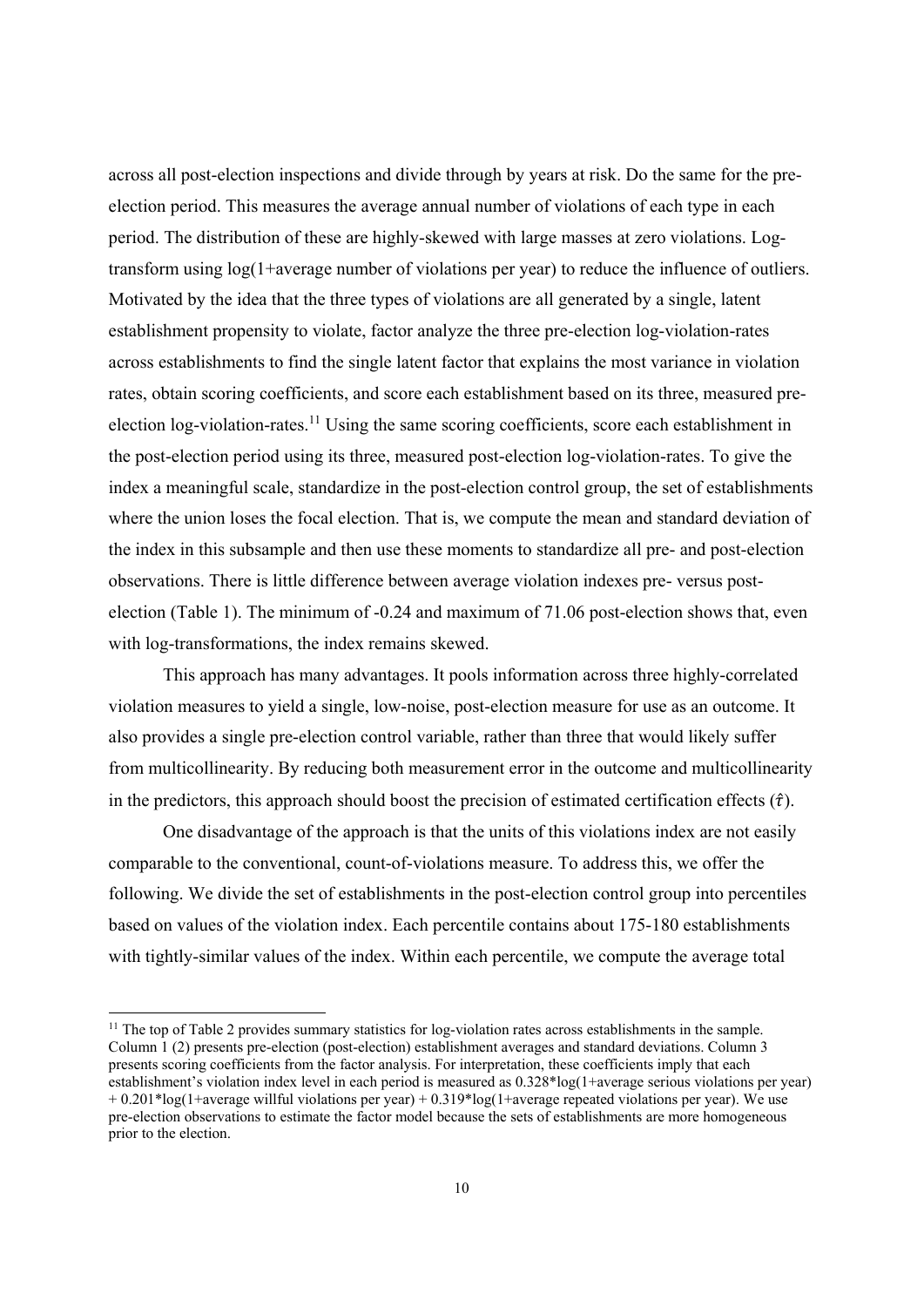number of post-election violations across the establishments. The percentile containing the mean violation-index value  $(z=0)$  has an average number of violations equal to 1.1. The percentile containing the establishments with violation-indices two standard deviation above the mean  $(z=2)$  has an average number of violations of 10.2 violations. So, moving 2 standard deviations up from the mean is equivalent to moving up 9.1 total violations over the post-election period. In our sample, the average post-election period is 16.5 years, so one way to understand a standard deviation of the index is as  $0.28$  violations per post-election year.<sup>12</sup>

Fourth, to measure OSHA penalties, we use a similar approach to pool information across multiple penalty types. For each establishment in each period, after inflating penalty amounts to 2014 dollars, we measure the average annual penalties assessed of six types: {Serious, Willful, Repeated}x{Initial, Current}. An analogous log-transformation, factor analysis, scoring, and standardization process gives pre-election and post-election penalty index levels for each establishment.<sup>13</sup> Pre-election penalties are 12 percent of a post-election control-group standard deviation lower than the post-election control-group mean. Because violations and inspections did not change much over the same period, this suggests penalties per violation increased over time. Using the same approach as with violations to get a more conventional measure of penalties in dollar terms, note that moving up two standard deviations of the penalty index from the percentile containing  $z = 0$  is equivalent, on average, to moving up by \$62,379 in postelection penalties. So, one standard deviation would be \$1,890 per year.

Fifth and finally, we construct an index of occupational injury risk that pools available data on the average number of workers at each establishment per year experiencing three types of occupational injuries: fatal, non-fatal but requiring hospitalization, and non-fatal and not requiring hospitalization. The motivation and approach are the same as described for violations and penalties above. The underlying OSHA data on occupational injuries is far from perfect. Dissatisfaction with OSHA's accounting for fatal occupational injuries spurred the creation of the well-regarded Census of Fatal Occupational Injuries (CFOI), which debuted in 1992. Over their shared time span, 1992 to 2011, the OSHA data contains information on about a quarter to a third of the occupational fatalities included in the CFOI (Appendix Figure 6). The bad news is

<sup>&</sup>lt;sup>12</sup> Considering the difference between the z=0 and z=1 (z = 1 and z = 2) bins implies a difference of 3.6 (5.5) violations, reflecting right-skew in the distribution of violations. Average these by considering a 2 SD difference. <sup>13</sup> The middle of Table 2 provides summary statistics for log-penalty rates across establishments in the sample and the scoring coefficients obtained from the pre-election period.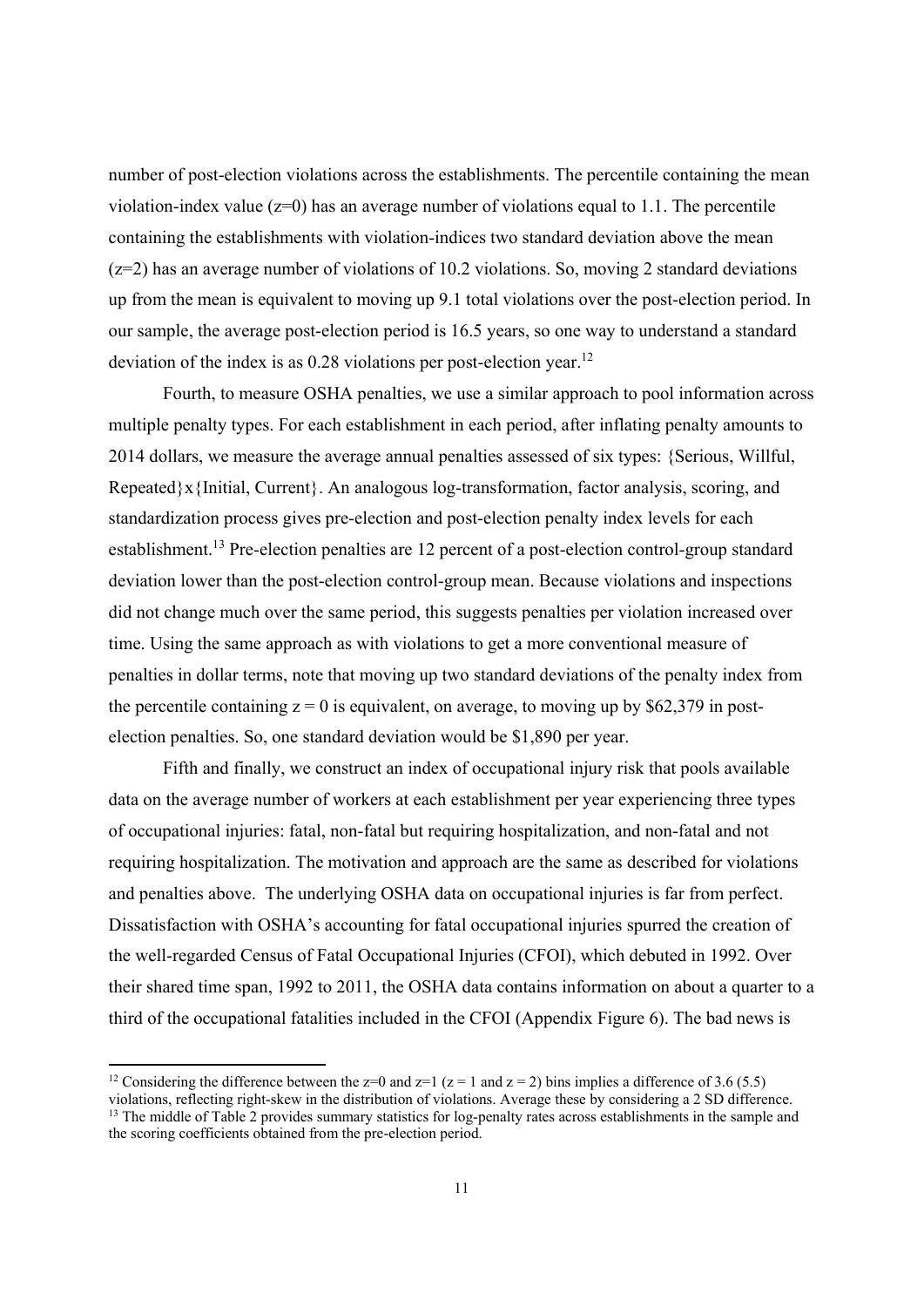that our OSHA data misses a large share of injuries. The good news is that the OSHA trend moves with the CFOI trend, so it may contain some useful, if imperfect, information. We treat it as a proxy for establishments' underlying occupational injury propensity. Using the same approach as with violations and penalties to get conventional units, a one standard deviation change in the injury index can be understood as 3 reported, nonfatal or fatal injuries per 100 establishments per year.<sup>14</sup>

Use of the post-election injury index as an outcome is problematic. Suppose that unionization leads to more accurate reporting of injuries to OSHA; measurement error in the injury index is thus correlated with the treatment variable. In a regression of post-election injuries on a union-certification indicator, unionization would appear to lead to more injuries, when actually it may simply lead to higher reporting conditional on the same (or lower) injury rates. We include the analysis for completeness but do not vest it with much credibility.

#### *Control variables*

Knowing each establishment's history of OSHA inspection frequency, violations, penalties, occupational injuries, and union-representation provides a rich characterization of establishment propensity to have future inspections, violations, penalties, and injuries. For each post-election outcome variable, the most important explanatory factor conceptually is each establishment's own pre-election level on the variable, which we observe. Each establishment's own pre-election levels for the other four outcome variables also serve as predictors.

Each establishment's industry can help explain outcomes and enable more-credible, narrower comparisons. We include a set of indicators of the establishment's major industry division and construct a measure of minor industry (2-digit) occupational fatality risk using the best data available from all establishments in the U.S. economy and completely external to the OSHA data.<sup>15</sup> We use this to characterize the relevant risk for each establishment in our sample, linking through each establishment's 2-digit SIC codes. Across establishments in our sample, the

<sup>&</sup>lt;sup>14</sup> Moving up from the bin with  $z = 0$  to the one with  $z = 2$  is equivalent to moving up the average number of postelection injuries by 0.89 and  $0.89/(2*16.5) = 0.03$ .

<sup>&</sup>lt;sup>15</sup> We measure the occupational fatality rate for each SIC2 industry each year by the ratio of a) fatal occupational injuries from the Census of Fatal Occupational Injuries (CFOI) per b) thousands of employees in the industry from the BLS Current Employment Statistics. To reduce measurement error, eleven annual rates, from 1992 to 2002, are averaged within 2 digit-SIC industries to construct a cross-section of rates across 2-digit SIC industries. This measure is based on all establishments in the U.S. economy, not just those in our sample.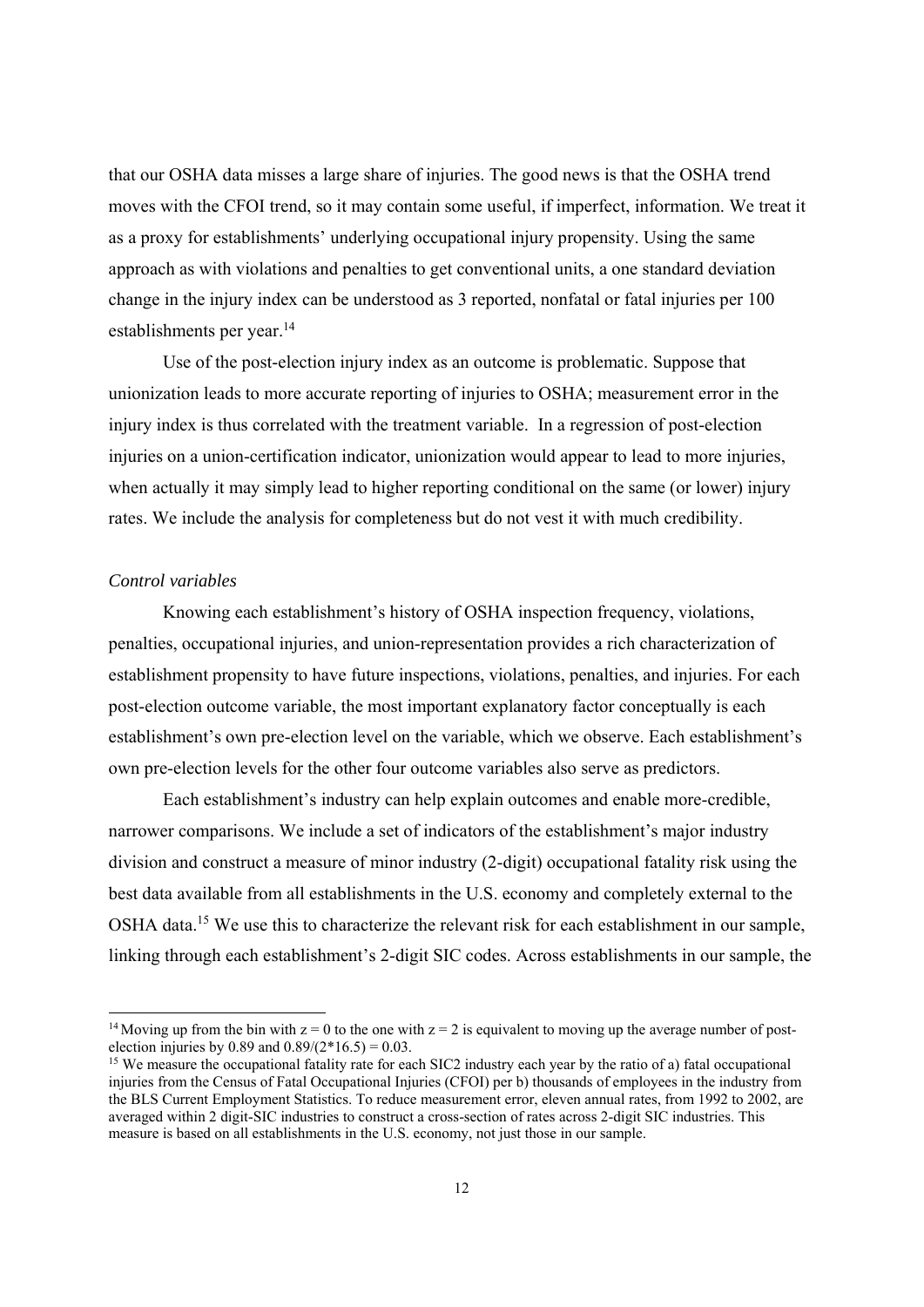average minor-industry risk level is 7.61 fatalities per 100,000 full time equivalent employees (FTE) with standard deviation of 9.45. The average annual occupational fatality rate in the U.S. economy broadly fell from 5.0 in 1992 to 4.2 in 2002. Establishments in our sample, those experiencing certification elections, are in industries that are about half-again as risky as the average among all establishments. Including both of these types of industrial variables as controls implies that our analysis compares outcomes across establishments in the same industry division while controlling for differences in minor-industry risk as well as establishment-level pre-election measures of inspections, violations, penalties, labor-representation, and injuries.

#### **Analysis**

#### *Assessing validity of identifying assumption*

We present evidence from three falsification tests of the validity of the RD identifying assumption. First, there should be no discontinuity in density of vote-shares across the 50% threshold. Figure 2 presents a histogram of binned vote-shares across the sample of establishment focal NLRB elections. Most elections are close, giving a large share of the sample close to the threshold. However, we reject the null of no discontinuity in the density of vote shares across the threshold ( $t=4.14$ ) (McCrary, 2008). This result implies a significant discontinuity in the distribution of vote-share values, raising concern about possible post-election manipulation and some degree of violation of the RD identifying condition. If we had only postelection data, violations of the RD condition would be very troubling. However, as Frandsen (2013) and Sojourner et al (2015) point out, the availability of panel data makes possible a more robust design that combines the logic of difference-in-difference and RD design.

Second, we plot how the pre-election conditional mean of each outcome variable varies as a function of vote-share bin. Consider the left-side of each of the 5 panels of Figure 3. Panel (a) displays 20 estimates of conditional mean pre-election inspection rates. The left-most estimate is the mean pre-election inspection rate for establishments that went on to have a prounion vote share between 0 and 5 percent. The 95 percent confidence interval for this conditional mean estimate is also displayed. The other 19 estimates correspond to conditional means in the other 19 vote-share bins. There does not appear to be a discontinuity in the conditional mean at the certification threshold, demarked by the vertical line. If the RDD assumption holds, there should not be. Consider the other 4 pre-election, left-side panels. In each, there is no evidence of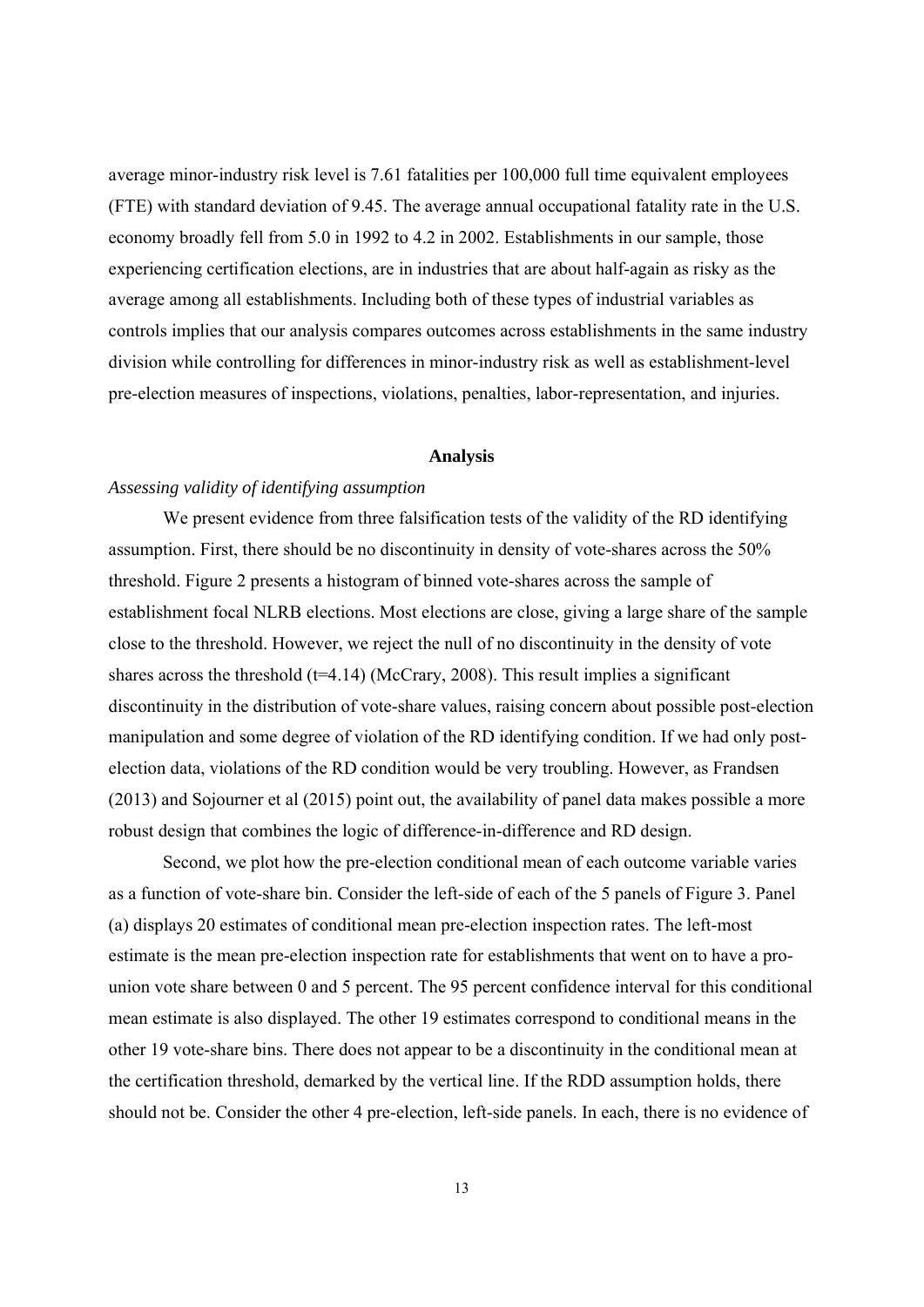a significant difference across the threshold. This is consistent with the validity of the RDD identifying conditions.

Third, we formally test for discontinuity across the threshold in the distribution of preelection observables. Close to the threshold, there should be none; farther from the threshold, there may be.<sup>16</sup> We implement the test with a seemingly-unrelated regression (SUR) model with 8 pre-election observables as dependent variables: inspection rate, labor-representative share, violations index, penalty index, and injury index, bargaining-unit size in the focal election and its square, and minor-industry (SIC 2-digit) fatality rate. Each dependent variable depends on a piecewise linear function of vote-share allowing for different intercepts and slopes on either side of the certification threshold, including a certification indicator. After estimating the SUR system, we test the joint hypothesis that the certification effects for all the dependent variables equal zero and report the *p*-value.

We perform this test in different subsamples, starting only with establishments that had vote-shares very close to the threshold and expanding the bandwidth for inclusion and, consequently, the sample incrementally. Table 3 reports the estimated discontinuity coefficients for each dependent variable, with each column reporting results from a different bandwidth. The joint null of no pre-election differences is not rejected at 5 or 10 percent significance at any bandwidth up to 0.325 (which includes focal elections with vote shares between 15-85 percent), consistent with no significant discontinuity in the distribution of pre-election characteristics and with the validity of the RD design using close elections.

#### *Union-certification effects*

To start the analysis of effects, inspect the right-side graphs in Figure 3's panels. Panel (a) plots the mean post-election inspection rate for each vote share bin. The effect of certification would appear as a discontinuous change in the conditional mean across the certification threshold. Restricting attention to establishments with close elections, there appears to be a slightly higher inspection rate where unions just won compared to where they just lost but the difference appears small in magnitude.

<sup>&</sup>lt;sup>16</sup> A "union certification effect" prior to the election would be evidence of systematic differences leading up to the election between establishments where unions will go on to win versus where unions will go on to lose, a violation of the identifying assumption (Lee & Lemieux (2010): Section 4.4.2; Sojourner et al (2015)).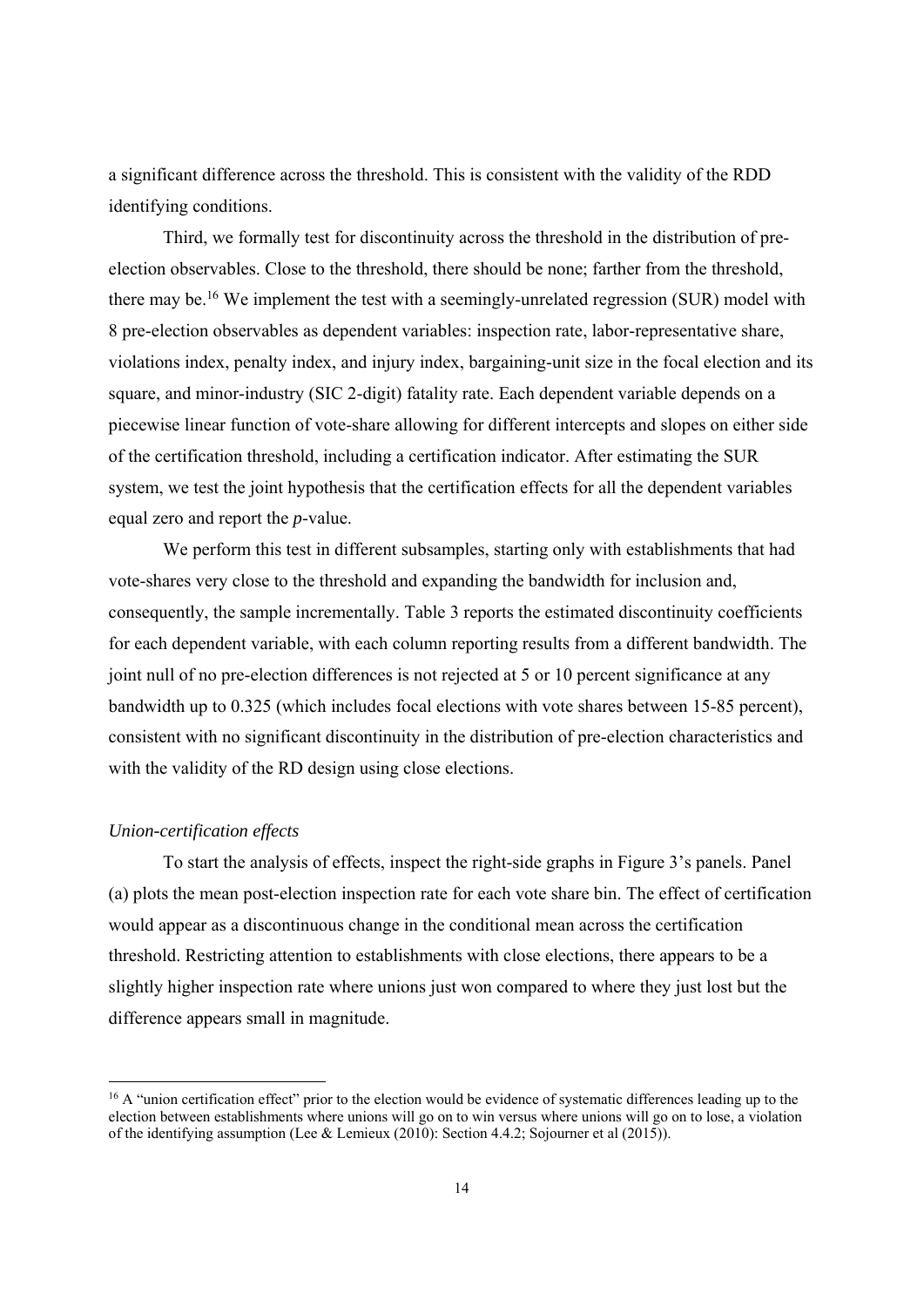Panel (b) plots the conditional mean of labor-representative share. Here the certification effect is clear. The outcome increases smoothly with vote-share below the certification threshold and also moves relatively smoothly with vote-share above the threshold. However, there is a large, positive discontinuity apparent when the threshold is crossed. The magnitude of the effect appears to be about 0.07. Interpreted causally, this implies that certification causes a 7 percentage point increase in the share of inspections attended by a labor representative. However, accounting for the fact that this outcome is defined only for 26 percent of the sample with any linked OSHA inspections, this could be interpreted as consistent with a 27 percent increase in union-inspection share if all establishments had been inspected.17 This result provides clear evidence that certification triggers enduring unionization.

In the other figures, effects on violations, penalties, and injuries appear small or null. Any effects appear to be generated by variations right around the threshold, particularly in the 50-55 percent bin.

To formalize this analysis and allow for controls, we use regression analysis. We estimate the effect of union certification on each outcome among establishments with NLRB election vote shares within a certain range, a bandwidth, of the certification threshold.<sup>18</sup> For each outcome, we estimate 4 specifications, with increasingly rich sets of control variables. Table 4 displays the estimated coefficient (SE) on the won-certification indicator (*D*) from four specifications in columns for each of the 5 outcomes, in panels from top to bottom. The top panel contains estimates of the effect of certification on establishments' annual rate of OSHA inspection. Specification 1 includes only a certification indicator and a piece-wise linear function of voteshare. The estimated certification effect (SE) is 0.00825 (0.0037), which is significant at 5 percent and has a 95 percent confidence interval of  $+0.001$  to  $+0.015$ . <sup>19</sup> Specification 2 adds

<sup>&</sup>lt;sup>17</sup> For the 74 percent of establishments with no linked OSHA records, "share of inspections attended by labor representatives" is not defined; the denominator is 0. In these cases, we set the measured share to 0. Because the effect of union certification in this 74 percent is 0 by construction, any observed non-zero effect of certification must be driven by the contrast among the  $26$  percent with linked OSHA records. To approximate the effect if all establishments experienced inspections, one might scale up the estimated effect by a factor of 3.8 (=1/0.26), which implies that certification would cause a 27-percentage point increase in union-representation share. This is plausible given that only about half of certifications lead to enduring unionization (Ferguson, 2008) and not every OSHA inspection in an establishment with any union workers has a labor representative participate.

<sup>&</sup>lt;sup>18</sup> We use local-linear regression with a uniform kernel. The bandwidth for each outcome is chosen using the optimality criterion of Imbens & Kalyanaramang (2012).

 $19$  To save on space, this table only presents estimated coefficients for the 1(union-certified) variable. For the outcome of inspection rate, estimates for all variables are displayed in Appendix Table 9. The estimates appears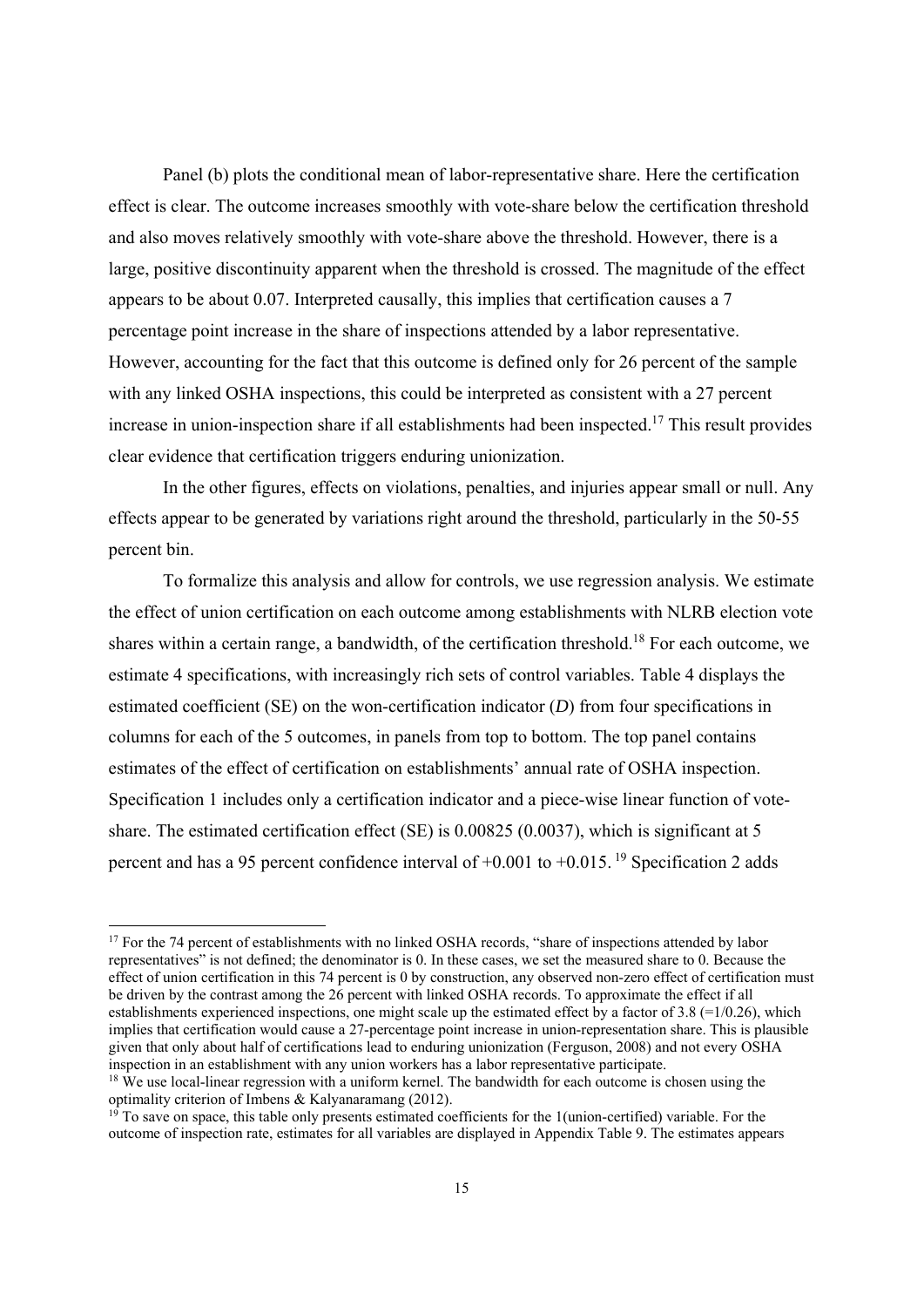establishment pre-election inspection rate as a control variable. The establishment's own lagged outcome is a good predictor, which raises the adjusted  $R^2$  from 0.0002 to 0.057. The estimated certification effect remains similar, 0.0086 (0.0036). Specification 3 adds the vector of the other four lagged-outcome variables, size of the bargaining unit, and its square as controls. With these strong control variables, the estimated effect falls slightly to 0.00693 (0.0035) but remains significant. Specification 4 adds the set of industry-division indicators and the minor-industry fatality risk measure as predictors. Because it contains the richest set of control variables, we prefer to focus on specification 4. The estimate is similar, 0.00738 (0.00347) with a 95% CI of +0.0006 to +0.0142]. Taken together, this evidence is consistent positive effect of union certification on the probability of OSHA inspection such that, in 1,000 establishments at risk, unionization causes an additional 7.4 inspections per year.

To understand the magnitude, consider a few points of reference. In the private-economy broadly, about 9 establishments per 1,000 were inspected in 2014. The effect would almost double that. In the analytic sample of establishments, the mean post-election inspection rate is 30 per 1,000 with a standard deviation of 110 per 1,000. The estimated effect is about a quarter of the mean level and about 7 percent of a standard deviation.

The second panel of panel of Table 4 presents estimates of union certification effects across basically the same four specifications on the labor-representative share. The only difference is that in specification (2), adding the lagged-outcome control here means adding lagged labor-representative share rather than adding lagged inspection rate as we did in the first panel. Across the four specifications, the estimated effect is very stable, the standard error does not rise, and adjusted  $\mathbb{R}^2$  does. In specification (4), the estimated effect of certification on laborrepresentative share is  $0.0713$  (0.0083) with a 95% CI of +0.055 to +0.088. The mean (SD) in the post-election period is 0.06 (0.23) suggesting that the effect exceeds the mean and implies a 0.31 effect size. The estimates' stability as strong control variables are added is consistent with the validity of the research design, as in an experiment. Scaling this up by 3.8 to approximate the effect if all establishments were inspected implies a 0.27 labor-representative share effect.

sensible. For instance, the establishment's own pre-election inspection rate is strong predictor of post-election inspection rate. For the other outcomes, they are in Appendix Table 10 to Table 13.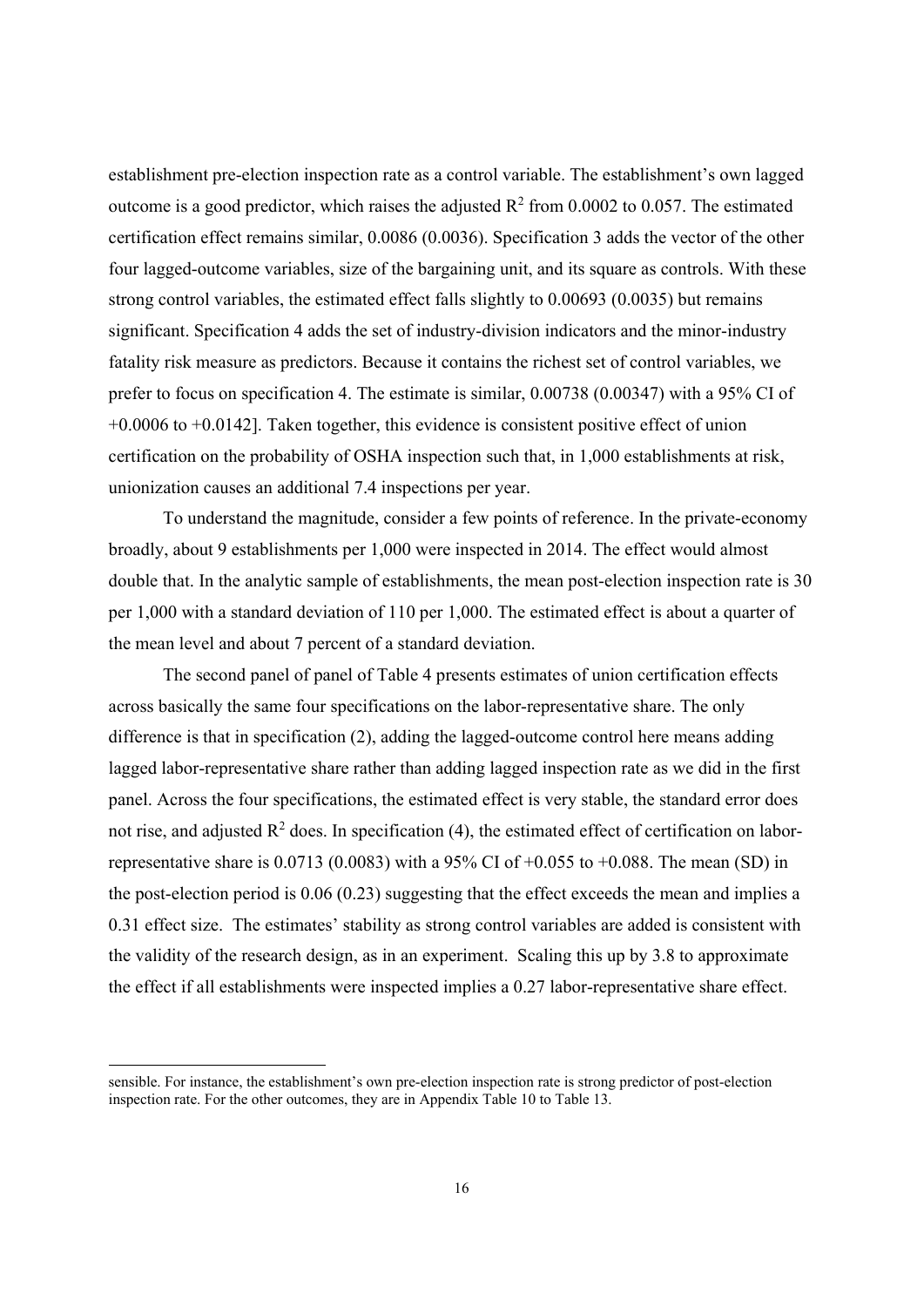That is, conditional on being inspected, certification raises the probability of having a labor representative accompany the inspector by 27 percent.

The third panel reports the certification effect on the violation index. Again, the estimated effects are stable as more controls are added. In the richest specification, union certification is estimated to cause an increase in cited violations equivalent to 7.96 percent of a standard deviation with a 95% CI of  $+1.4$  percent to  $+14.5$  percent. Recall that increasing the violation index by a standard deviation is, on average, equivalent to having 0.28 additional violations per establishment annually in the post-election, control group. Therefore, a +7.96 percent of a standard deviation effect of union certification on the violation index implies an increase of 2 violations per year per 100 establishments.

The fourth panel reports the certification effect on the OSHA penalties index. Estimated effects are again stable. The richest specification yields a point estimate of +7.54 percent of a standard deviation with a 95% CI of  $+0.07$  percent to  $+15.0$  percent. Sensibly, this is similar in magnitude to the effect on violations. Certification causes an additional \$142 in penalties per year per establishment on average.

Finally, the fifth panel reports the estimated certification effect on the injury index. The preferred specification yields a point estimate of +12 percent of a standard deviation and 95% CI of +0.0087 to +23.1 percent. Estimates are stable across specifications. This evidence is consistent with some combination of two mechanisms. Certification may actually cause more injuries, a real effect, or it may raise the probability of any injuries being reported to OSHA, a spurious result. The injury index is categorically different than the other outcomes: inspection rate, labor-representative share, violations, and penalties. These are outcomes for which the OSHA data represents a reliable and complete census. In contrast, for injuries, the OSHA data are incomplete.

#### *Robustness*

 We assess the robustness of the main results to three threats to internal validity: misspecification of the longitudinal-matching algorithm to define establishments, strategic manipulation in very close elections, and alternative choices in the bias-variance tradeoff using alternative bandwidths. In all this analysis, we use the richest specification, (4), as our baseline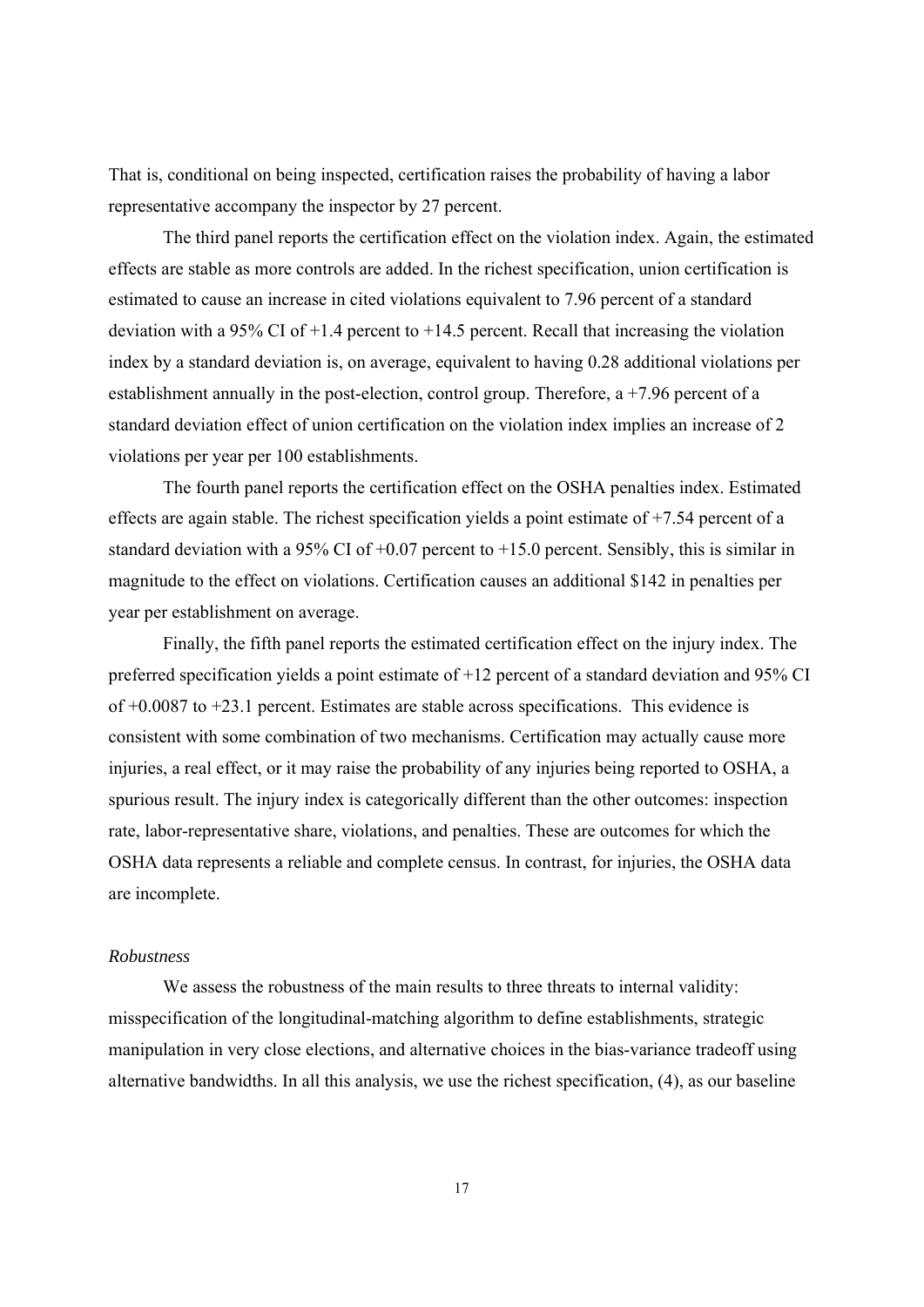and deviate from that baseline in various ways. For compactness, only the estimated unioncertification coefficient is presented in each case.

First, we assess the robustness of the main results to misspecification of the longitudinalmatching algorithm to define establishments. The whole analysis is dependent on the algorithm that we used to measure records that belong to the same establishment within and across the NLRB and OSHA datasets. Within state and industry, the matching algorithm penalizes mismatched string values in establishment name, address, and city and matches with quality above a given threshold are retained. We constructed two alternative measures of which NLRB records belong to the same establishment by varying the threshold up and down. Each defines a somewhat different set of establishments and, consequently, different set of focal elections. A more-strict, matching criterion generates fewer matches and so more unique establishments and focal elections; less strict implies fewer establishments.20 Consequently, all variables defined at the establishment level vary somewhat. Table 5 presents estimates based on two alternative match-quality thresholds, along with baseline estimates. Across all outcomes, results are stable.

Second, a recent working paper reports evidence that, in very close elections, postelection legal maneuvering may undermine the key identifying assumption of the RDD (Frandsen, 2013). In the elections with the narrowest margins of victory (the smallest difference between the number of pro-union votes cast and the number of pro-union votes necessary for the union to win certification), incentives for manipulation are strongest and there is compelling evidence that management and unions are able to manipulate final vote counts in the elections with the narrowest margins of victory (MOV). As discussed earlier and displayed in Figure 2, evidence from the McCrary test is consistent with this kind of violation in our data. To deal with this, in the main analysis, we exploit the panel nature of the data by conditioning on pre-election lagged outcomes and covariates. Here, we use a second approach. Because concern about manipulation is greater when MOV is smaller, we use a donut-RD approach (Barreca, Guldi, Lindo, & Waddell, 2011), excluding establishments with the smallest MOV and assessing how results change. Table 6 displays the results. The first column displays our baseline results for comparison. The second column excludes establishments where the outcome of the focal election could have been changed if 1 vote switched sides. The third and fourth columns exclude

<sup>&</sup>lt;sup>20</sup> The more-strict, baseline, and less-strict criterion imply 31,151, 31,052, and 30,728 unique establishments, respectively.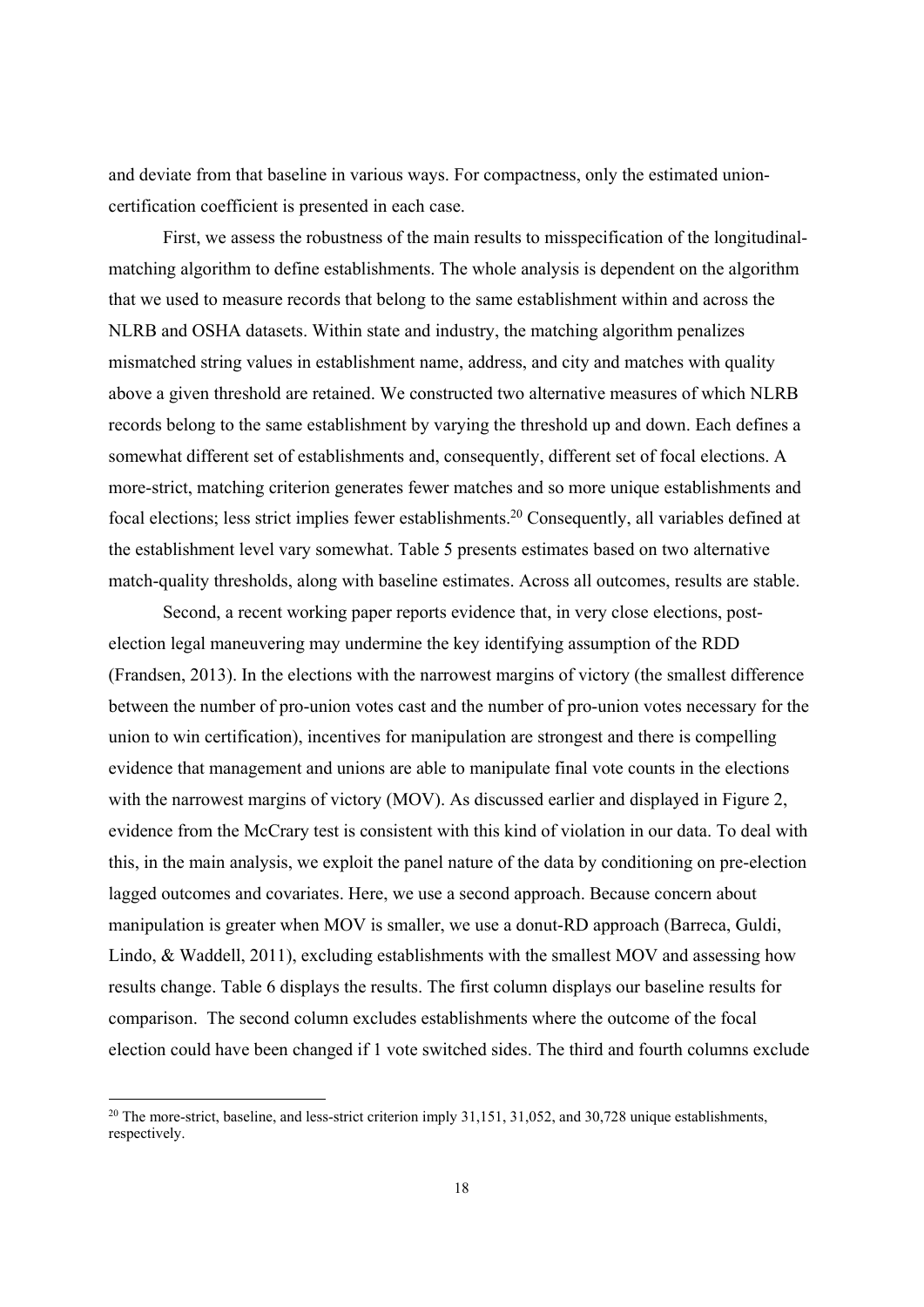those elections where a switch of 2 and 3 votes, respectively, could change the outcome.<sup>21</sup> As these more-questionable cases are excluded, how do estimates change? The estimated effect on inspection rate and penalties are stable but lose significance. The estimated effects on laborrepresentative share and violations rise in magnitude and maintain significance. The estimated effect on injuries immediately falls basically to zero and loses significance.

#### *Heterogeneity in effects*

OSHA conducts two types of inspections: programmed and complaint-initiated. Programmed inspections depend on establishment characteristics other than unionization status and are scheduled centrally by OSHA staff looking across the whole universe of establishments. If analysis found a large effect of union certification on programmed inspection rates, it would be a red flag that the design is flawed, though increased exercise of walkaround rights during programmed inspections could lead to additional violations and penalties. Worker, union, or others' complaints or reported accidents trigger these non-programmed inspections. Union certification should have effects on inspection rates via complaint-initiated inspections. To check whether mechanisms are operating as expected, two separate versions of each outcome are constructed, one based solely on programmed inspections and the other on complaint-initiated ones.22 Union certification effects are estimated on each. Table 7 displays results.23 First, the effect of certification on inspection rate operates completely through complaint-initiated inspections, as expected. Second, there are significant increases in the exercise of walkaround rights in both types of inspections, consistent with certification leading to unionization which increases general labor representation in the enforcement process. The effect is stronger for complaint-initiated inspections, consistent with unionization driving these reports. There is weak evidence of an increase in violations and penalties during programmed inspections and strong evidence for increases during complaint-initiated ones. Labor representation leads to stricter enforcement. Finally, certification leads to increased injury reporting via complaint-initiated inspections.

 $21$  Sample size drops rapidly because we are losing most of the small elections; if they have a large MOV, they must not be close. If they are close, they must have a small MOV.

<sup>&</sup>lt;sup>22</sup> To keep units stable, Table 2 scoring coefficients are used to construct penalty, violation, and injury indices.

<sup>&</sup>lt;sup>23</sup> There are generally no injuries in programmed inspections so we cannot construct measures there.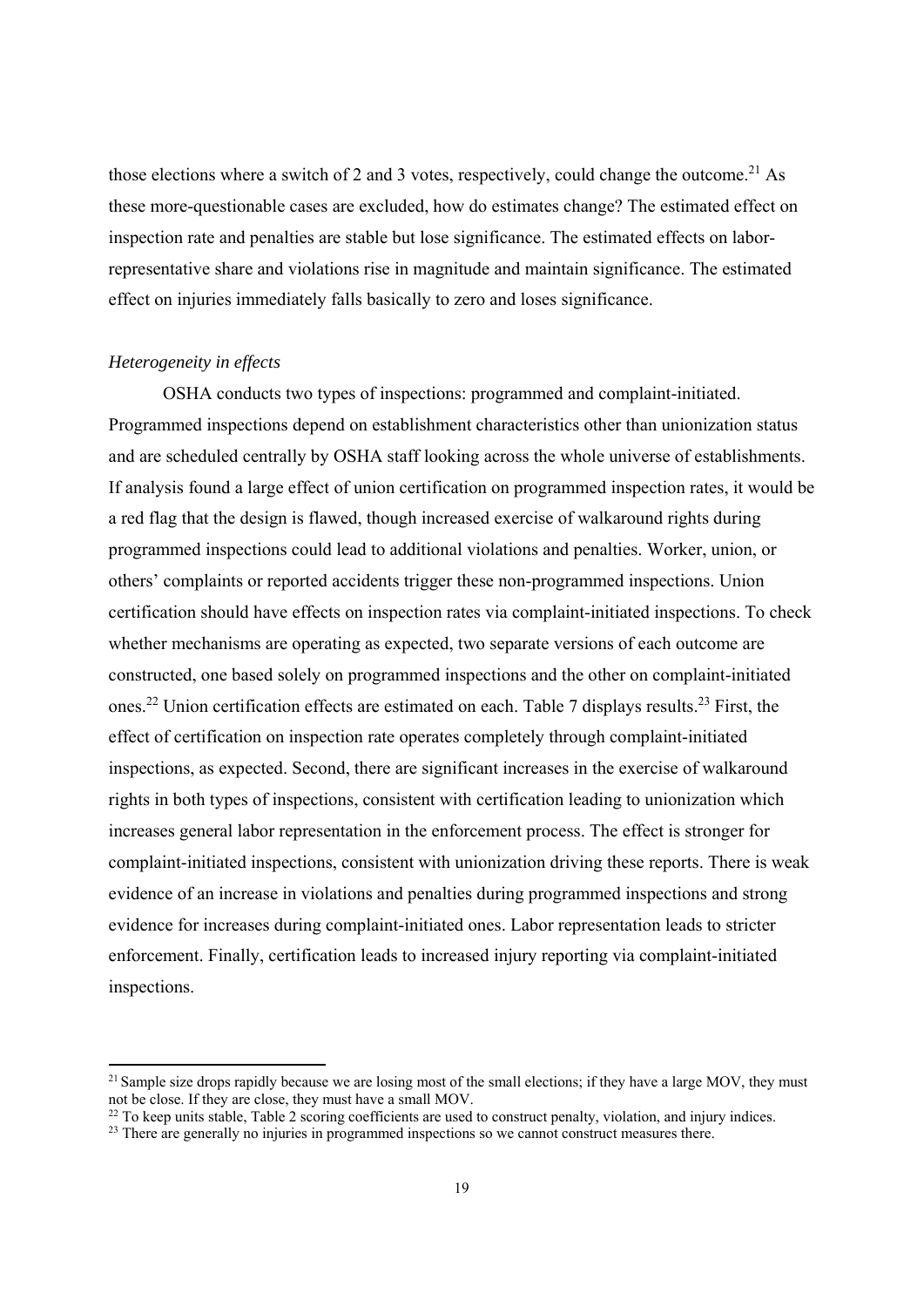In different settings, both Weil and Morantz looked at the effects of unionization on enforcement activity by establishment size and reached different conclusions. We want to extend that analysis to our sample. We rank all establishments by the size of the bargaining unit in the focal NLRB election and split the sample into thirds, or terciles.<sup>24</sup> Then, we estimate the baseline specification (Table 4: Specification 4) in each tercile for each outcome. The resulting unioncertification effect estimates are presented in the 5 panels of Figure 4. The labor-representative share increases significantly in all terciles, though only about half as much in smaller establishments as in the middle and top thirds (Panel b). For the enforcement outcomes (Panels a, c, d), there is no evidence of effects in the smallest establishments. In contrast, the point estimates suggest that any effect of certification on injuries appears shows up in stronger in smaller establishments, though the effect is not significant in any tercile alone. Certification effects on enforcement intensity are stronger in establishments where injury effects appear weaker (and vice-versa).

#### **Conclusion**

Union victory in close NLRB certification elections leads to increased occupationalsafety law-enforcement activity and increased worker representation in the enforcement process. Union certification increases OSHA activity – inspection rates, violations cited, and penalties assigned – each by about 8 percent of a standard deviation. The results are remarkably consistent across outcomes. Further, conditional on having an OSHA inspection, union certification increases the share of inspections that have a labor representative participating by 27 percentage points. This provides the strongest evidence in the literature documenting a rights-facilitation effect of unions. These results imply that falling unionization rates nationally are reducing workers' exercise of their rights to participate in the occupational safety enforcement process and weakening a private actor that co-produces law enforcement along with agency staff.

Despite union effects in increasing OSHA enforcement activity, we do not see evidence of a substantial reduction in occupational injury though we have access only to a flawed measure of injuries.25 This result is consistent with two basic interpretations. On its face, a naïve

<sup>&</sup>lt;sup>24</sup> The small (medium) (large) third includes  $10,286$  (10,370) (10,396) establishments with bargaining units sized 20-41 (42-86) (87-17,195).

 $25$  Research has produced strong evidence of unions reducing fatal occupational injuries in mining historically (Boal, 2009) and recently (Morantz A. , 2012). However, evidence from other settings has been mixed. Boal writes,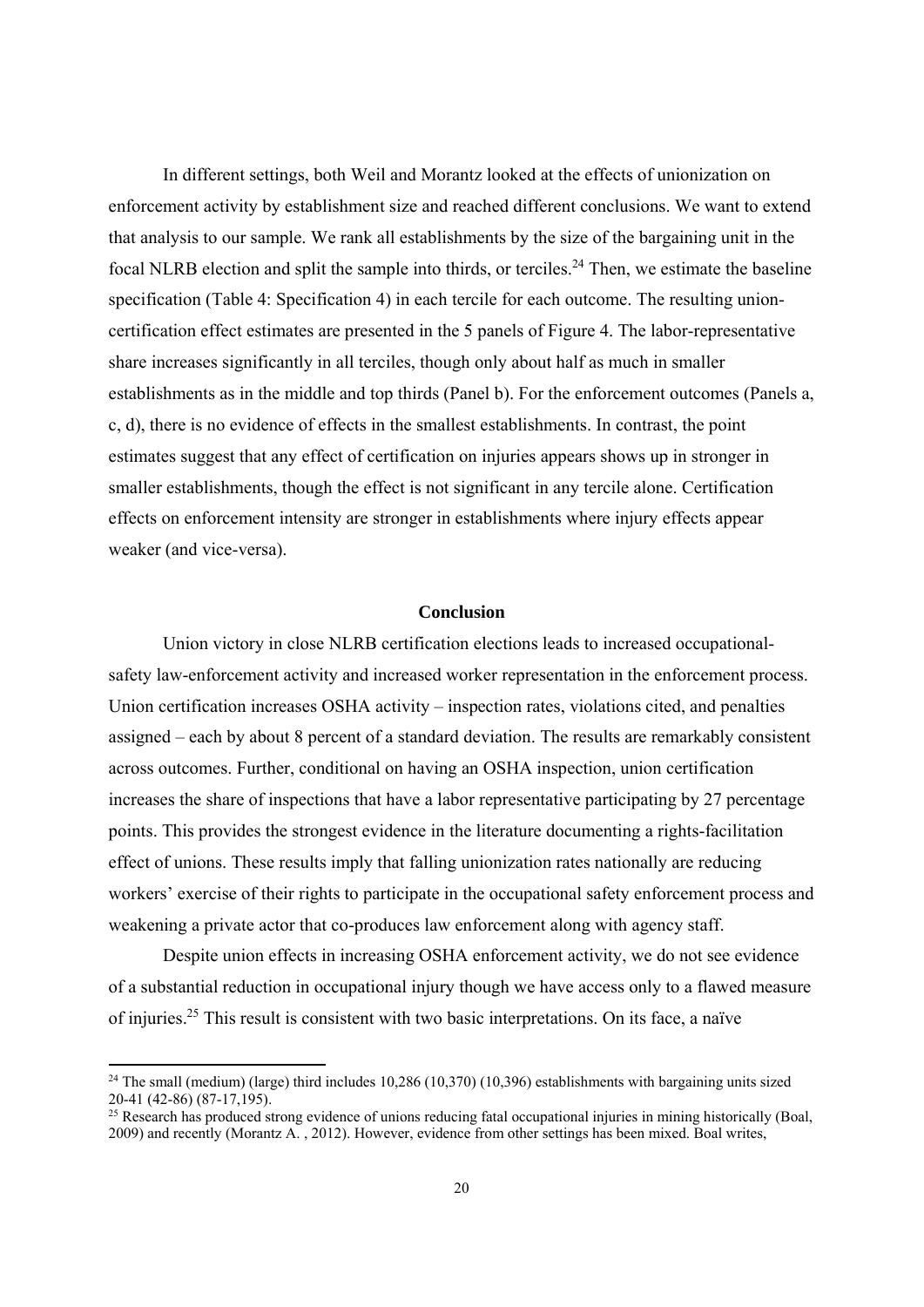interpretation suggests that increased enforcement activity does not increase safety and that the marginal enforcement activity is wasteful. However, other interpretations merit consideration. First, there may a real effect of unionization in increasing injury risk. Suppose unionization raises hourly pay and fringe benefits and management responds to this pressure on profits by seeking to reduce costs on other margins, including reducing job safety (Fairris, 1995). In that case, OSHA may become more active either on its own or via increased worker and union reporting. We would observe a positive effect of unionization on OSHA enforcement activity. These enforcement efforts may succeed in holding the line on safety levels, producing a null effect on safety. That is, the enforcement activity may raise safety above what would have been observed if workers unionized, got raises, and did not have recourse to OSHA. However, in this case, we would expect to see positive effects on enforcement activity and reported injuries being stronger in the same subsamples, which we do not. The enforcement effect is stronger in larger establishments, where the effect on reported injuries is weaker. Second, unionization may raise the likelihood each injury is reported to OSHA. Even if unionization causes injury rates to fall, it may also cause *reported* injuries to rise. If underreporting were especially severe in smaller, nonunion establishments relative to larger, nonunion establishments, then unionization might produce larger effects on reported injuries in smaller establishments, consistent with the observed evidence.

Because the prior literature has shown that only about half of certifications lead to first contracts and stable unions, one may want to think of the unionization effect as double these certification effects. Though the baseline rates of OSHA inspection activity are very low –only about a quarter of the establishments see any inspection activity over 27 years – our large sample size and measurement strategy yields enough leverage to get very precise estimates.

Our result that unionization increases enforcement activity are qualitatively consistent with the results of Weil (1991) and Morantz (2011) but derive from different evidence in important ways. First, our sample looks across all private-sector industries and across all years from 1985 to 2011. Second, we are better able to separate causal effects from associated omitted-

<sup>&</sup>quot;Studies of unionism and occupational safety are surprisingly few and disappointingly inconclusive." Morantz makes a related point, "The empirical literature on the relationship between unionization and workplace safety presents a curious puzzle. On the one hand, scholars have documented numerous ways unions help to promote safe work practices…. Yet most empirical studies of the relationship between unionization and important safety outcomes, such as injuries and fatalities, have failed to find statistically significant evidence of a `union safety effect.'" We add to this body of work.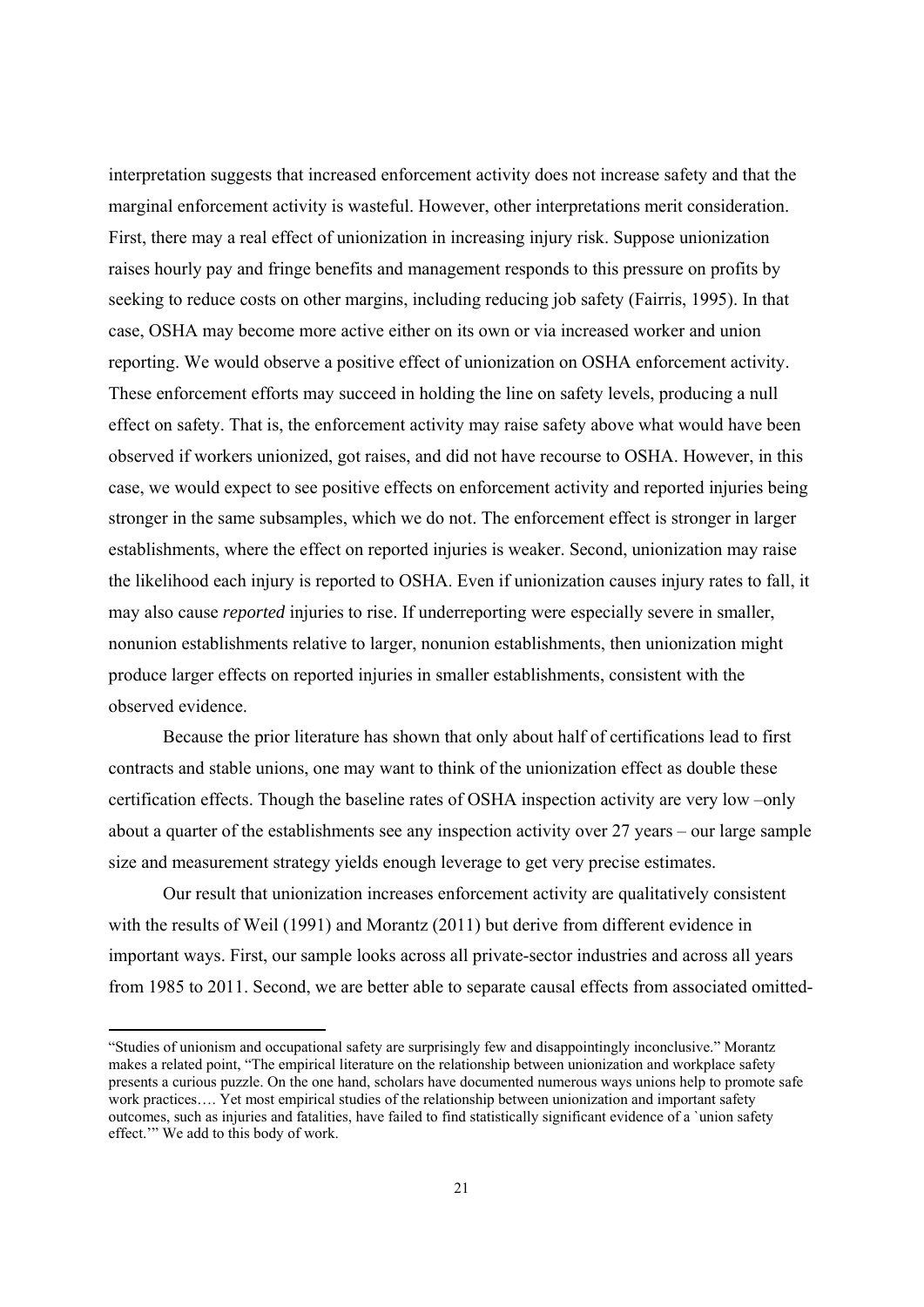variables through strong research design drawing on establishment-level panel data. Third, we estimate the local average treatment effect across the certification threshold rather than an average treatment effect for union versus non-union broadly. However, these results strengthen the credibility of their conclusions and extends the domain of knowledge from manufacturing in 1985 and mining to basically the whole U.S. private economy between 1985 and 2014. This study also puts a stronger evidence base under Weil's finding that union effects on OSHA enforcement intensity are bigger in larger than in smaller establishments. This contrasts with Morantz's result from study of MSHA enforcement in mining, where union effects were bigger in smaller establishments. MSHA and OSHA differ in many respects. Obviously, they differ in industries covered. They also differ in baseline enforcement intensity. For instance, OSHA and state partners carry out approximately 0.9 inspections per 100 establishments annually. In contrast, MSHA must inspect every establishment at least four times annually (Morantz A. , 2011), implying an inspection rate over 400 higher than OSHA's. There may be little scope for unions to increase enforcement intensity in large mines and, so, effects may show up more in smaller ones. However, outside mining, plenty of scope exists for unions to increase OSHA enforcement intensity at all kinds of establishments. Here, larger effects in larger establishments may occur because any hazard affects more workers in a larger establishment and this may trigger a greater willingness to invest in monitoring in larger establishments on the part of unionized workers, union staff, and OSHA staff.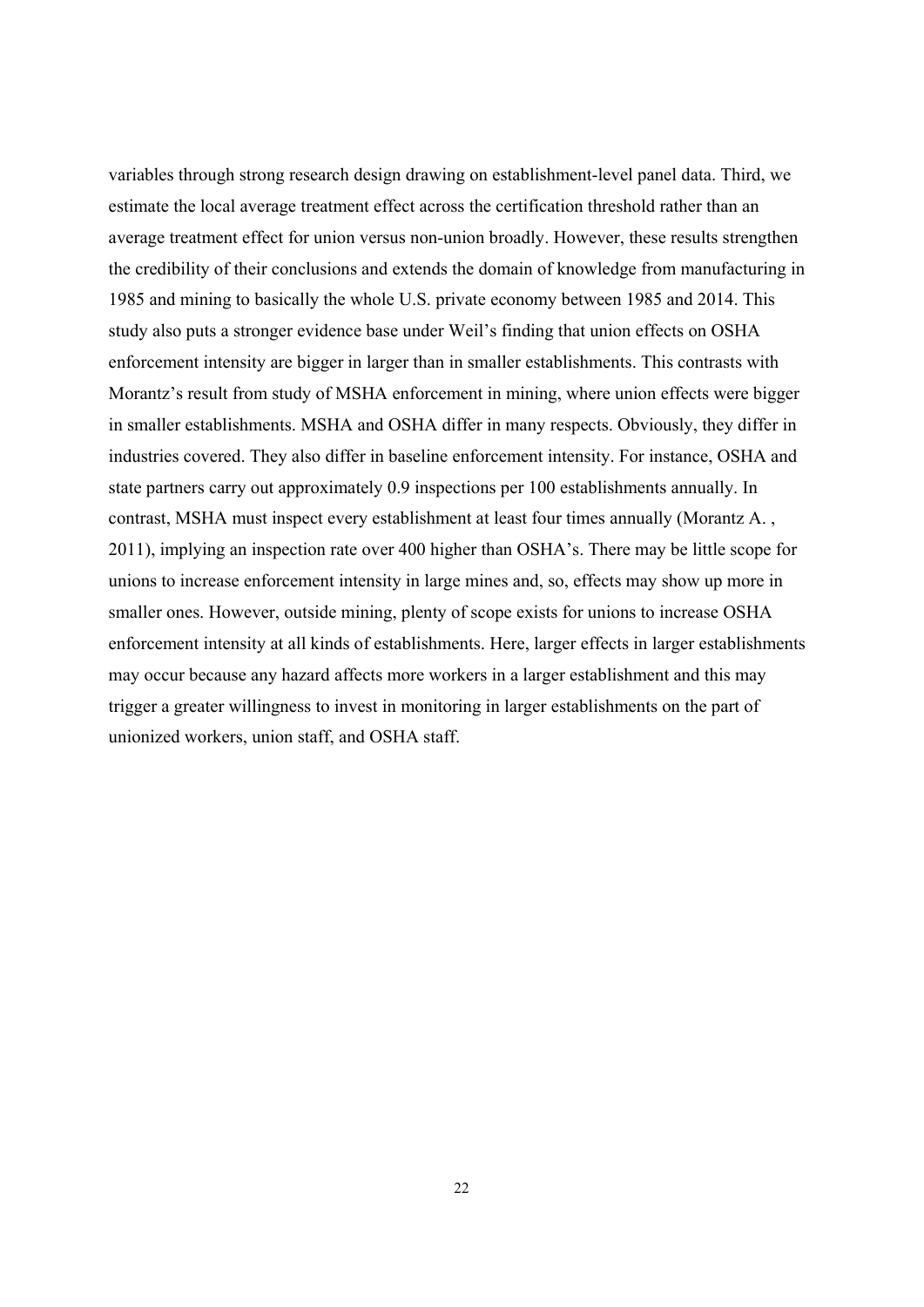#### **Bibliography**

- Barreca, A., Guldi, M., Lindo, J., & Waddell, G. (2011). Saving Babies? Revisiting the Effect of Very Low Birth Weight Classification. *Quarterly Journal of Economics, 126*(4), 2117- 2123.
- Boal, W. (2009). The Effect of Unionism on Accidents in U.S. Coal Mining, 1897-1929. *Industrial Relations, 48*(1), 97-120.
- Budd, J., & McCall, B. (1997). The Effect of Unions on the Reciept of Unemployment Insurance Benefits. *Industrial and Labor Relations Review, 50*(3), 478-492.
- DiNardo, J., & Lee, D. (2004). Economic impacts of new unionization on private sector employers: 1984-2001. *Quarterly Journal of Economics, 119*(4), 1382-1441.
- DiNardo, J., & Lee, D. (2011). Program Evaluation and Research Design. In *Handbook of Labor Economics* (Vol. 4a, pp. 465-536). Elsevier.
- Ferguson, J.-P. (2008). Eyes of the Needles: A Sequential Model of Union Organizing Drives, 1999-2004. *Industrial and Labor Relations Review, 62*(3), 3-21.
- Frandsen, B. (2012). *Why Unions Still Matter: The Effects of Unionization on the Distribution of Employee Earnings.* Cambridge, Mass.: Massachusetts Institute of Technology manuscript.
- Frandsen, B. (2013). *The Surprising Impacts of Unionization on Establishments: Accounting for Selection in Close Union Representation Elections.* Provo, Utah: Brigham Young University manuscript.
- Freeman, R., & Kleiner, M. (1999). Do Unions Make Enterprises Insolvent? *Industrial and Labor Relations Review, 52*(4), 510.
- Holmes, T. (2006). *Geographic Spillover of Unionism.* Cambridge, Mass.: National Bureau of Economic Research Working Paper #12025.
- Imbens, G., & Kalyanaramang, K. (2012). Optimal Bandwidth Choice for the Regression Discontinuity Estimator. *Review of Economic Studies, 79*(3), 933-959.
- Lee, D., & Lemieux, T. (2010). Regression Discontinuity Designs in Economics. *Journal of Economic Literature, 48*, 281-355.
- Lee, D., & Mas, A. (2012). Long-run impacts of unions on firms: New evidence from financial markets, 1961-1999. *Quarterly Journal of Economics, 127*(1), 333-378.
- McCrary, J. (2008). Manipulation of the running variable in the regression discontinuity design: a density test. *Journal of Econometrics, 142*(2), 698-714.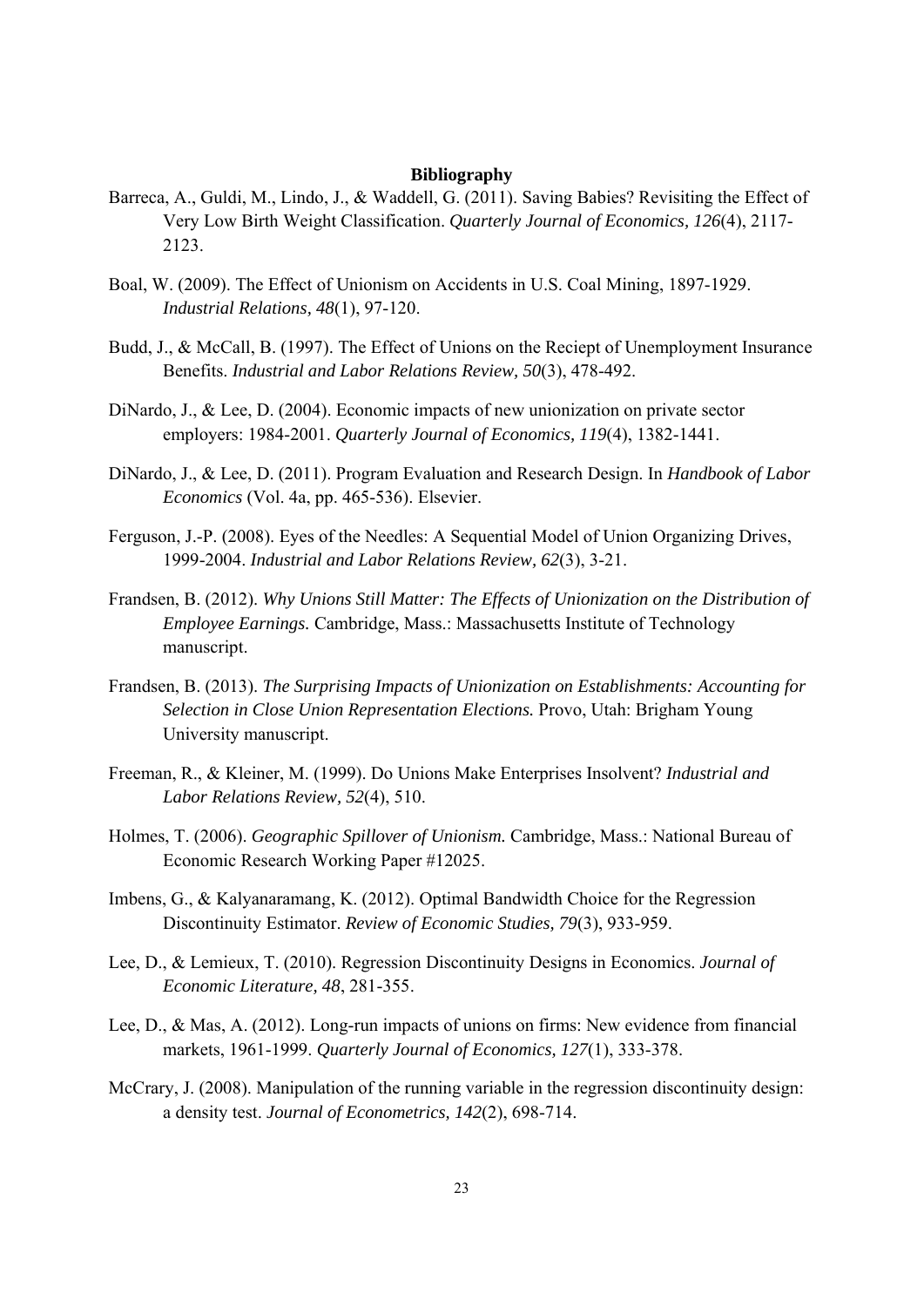- Morantz, A. (2011). Does Unionization Strengthen Regulatory Enforcement? An Empirical Study of the Mine Safety and Health Administration. *Journal of Legislation and Public Policy, 14*, 697-727.
- Morantz, A. (2012). Coal Mine Safety: Do Unions Make A Difference? *Industrial and Labor Relations Review, 66*(1), 88-116.
- Smith, R. S. (1986). Greasing the Squeaky Wheel: The Relative Productivity of OSHA Complaint Inspections. *Industrial and Labor Relations Review, 40*(1), 35-47.
- Sojourner, A., Frandsen, B., Town, R., Grabowski, D., & Chen, M. (2015). Impacts of Unionization on Employment, Product Quality, and Productivity: Regression Discontinuity Evidence from Nursing Homes. *Industrial and Labor Relations Review, 68*(4), 771-806.
- U.S. Department of Labor. (2014, January). *Dataset Summary*. Retrieved January 2014, from OSHA Enforcement Data: http://ogesdw.dol.gov/views/data\_summary.php
- Weil, D. (1991). Enforcing OSHA: The Role of Unions. *Industrial and Labor Relations Review, 30*(1), 20-36.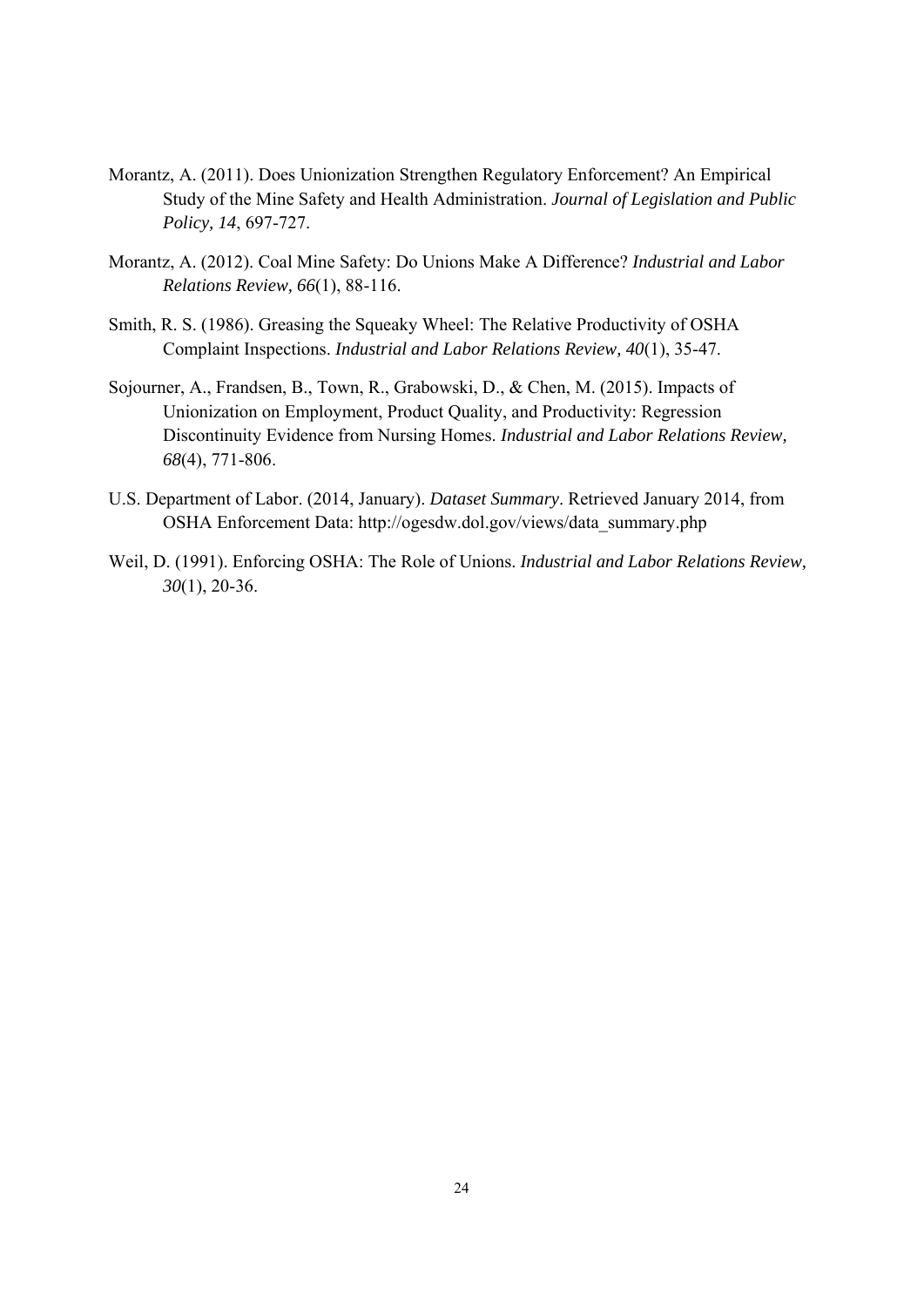### **Tables**

### Table 1: Summary statistics

| Variable                             | Mean     | Std. Dev. | Min     | Max    |
|--------------------------------------|----------|-----------|---------|--------|
|                                      |          |           |         |        |
| Vote share                           | 0.49     | 0.23      | 0.0     | 1.00   |
| Eligible voters                      | 107.06   | 212.47    | 20      | 17195  |
|                                      |          |           |         |        |
| Post-election                        |          |           |         |        |
| Inspection rate                      | 0.03     | 0.11      | 0.00    | 6.28   |
| Labor-representative share           | 0.06     | 0.23      | 0.00    | 1.00   |
| Violation index                      | $-0.006$ | 1.05      | $-0.24$ | 50.78  |
| Penalty index                        | $-0.006$ | 1.03      | $-0.27$ | 20.18  |
| Injury index                         | 0.01     | 1.35      | $-0.08$ | 121.84 |
| Pre-election                         |          |           |         |        |
| Inspection rate                      | 0.04     | 0.21      | 0.00    | 12.00  |
| Labor-representative share           | 0.02     | 0.15      | 0.0     | 1.00   |
| Violation index                      | $-0.03$  | 1.34      | $-0.24$ | 71.06  |
| Penalty index                        | $-0.12$  | 0.73      | $-0.27$ | 22.58  |
| Injury index                         | 0.02     | 2.53      | $-0.08$ | 220.55 |
|                                      |          |           |         |        |
| Average fatality rate in 2-digit SIC | 7.61     | 9.45      | 0.65    | 40.43  |

Notes: for each variable, these are summary statistics across the 31,052 establishments meeting sample inclusion criteria.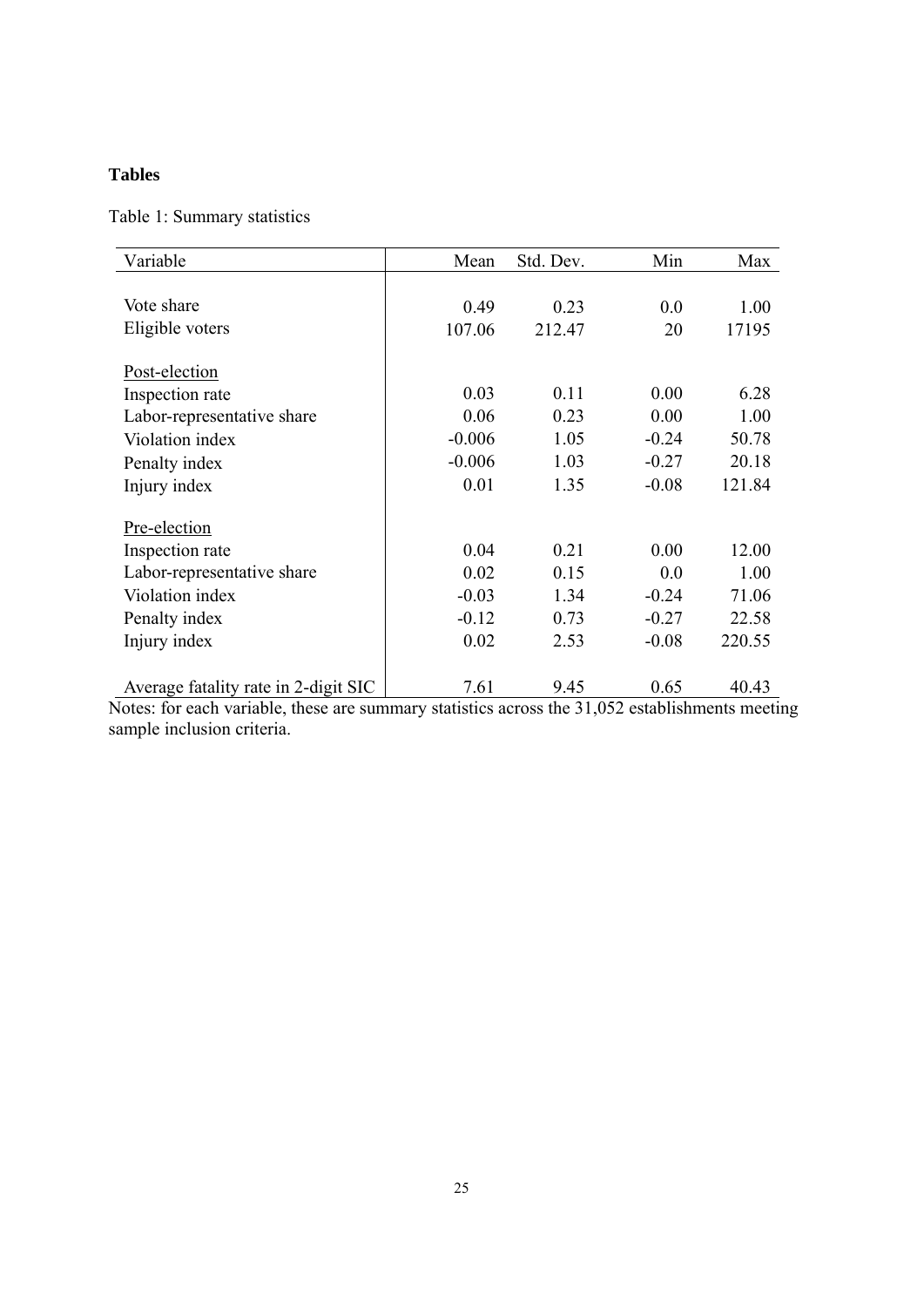| Variable                            | (1)          | (2)           | (3)           |
|-------------------------------------|--------------|---------------|---------------|
|                                     | Pre-election | Post-election | Index-scoring |
|                                     |              |               | coefficients  |
| Log of Violations; annual number of |              |               |               |
|                                     |              |               |               |
| Serious violations                  | 0.034        | 0.041         | 0.328         |
|                                     | (0.162)      | (0.156)       |               |
| Willful violations                  | 0.001        | 0.0004        | 0.201         |
|                                     | (0.028)      | (0.013)       |               |
|                                     | 0.002        | 0.002         | 0.319         |
| Repeated violations                 | (0.038)      | (0.023)       |               |
|                                     |              |               |               |
| Log of Penalty measures; annual     |              |               |               |
| averages                            |              |               |               |
| <b>Initial Penalties for:</b>       |              |               |               |
|                                     | 0.430        | 0.733         |               |
| Serious violations                  | (1.544)      | (2.034)       | 0.275         |
|                                     | 0.010        | 0.021         |               |
| Willful violations                  | (0.290)      | (0.419)       | 0.189         |
|                                     | 0.041        | 0.072         |               |
| Repeated violations                 | (0.484)      | (0.669)       | 0.261         |
|                                     |              |               |               |
| <b>Current Penalties for:</b>       |              |               |               |
|                                     | 0.401        | 0.672         |               |
| Serious violations                  | (1.449)      | (1.881)       | 0.267         |
|                                     | 0.009        | 0.019         |               |
| Willful violations                  | (0.260)      | (0.379)       | 0.191         |
|                                     | 0.037        | 0.065         |               |
| Repeated violations                 | (0.447)      | (0.610)       | 0.262         |
|                                     |              |               |               |
|                                     |              |               |               |
| Injuries; annual number of          |              |               |               |
|                                     | 0.398        | 0.334         |               |
| Fatal injuries                      | (15.387)     | (5.169)       | 0.123         |
|                                     | 0.547        | 0.581         |               |
| Hospitalizations                    | (19.088)     | (10.869)      | 0.323         |
|                                     | 0.225        | 0.16          |               |
| Non-hospitalizations                | (9.248)      | (4.884)       | 0.305         |
|                                     |              |               |               |

Table 2: Summary statistics for OSHA variables and factor construction

Notes: Annual rates of violations and penalties were calculated by dividing each count by number of years. The number of observation of each variable is 31,052.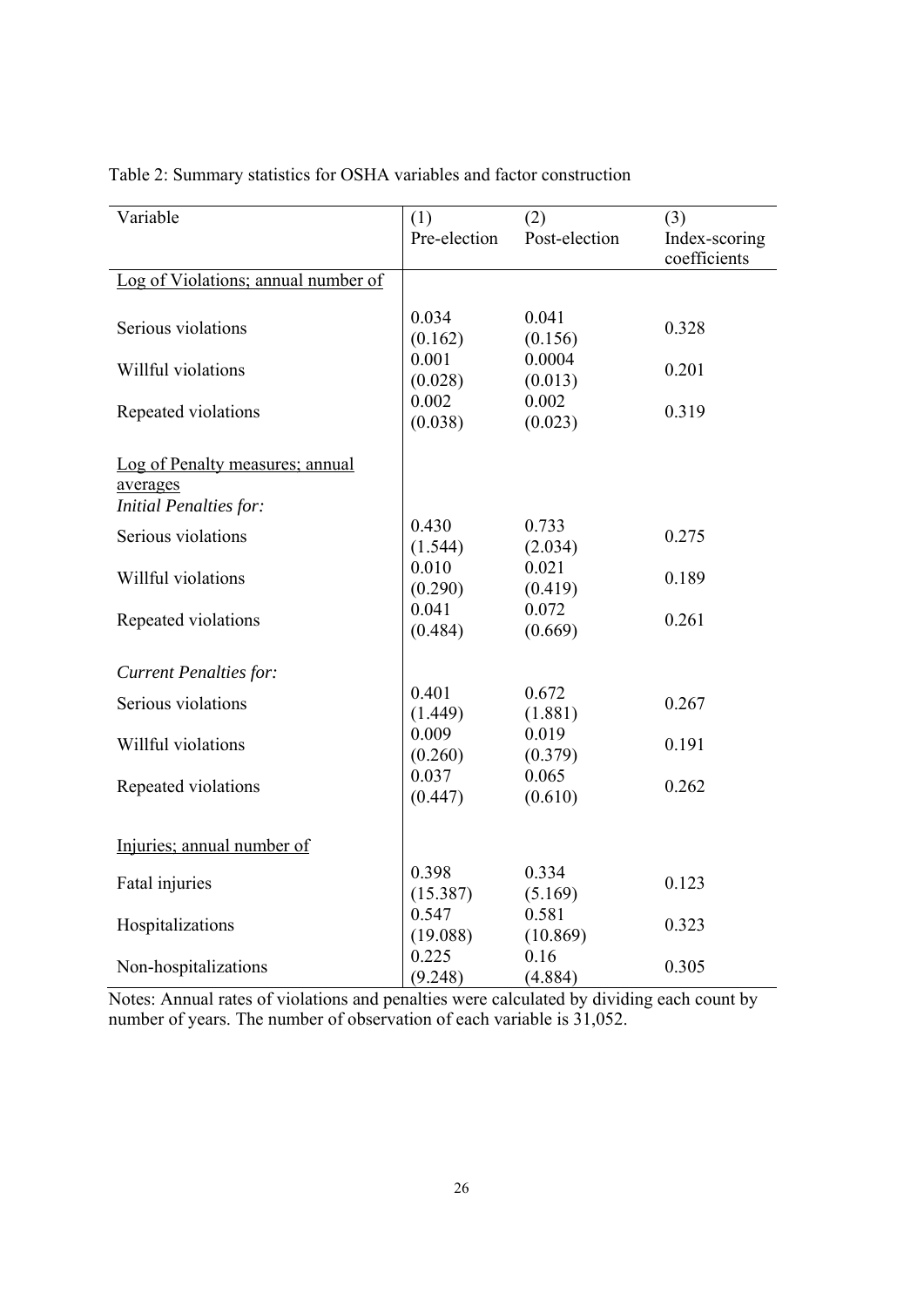| Specification:                | (1)                 | (2)                | (3)                | (4)                    | (5)                   | (6)                    | (7)                    | (8)                  |
|-------------------------------|---------------------|--------------------|--------------------|------------------------|-----------------------|------------------------|------------------------|----------------------|
| Bandwidth:                    | 0.025               | 0.075              | 0.125              | 0.175                  | 0.225                 | 0.275                  | 0.325                  | 0.375                |
| Vote-share range included:    | $(45,55)\%$         | $(40,60]\%$        | $(35,65)\%$        | $(30,70)\%$            | $(25,75)\%$           | $(20, 80)\%$           | $(15,85)\%$            | $(10,90]\%$          |
| Pre-election observables      |                     |                    |                    |                        |                       |                        |                        |                      |
| Pre-election inspection rate  | $-0.000148$         | 0.00667            | $-0.00318$         | $-0.00542$             | $-0.00542$            | $-0.00864$             | $-0.00652$             | $-0.00370$           |
|                               | (0.00478)           | (0.00972)          | (0.00782)          | (0.00656)              | (0.00585)             | (0.00522)              | (0.00479)              | (0.00451)            |
| Pre-election union-rep share  | 0.00599             | 0.00293            | 0.00661            | 0.00715                | 0.00627               | 0.00607                | $0.00639*$             | 0.00553              |
|                               | (0.00410)           | (0.00654)          | (0.00497)          | (0.00419)              | (0.00378)             | (0.00340)              | (0.00315)              | (0.00302)            |
| Pre-election violations index | 0.0388              | 0.0796             | 0.0128             | 0.0298                 | 0.0296                | 0.0250                 | 0.0256                 | 0.0237               |
|                               | (0.0498)            | (0.0726)           | (0.0581)           | (0.0464)               | (0.0403)              | (0.0359)               | (0.0335)               | (0.0314)             |
| Pre-election penalty index    | 0.0244              | 0.0414             | 0.0168             | 0.0377                 | 0.0328                | 0.0191                 | 0.0187                 | 0.0152               |
|                               | (0.0233)            | (0.0357)           | (0.0282)           | (0.0237)               | (0.0211)              | (0.0191)               | (0.0177)               | (0.0167)             |
| Pre-election injury index     | $-0.0360$           | $-0.0269$          | $-0.0246$          | $-0.108$               | $-0.0710$             | $-0.0951$              | $-0.0659$              | $-0.0317$            |
|                               | (0.0418)            | (0.0712)           | (0.0839)           | (0.0830)               | (0.0701)              | (0.0685)               | (0.0616)               | (0.0587)             |
| Eligible voters               | 1.616               | 6.336              | 14.22              | 9.746                  | 4.530                 | $-2.273$               | $-5.511$               | $-11.24*$            |
|                               | (6.029)             | (8.420)            | (7.313)            | (6.061)                | (5.383)               | (4.895)                | (5.157)                | (4.788)              |
| Eligible voters squared       | 17867.3             | 29865.2            | 43914.1            | 20061.6                | 3792.9                | 1244.9                 | 33254.2                | 17283.3              |
| Average fatality rate in SIC2 | (17753.7)<br>0.0236 | (20447.0)<br>0.222 | (41673.8)<br>0.251 | (31627.1)<br>$-0.0755$ | (26253.4)<br>$-0.177$ | (23575.5)<br>$-0.0777$ | (47978.3)<br>$-0.0736$ | (44209.8)<br>0.00631 |
|                               | (0.282)             | (0.447)            | (0.343)            | (0.291)                | (0.261)               | (0.240)                | (0.224)                | (0.213)              |
|                               |                     |                    |                    |                        |                       |                        |                        |                      |
|                               |                     |                    |                    |                        |                       |                        |                        |                      |
| Observations                  | 4,318               | 9,237              | 13,830             | 18,053                 | 21,513                | 24,420                 | 26,592                 | 28,205               |
| $\chi^2$                      | 6.40                | 4.39               | 7.29               | 12.06                  | 9.87                  | 12.06                  | 16.03                  | 19.93                |
| $p$ -value                    | 0.6021              | 0.8202             | 0.5053             | 0.1487                 | 0.2743                | 0.1486                 | 0.0419                 | 0.0106               |

Table 3: Coefficients on union certified in Seemingly Unrelated Regression at varied bandwidth

Note: Estimate (SE). \*\*\*Significant at the 1% level, \*\*Significant at the 5% level, \*Significant at the 10% level. All estimates show coefficients for 1(union certified) in seemingly unrelated regressions.  $\chi^2$  and *p*-value are from the joint hypothesis test of null discontinuity effects across all pre-election variables.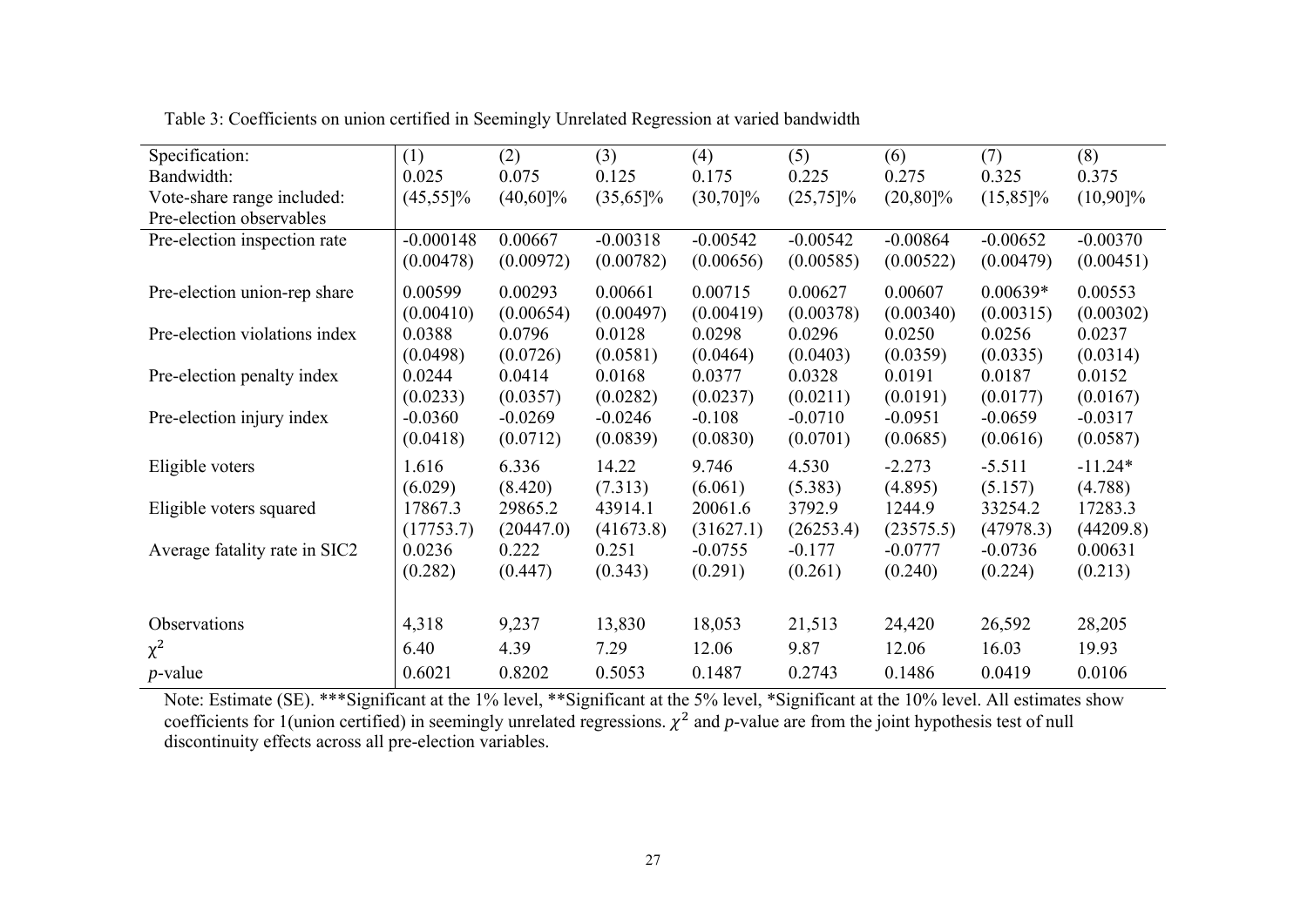| <b>Specification:</b>                                | 1                        | $\overline{2}$ | 3           | $\overline{4}$ |
|------------------------------------------------------|--------------------------|----------------|-------------|----------------|
|                                                      | Outcome: inspection rate |                |             |                |
| Certification effect                                 | $0.00825**$              | $0.00860**$    | $0.00693**$ | $0.00738**$    |
|                                                      | (0.00370)                | (0.00360)      | (0.00348)   | (0.00347)      |
| Adj. R2                                              | 0.000195                 | 0.0566         | 0.115       | 0.124          |
|                                                      | Outcome: union-rep share |                |             |                |
| Certification effect                                 | $0.0732***$              | $0.0711***$    | $0.0705***$ | $0.0713***$    |
|                                                      | (0.00854)                | (0.00840)      | (0.00835)   | (0.00832)      |
| Adj. R2                                              | 0.0261                   | 0.0589         | 0.0711      | 0.0786         |
|                                                      | Outcome: violation index |                |             |                |
| Certification effect                                 | $0.0788**$               | $0.0746**$     | $0.0668**$  | $0.0796**$     |
|                                                      | (0.0345)                 | (0.0339)       | (0.0336)    | (0.0332)       |
| Adj. R2                                              | 0.000165                 | 0.0352         | 0.0516      | 0.0733         |
|                                                      | Outcome: penalty index   |                |             |                |
| Certification effect                                 | $0.0731*$                | $0.0681*$      | $0.0657*$   | $0.0754**$     |
|                                                      | (0.0397)                 | (0.0388)       | (0.0386)    | (0.0381)       |
| Adj. R2                                              | 8.71e-05                 | 0.0444         | 0.0544      | 0.0771         |
|                                                      | Outcome: injury index    |                |             |                |
| Certification effect                                 | $0.121**$                | $0.122**$      | $0.117**$   | $0.120**$      |
|                                                      | (0.0572)                 | (0.0570)       | (0.0568)    | (0.0568)       |
| Adj. R2                                              | 0.000312                 | 0.00872        | 0.0153      | 0.0155         |
| Piecewise linear in vote<br>share                    | Yes                      | Yes            | Yes         | Yes            |
| Pre-election outcome                                 |                          | Yes            | Yes         | Yes            |
| Pre-election all outcomes/                           |                          |                | Yes         | Yes            |
| Eligible voters and square                           |                          |                |             |                |
| Major-industry indicators<br>and minor-industry risk |                          |                |             | Yes            |

Table 4: Effects of union certification on various outcomes with piece-wise linear function of vote share using uniform kernel with IK-optimal bandwidth for each outcome

Notes: Estimate (SE). Significant at \*\*\* 1%, \*\* 5%, \* 10% level. This displays estimated union certification effects on 5 outcomes (rows) using four specifications (columns) each. The full set of coefficient estimates for all variables and all specifications for the five outcomes are in Appendix Tables A6(a)- A6(e). The IK-optimal bandwidths for the outcomes are 0.128, 0.196, 0.153, 0.151, and 0.146, respectively. Given the definition of vote share into 5% bins, effective bandwidths are 0.175 for optimal bandwidth in (0.125, 0.175] and 0.225 for the one in (0.175, 0.225] implying 13,830 and 18,053 establishments included, respectively.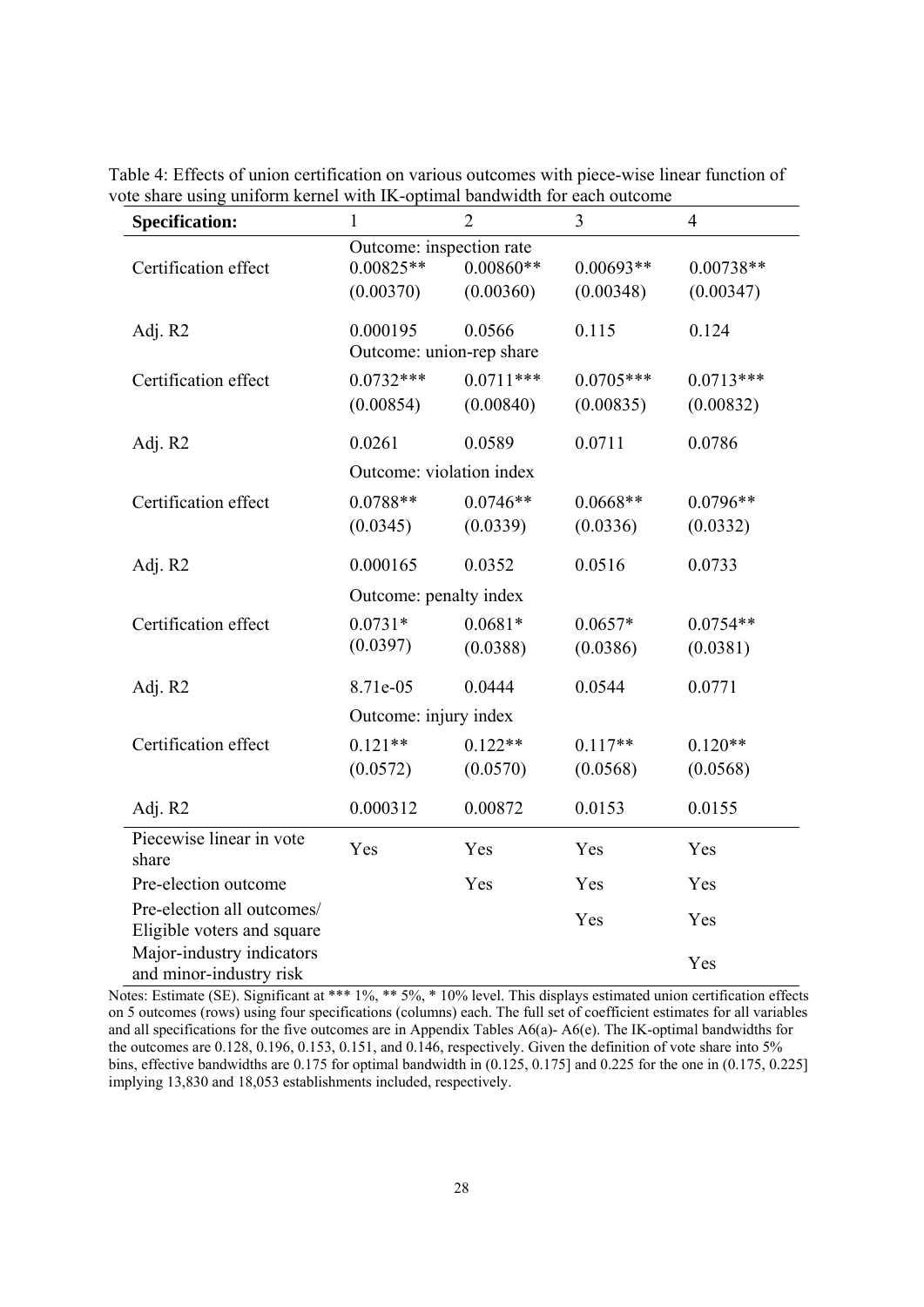| <b>Matching algorithm:</b> | More strict                         | <b>Baseline</b> | Less strict |
|----------------------------|-------------------------------------|-----------------|-------------|
|                            | Outcome: inspection rate            |                 |             |
| Certification effect       | $0.00748**$                         | $0.00738**$     | $0.00675*$  |
|                            | (0.00346)                           | (0.00347)       | (0.00345)   |
| Adj. $R^2$                 | 0.123                               | 0.124           | 0.114       |
| Obs.                       | 13,871                              | 13,830          | 13,678      |
|                            | Outcome: union-representative share |                 |             |
| Certification effect       | $0.0712***$                         | $0.0713***$     | $0.0740***$ |
|                            | (0.00826)                           | (0.00832)       | (0.00836)   |
| Adj. $R^2$                 | 0.0770                              | 0.0786          | 0.0776      |
| Obs.                       | 13,871                              | 13,830          | 13,678      |
|                            | Outcome: violation index            |                 |             |
| Certification effect       | $0.0856**$                          | $0.0796**$      | $0.0801**$  |
|                            | (0.0334)                            | (0.0332)        | (0.0335)    |
| Adj. $R^2$                 | 0.0737                              | 0.0733          | 0.0712      |
| Obs.                       | 18,110                              | 18,053          | 17,856      |
|                            | Outcome: penalty index              |                 |             |
| Certification effect       | $0.0782**$                          | $0.0754**$      | $0.0778**$  |
|                            | (0.0382)                            | (0.0381)        | (0.0388)    |
| Adj. $R^2$                 | 0.0758                              | 0.0771          | 0.0755      |
| Obs.                       | 13,871                              | 13,830          | 13,678      |
|                            | Outcome: injury index               |                 |             |
| Certification effect       | $0.120**$                           | $0.120**$       | $0.113**$   |
|                            | (0.0566)                            | (0.0568)        | (0.0535)    |
| Adj. $R^2$                 | 0.0155                              | 0.0155          | 0.0210      |
| Obs.                       | 13,871                              | 13,830          | 13,678      |

Table 5: Effects of union certification by strictness of matching-algorithm used to construct establishment panel

Note: Estimate (SE). Significant at \*\*\* 1%, \*\* 5%, \* 10% level. Establishments were matched using three different matching algorithms by strictness. All estimates based on specification (4) in Table 4. Baseline results are in the middle column (strgroup threshold 0.25). These are compared to results based on using stricter (0.2) and less strict (0.3) criterion. The total number of observations for all bandwidth for stricter criterion is 31,151, and 30,728 for less strict criterion. The IK-optimal bandwidths for the outcomes of stricter criteria are 0.133, 0.156, 0.189, 0.140, and 0.149, respectively. Also, IK-optimal bandwidths for the outcomes of less strict criteria are 0.133, 0.161, 0.206, 0.151, and 0.141 respectively.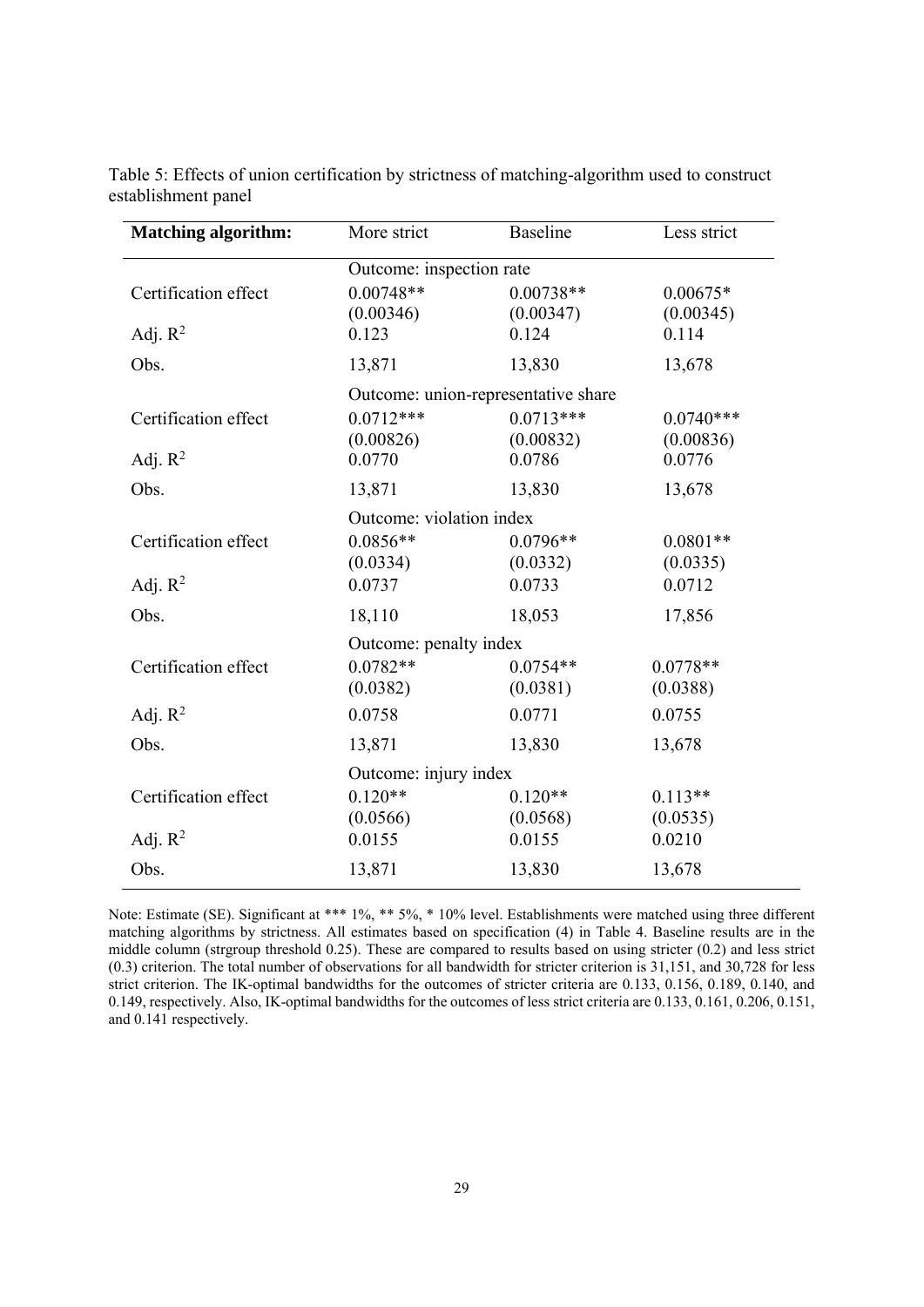| Sample:              | <b>Baseline</b>                                      | Excluding<br>$MOV \le 1$                                       | Excluding<br>$MOV \le 2$ | Excluding<br>$MOV \le 3$ |  |  |  |
|----------------------|------------------------------------------------------|----------------------------------------------------------------|--------------------------|--------------------------|--|--|--|
| Certification effect | Outcome: inspection rate<br>$0.00738**$<br>(0.00347) | 0.00541<br>(0.00490)                                           | 0.00613<br>(0.00584)     | 0.00706<br>(0.00714)     |  |  |  |
| Adj. $R^2$           | 0.124                                                | 0.112                                                          | 0.119                    | 0.131                    |  |  |  |
| Obs.                 | 13,830                                               | 11,180                                                         | 9,335                    | 7,505                    |  |  |  |
| Certification effect | $0.0713***$<br>(0.00832)                             | Outcome: labor-representative share<br>$0.0898***$<br>(0.0113) | $0.110***$<br>(0.0137)   | $0.125***$<br>(0.0162)   |  |  |  |
| Adj. $R^2$           | 0.0786                                               | 0.0865                                                         | 0.0897                   | 0.0932                   |  |  |  |
| Obs.                 | 13,830                                               | 11,180                                                         | 9,335                    | 7,505                    |  |  |  |
|                      | Outcome: violation index                             |                                                                |                          |                          |  |  |  |
| Certification effect | $0.0796**$<br>(0.0332)                               | $0.0978**$<br>(0.0441)                                         | $0.123**$<br>(0.0533)    | $0.147**$<br>(0.0619)    |  |  |  |
| Adj. $R^2$           | 0.0733                                               | 0.0704                                                         | 0.0666                   | 0.0662                   |  |  |  |
| Obs.                 | 18,053                                               | 15,403                                                         | 13,558                   | 11,546                   |  |  |  |
|                      | Outcome: penalty index                               |                                                                |                          |                          |  |  |  |
| Certification effect | $0.0754**$<br>(0.0381)                               | $0.123**$<br>(0.0539)                                          | $0.146**$<br>(0.0677)    | 0.120<br>(0.0789)        |  |  |  |
| Adj. $R^2$           | 0.0771                                               | 0.0777                                                         | 0.0751                   | 0.0774                   |  |  |  |
| Obs.                 | 13,830                                               | 11,180                                                         | 9,335                    | 7,505                    |  |  |  |
|                      | Outcome: injury index                                |                                                                |                          |                          |  |  |  |
| Certification effect | $0.120**$<br>(0.0568)                                | $-0.0233$<br>(0.0483)                                          | $-0.0224$<br>(0.0495)    | 0.0223<br>(0.0500)       |  |  |  |
| Adj. $R^2$           | 0.0155                                               | 0.0319                                                         | 0.00502                  | 0.00655                  |  |  |  |
| Obs.                 | 13,830                                               | 11,180                                                         | 9,335                    | 7,505                    |  |  |  |

Table 6: Effects of union certification using donut-RD, with various criteria for excluding based on margin of victory (MOV)

Note: Estimate (SE). Significant at \*\*\* 1%, \*\* 5%, \* 10% level. Each cell presents estimated union certification effect as in specification (4) in Table 4. Baseline results are in the first column. Other columns report estimates from samples excluding establishments with focal elections that have margins of victory below the stated thresholds.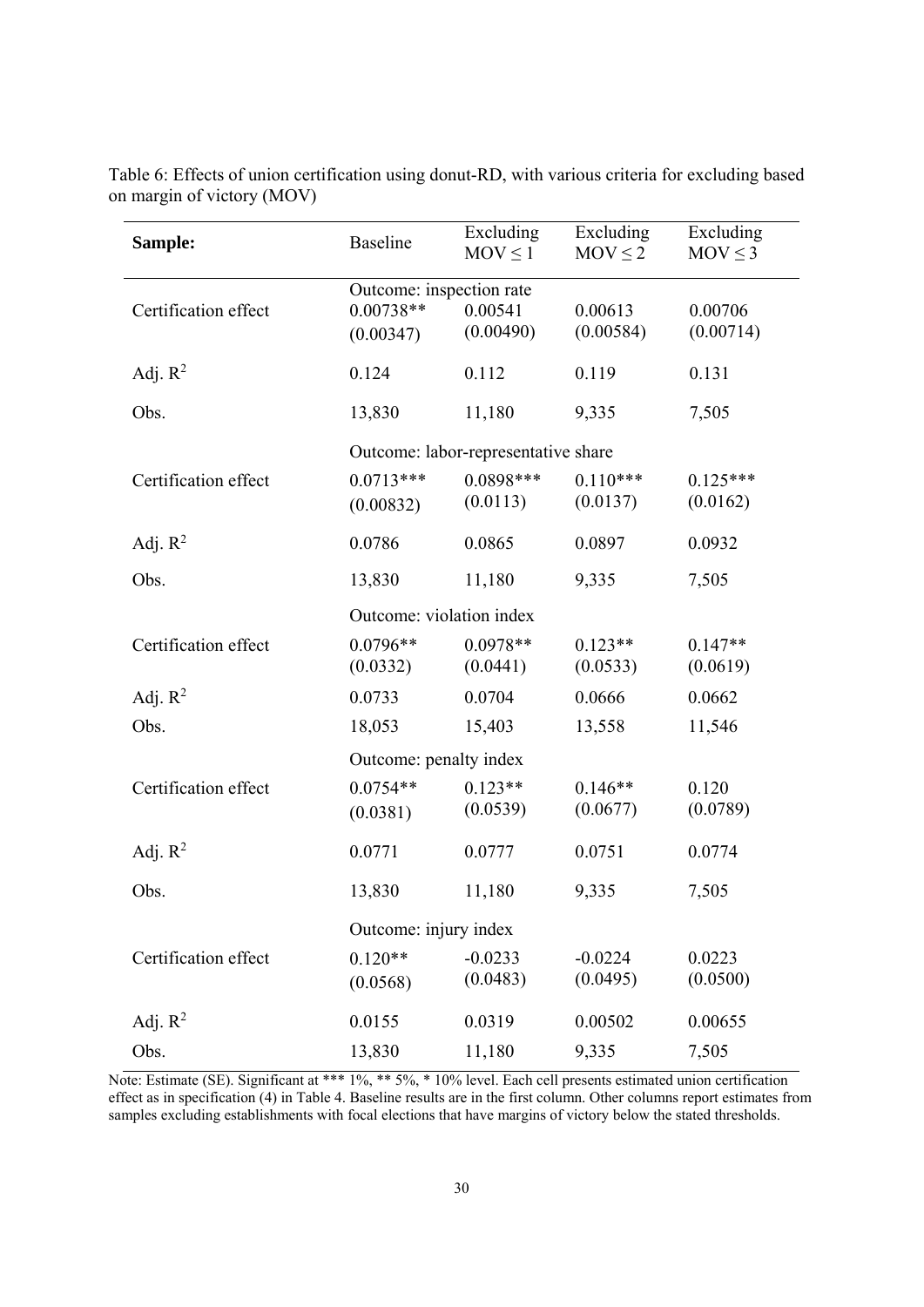| <b>Outcome:</b>            | Inspection rate | Labor-rep.<br>share | Violation | Penalty    | Injury    |
|----------------------------|-----------------|---------------------|-----------|------------|-----------|
| Programmed                 |                 |                     |           |            |           |
| Certification effect       | $-0.000188$     | $0.0302***$         | 0.0460    | $0.0926*$  | n/a       |
|                            | (0.00160)       | (0.00593)           | (0.0364)  | (0.0540)   |           |
| Optimal bandwidth          | 0.129           | 0.158               | 0.132     | 0.112      |           |
| Adj. $R^2$                 | 0.0575          | 0.0382              | 0.0451    | 0.0333     |           |
| Obs.                       | 13,830          | 13,830              | 13,830    | 9,237      |           |
| <b>Complaint-initiated</b> |                 |                     |           |            |           |
| Certification effect       | $0.00751***$    | $0.0638***$         | $0.0868*$ | $0.0669**$ | $0.119**$ |
|                            | (0.00275)       | (0.00756)           | (0.0457)  | (0.0292)   | (0.0569)  |
| Optimal bandwidth          | 0.145           | 0.152               | 0.154     | 0.249      | 0.147     |
| Adj. $R^2$                 | 0.106           | 0.0666              | 0.0461    | 0.0584     | 0.0155    |
| Obs.                       | 13,830          | 13,830              | 13,830    | 21,513     | 13,830    |

Table 7: Effects of union certification by inspection type

Note: Estimate (SE). \*\*\*Significant at the 1% level, \*\*Significant at the 5% level, \*Significant at the 10% level. Note: All estimates based on specification (4) in Table 4. No injuries in programmed inspections.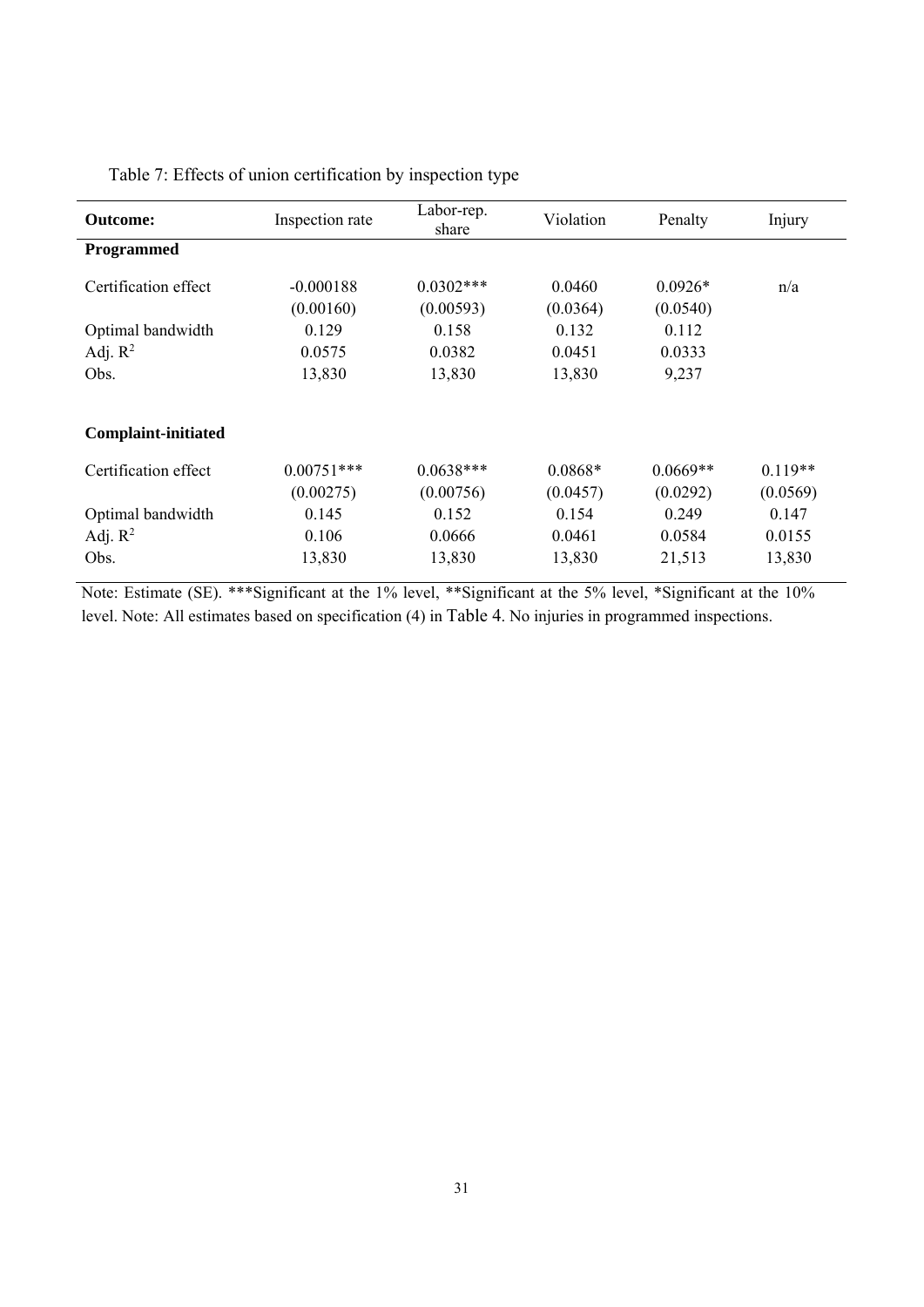# **Figures**

Figure 1: Example of OSHA enforcement data for a particular inspection

| <b>UNITED STATES</b>                                                                                                                                                                               |                                                        |                                   |           | <b>SEARCH</b>                                              |  |  |  |  |
|----------------------------------------------------------------------------------------------------------------------------------------------------------------------------------------------------|--------------------------------------------------------|-----------------------------------|-----------|------------------------------------------------------------|--|--|--|--|
| <b>DEPARTMENT OF LABOR</b>                                                                                                                                                                         |                                                        |                                   |           | A to Z Index   En español   Contact Us   FAQs   About OSHA |  |  |  |  |
| <b>OSHA</b>                                                                                                                                                                                        |                                                        | <b>OSHA QuickTakes Newsletter</b> | RSS Feeds | Print This Page<br>$\Box$ Text Size                        |  |  |  |  |
| Occupational Safety & Health Administration                                                                                                                                                        | We Can Help                                            |                                   |           | What's New   Offices $\bigcirc$ SHA                        |  |  |  |  |
| Workers<br>Home<br>Regulations<br>Enforcement                                                                                                                                                      | Data & Statistics                                      | Publications<br>Training          | Newsroom  | <b>Small Business</b><br>Anti-Retaliation                  |  |  |  |  |
|                                                                                                                                                                                                    | Inspection: 316563352 - Ace Acme Septic Service Inc    |                                   |           |                                                            |  |  |  |  |
|                                                                                                                                                                                                    |                                                        |                                   |           |                                                            |  |  |  |  |
| <b>Inspection Information - Office: Washington Region 1</b>                                                                                                                                        |                                                        |                                   |           |                                                            |  |  |  |  |
| Nr: 316563352<br>Report ID: 1055310                                                                                                                                                                | Open Date: 11/20/2012                                  |                                   |           |                                                            |  |  |  |  |
| Ace Acme Septic Service Inc<br>17924 67th Ave Ne<br>Arlington, WA 98223<br>SIC: 7699/Repair Shops and Related Services, Not Elsewhere Classified<br>NAICS: 562991/Septic Tank and Related Services | Union Status: NonUnion                                 |                                   |           |                                                            |  |  |  |  |
| Inspection Type: Referral<br>Scope: Partial<br>Ownership: Private                                                                                                                                  | Advanced Notice: N                                     |                                   |           |                                                            |  |  |  |  |
| Safety/Health: Health                                                                                                                                                                              | Close Conference: 12/11/2012<br>Close Case: 05/21/2013 |                                   |           |                                                            |  |  |  |  |
| Related Activity: Type<br>ID<br>Safety<br>Health<br>Referral 203171350<br>Yes                                                                                                                      |                                                        |                                   |           |                                                            |  |  |  |  |
|                                                                                                                                                                                                    |                                                        |                                   |           |                                                            |  |  |  |  |
| <b>Violation Summary</b>                                                                                                                                                                           |                                                        |                                   |           |                                                            |  |  |  |  |
| Serious Willful Repeat Other Unclass Total<br>$\overline{5}$<br>11<br>Initial Violations<br>6                                                                                                      |                                                        |                                   |           |                                                            |  |  |  |  |
| 5<br>6<br>11<br>Current Violations                                                                                                                                                                 |                                                        |                                   |           |                                                            |  |  |  |  |
| 1500<br>1500<br>Initial Penalty                                                                                                                                                                    |                                                        |                                   |           |                                                            |  |  |  |  |
| 1500<br>1500<br>Current Penalty                                                                                                                                                                    |                                                        |                                   |           |                                                            |  |  |  |  |
| FTA Amount                                                                                                                                                                                         |                                                        |                                   |           |                                                            |  |  |  |  |
|                                                                                                                                                                                                    | <b>Violation Items</b>                                 |                                   |           |                                                            |  |  |  |  |
| ID<br>#<br><b>Type Standard</b><br>Issuance<br>Abate                                                                                                                                               | Curr\$ Init\$ Pta\$ Contest                            | <b>Last Event</b>                 |           |                                                            |  |  |  |  |
| 01001 Serious 80015030<br>12/27/2012 03/15/2013 \$300 \$300<br>1.                                                                                                                                  | \$0                                                    | P - Petition to Mod Abatement     |           |                                                            |  |  |  |  |
| 01002 Serious 80017005<br>12/27/2012 04/30/2013 \$300 \$300<br>2.                                                                                                                                  | \$0                                                    | P - Petition to Mod Abatement     |           |                                                            |  |  |  |  |
| 3. 01003 Serious 80920002<br>12/27/2012 04/30/2013 \$300 \$300                                                                                                                                     | \$0                                                    | P - Petition to Mod Abatement     |           |                                                            |  |  |  |  |
| 01004 Serious 8092000401 12/27/2012 04/30/2013 \$300 \$300<br>4.                                                                                                                                   | \$0                                                    | P - Petition to Mod Abatement     |           |                                                            |  |  |  |  |
| 5. 01005 Serious 82311005<br>12/27/2012 04/30/2013 \$300 \$300                                                                                                                                     | \$0                                                    | P - Petition to Mod Abatement     |           |                                                            |  |  |  |  |
| 6. 02001 Other 0244750910 12/27/2012 11/20/2012                                                                                                                                                    | \$0<br>\$0<br>\$0                                      |                                   |           |                                                            |  |  |  |  |
| 7. 02002 Other 8001302001 12/27/2012 03/15/2013                                                                                                                                                    | \$0<br>\$0<br>\$0                                      | P - Petition to Mod Abatement     |           |                                                            |  |  |  |  |
| 02003 Other 80014005 12/27/2012 03/15/2013<br>8.                                                                                                                                                   | \$0<br>\$0<br>\$0                                      | P - Petition to Mod Abatement     |           |                                                            |  |  |  |  |
| 9. 02004 Other 80016010<br>12/27/2012 04/30/2013                                                                                                                                                   | \$0<br>\$0<br>\$0                                      | P - Petition to Mod Abatement     |           |                                                            |  |  |  |  |
| 10. 02005 Other 82311010<br>12/27/2012 04/30/2013                                                                                                                                                  | \$0<br>\$0<br>\$0                                      | P - Petition to Mod Abatement     |           |                                                            |  |  |  |  |
| 11. 02006 Other 82312015<br>12/27/2012 03/15/2013                                                                                                                                                  | \$0<br>\$0<br>\$0                                      | P - Petition to Mod Abatement     |           |                                                            |  |  |  |  |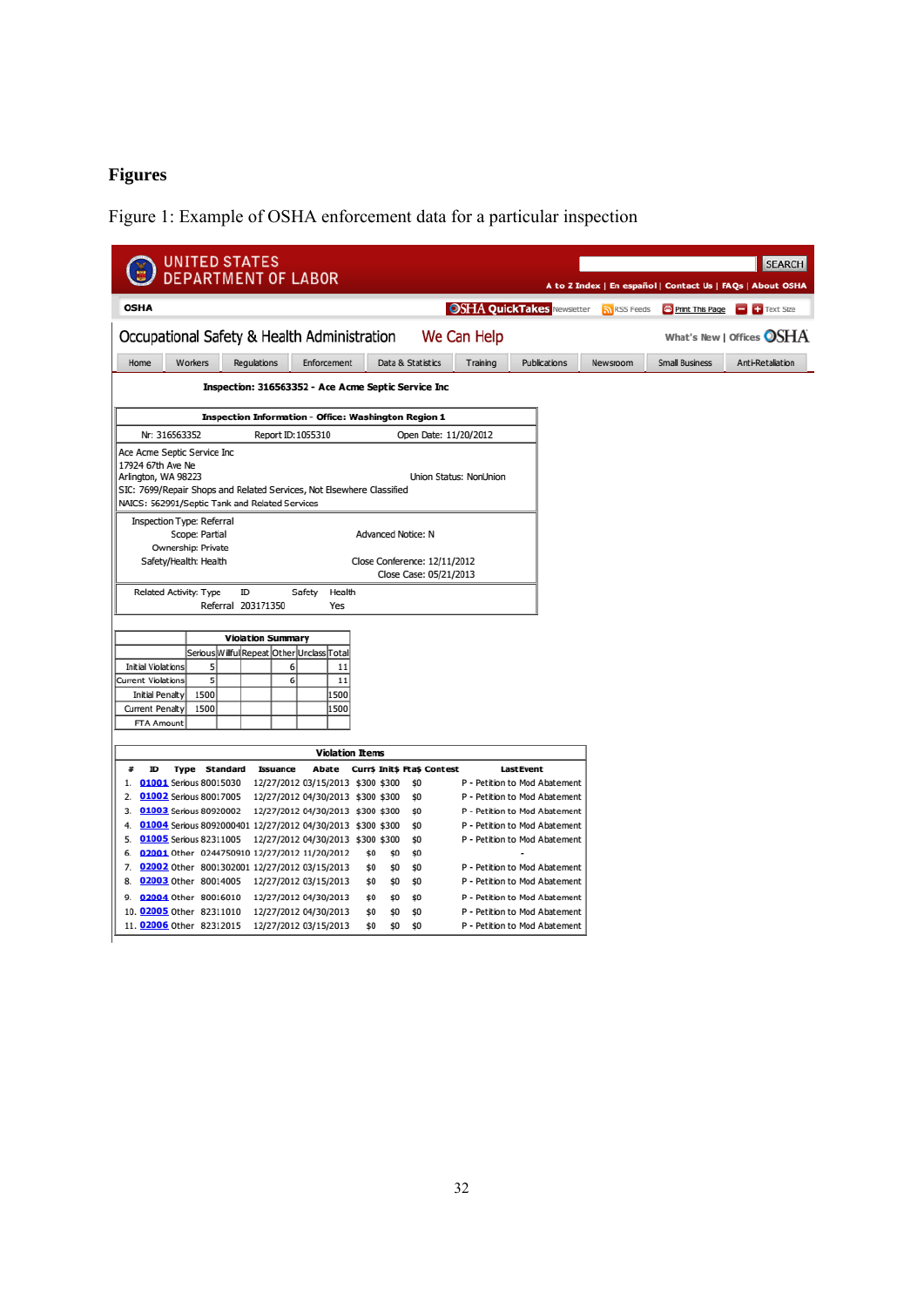

Figure 2: Histogram of vote-shares across focal NLRB elections with at least 20 votes cast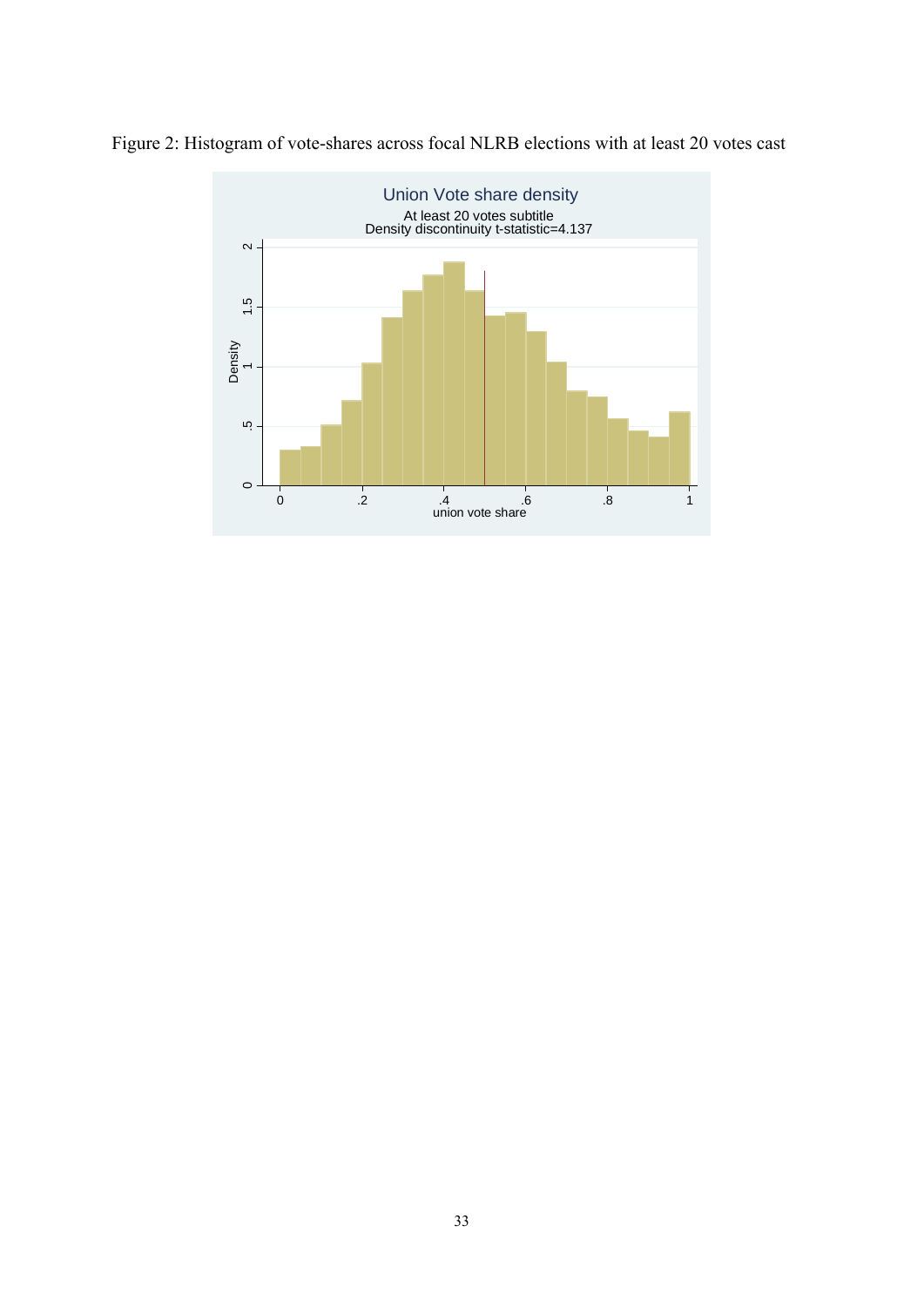Figure 3: Average annual establishment (a) inspection rate, (b) labor-representative share, (c) violation index, (d) penalty index, and (e) injury index by vote-share bin in pre- and postelection periods



(a) Inspection rate

(b) Labor-representative share

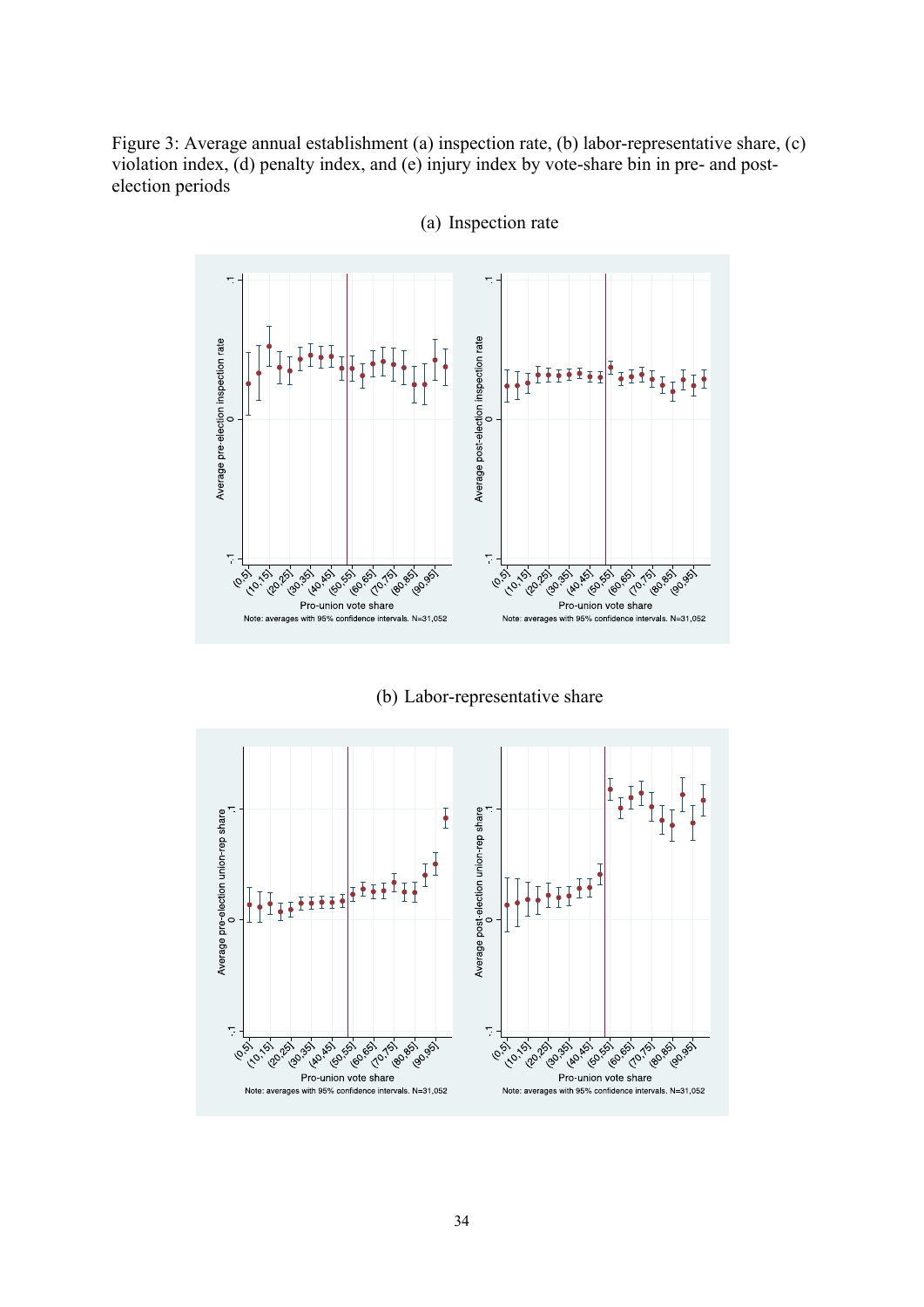## (c) Violation index



(d) Penalty index

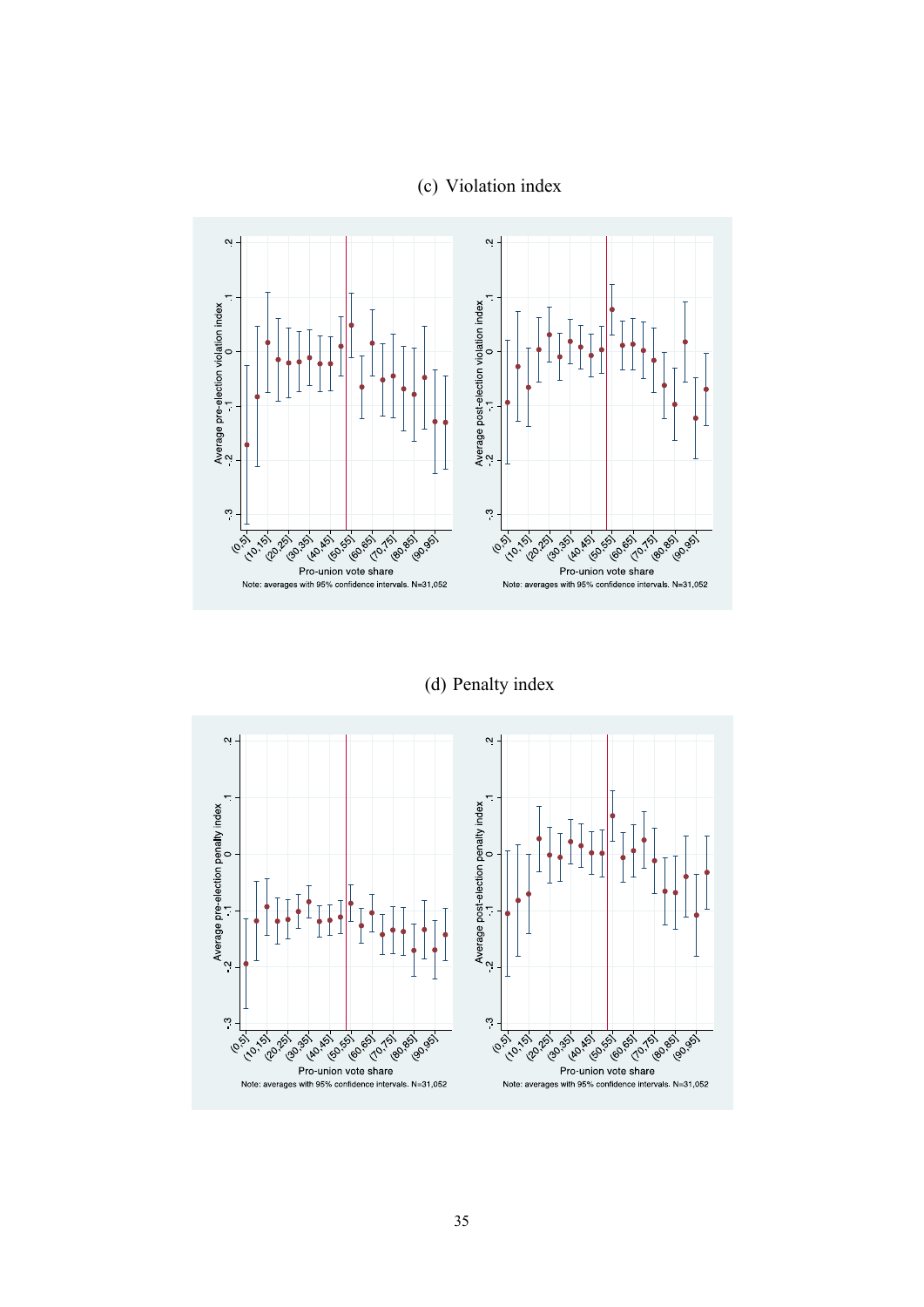

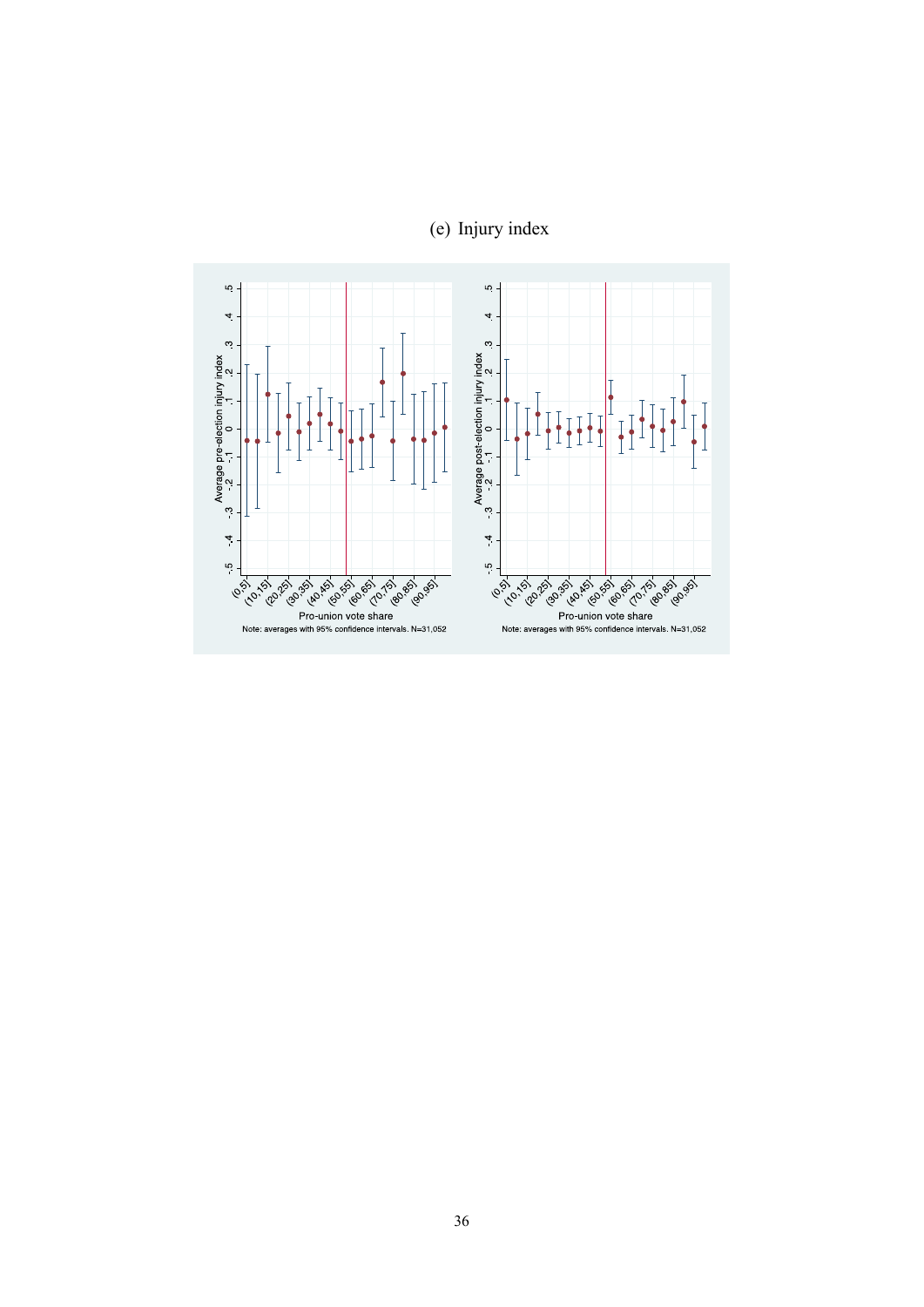Figure 4: Estimated effects on (a) inspection rate, (b) labor-representative share, (c) violation index, (d) penalty index, and (e) injury index by bargaining-unit-size tercile



(a) Inspection rate



(b) Labor-representative share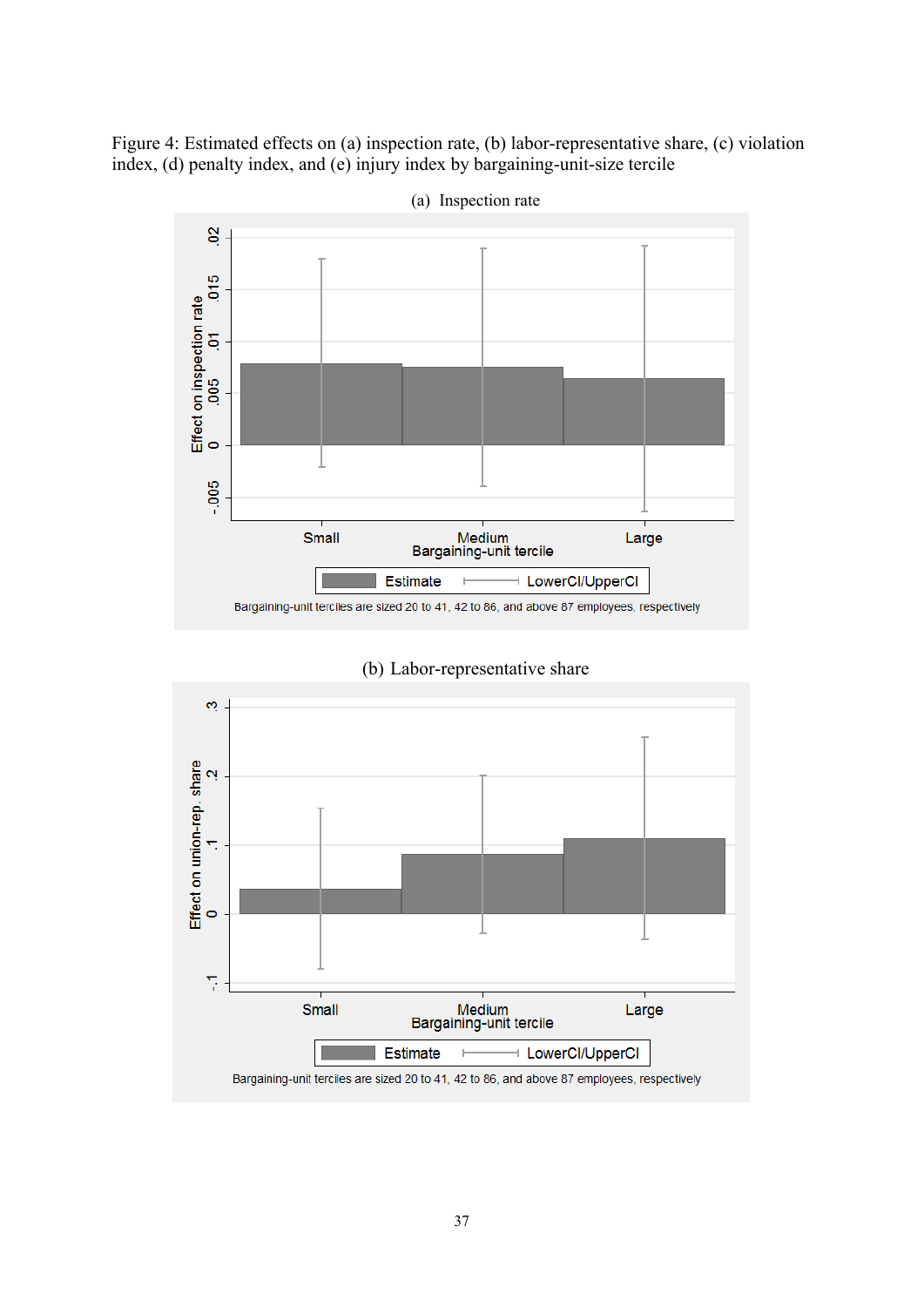

(d) Penalty index

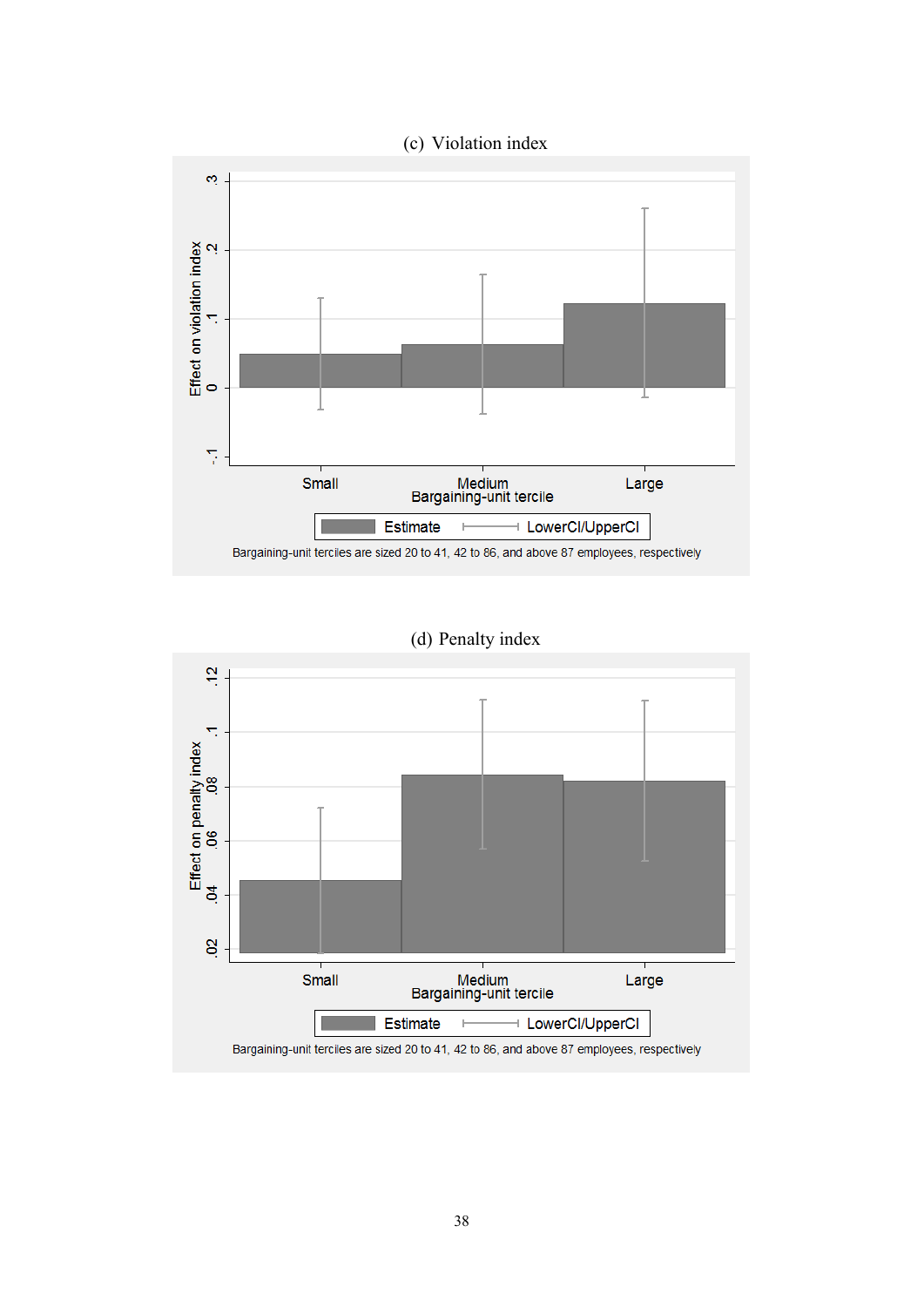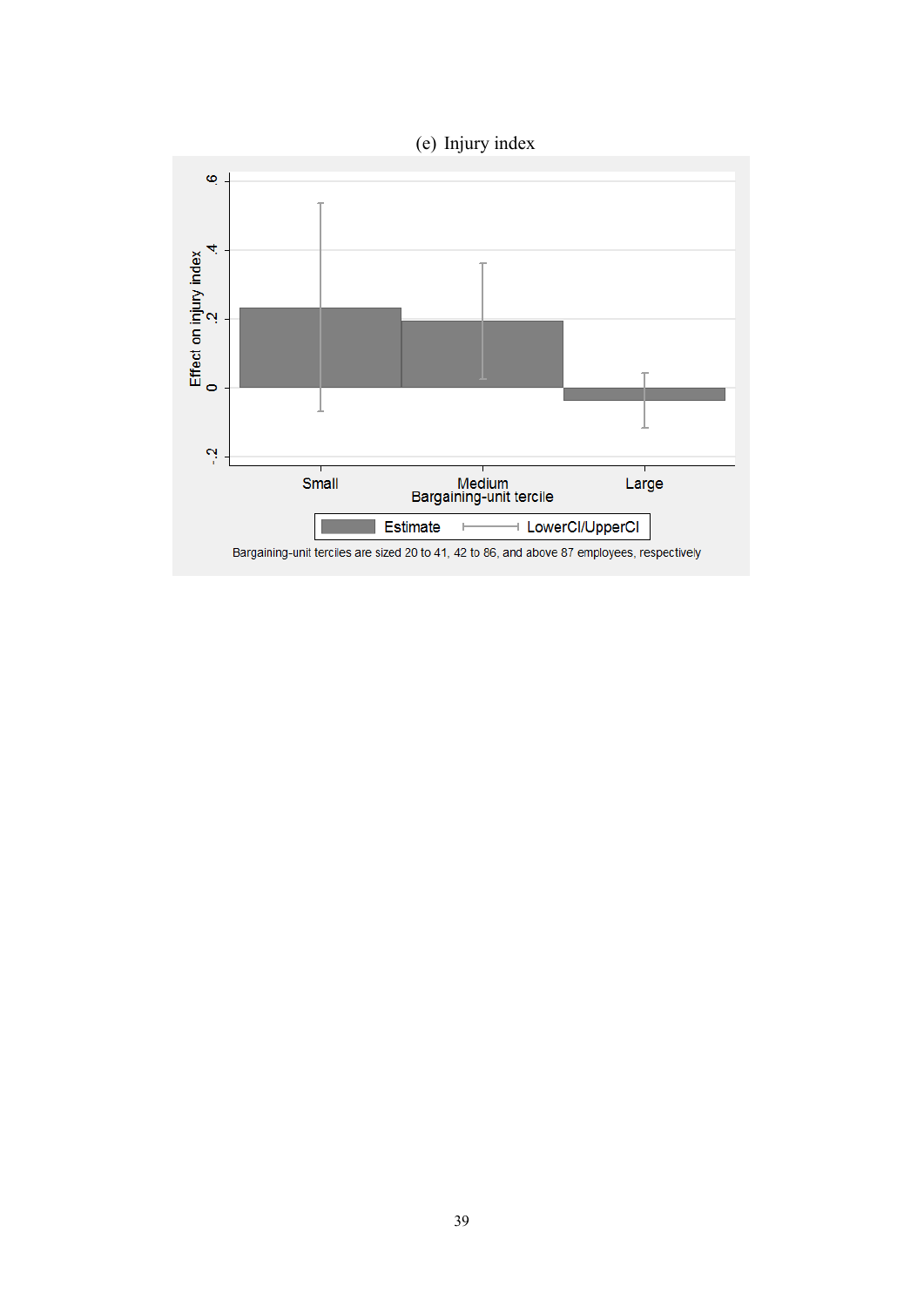### **Appendix A: Additional Detail on Variable Construction**

To construct the merged NLRB election and OSHA inspection panel, we use a series of data cleaning and matching steps aimed at creating reliable linkages to records on the same establishment across time and source.

- 1. Preprocess each record to create standardized format:
	- a. standardize state names to postal abbreviations,
	- b. all street/avenues/road… abbreviations to st/ave/rd
	- c. establishment names in a uniform case and standardize abbreviations (corp/corporation/co to corp, inc/incorporated/Inc to inc…)
- 2. Crosswalk later NLRB election industry codes back to SIC87.
	- a. NLRB switched from SIC-1978 to SIC-1987 to NAICS-2002 industry codes. In each The SIC-78 to SIC-87 has negligible impact on the first and second digits of the industry code, which is all we use. The switch to NAICS-02 is more consequential. . OSHA never switched to NAICS so we convert NLRB industry codes that appear to be NAICS-02 back to SIC-87. Here's how.
	- b. We judge whether each NLRB election's industry is coded under SIC or NAICS by merging its 2-digit industry code to both the SIC industry and the NAICS industry with that number.
		- i. In some cases, the 2-digit number matches to only an SIC code and not a NAICS code. That is SIC.
		- ii. In other cases, the 2-digit number matches to only a NAICS code and not an SIC code. That is NAICS.
		- iii. In the rest of the cases, the 2-digit number matches to both an SIC code and a NAICS code. We inspect these by hand sorting by election date and paying attention to establishment name. We know that earlier elections are generally SIC coded as NAICS did not exist in early years of the study, although there appears to be some back-coding of pre-2002 elections under NAICS. Within each 2-digit industry code, there is usually a year where establishment names switch from being that of the SIC code to that of the NAICS code. We use that break point to assign each NLRB election's industry code as either SIC or NAICS.
	- c. For election with NAICS codes, we use the NAICS-02 to SIC-87 crosswalk provided by the Bureau of Labor Statistics under its Current Employment Statistics (CES) program.<sup>26</sup>
		- i. For many NAICS codes, the mapping to SIC is one-to-one. We convert these directly.
		- ii. For the other NAICS codes, the mapping is to multiple SIC codes and the crosswalk provides probabilities based on employment shares. In those cases (5,579), we create multiple versions of the NLRB election record, each associated with a different SIC code and share.
- 3. Create longitudinal links within the NLRB election data to identify multiple elections in the same establishment over time.

 26 http://www.bls.gov/ces/naicstosic2.htm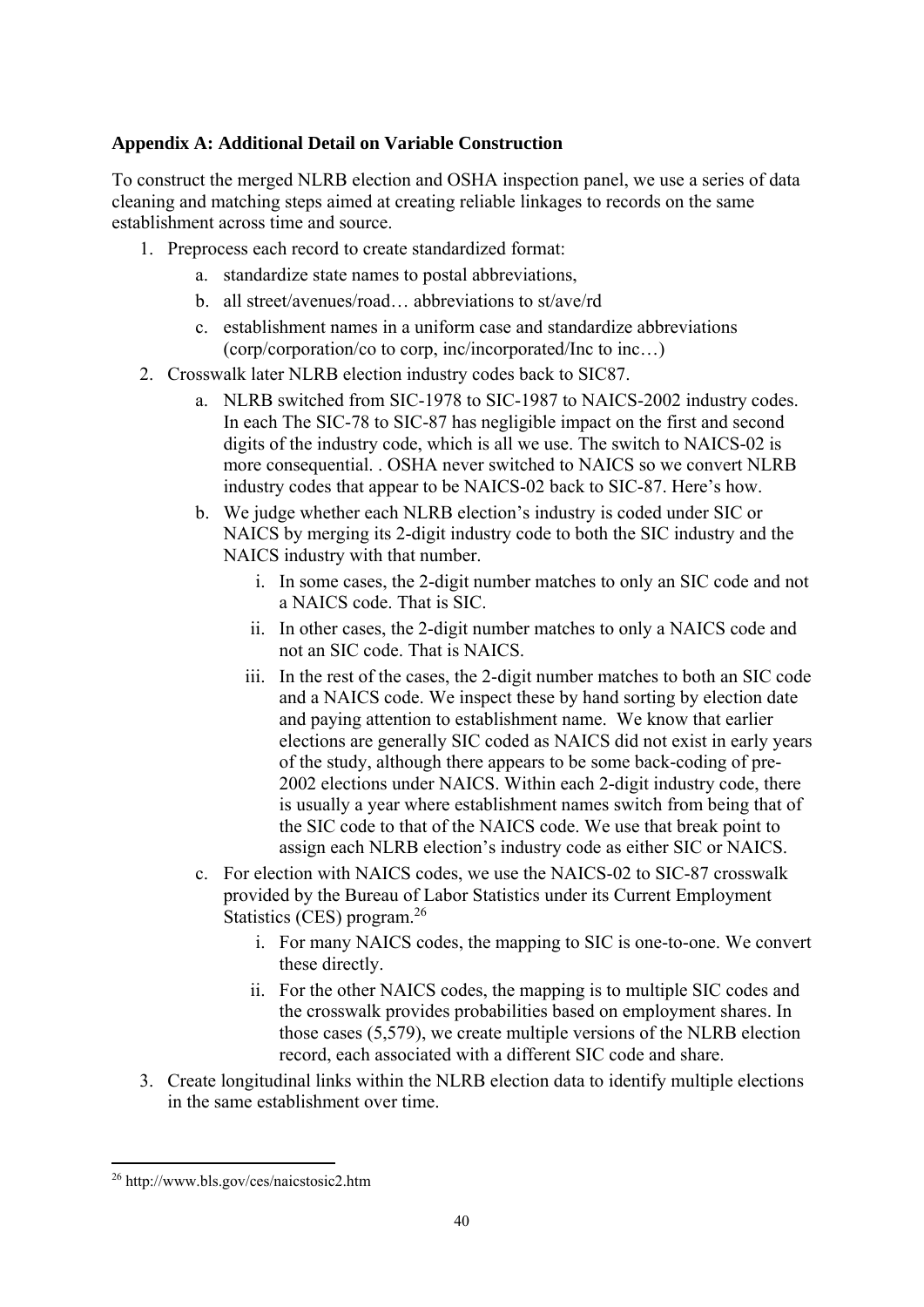- a. Split the NLRB data into subsamples with the same state-SIC2 combination.
- b. Within subsample, use Stata command *strgroup* to find multiple NLRB election records with the same establishment name, street address (where available), and city. This generates a set of potential links with various match qualities. We inspect by hand to judge the best match-quality threshold (0.25). We also present results using alternative thresholds  $(0.2 \text{ and } 0.3)$ .
- 4. Create links between NLRB records and OSHA records to identify the same establishment in both data sets.
	- a. For each OSHA record, search within the NLRB records with the same state-SIC2 combination using the Stata command *reclink* to find NLRB elections that occurred in establishments with the same name, street address (where available), and city. We inspect by hand to judge the best match-quality threshold (0.8853 for matches to NLRB records with street address and 0.8895 for matches to NLRB records without address).
- 5. In cases where the NLRB election has only one associated SIC code, this process creates a longitudinal establishment identifier across datasets.
- 6. In cases where the NLRB election has multiple associated SICS codes from the NAICS crosswalk process, further refinement is needed. Here, each election has multiple possible SIC codes. We choose one using information from OSHA records and from the CES cross-walk's employment shares.
	- a. Where available, use information from the OSHA code to classify the establishment into the correct SIC industry.
		- i. Calculate the number of OSHA records connected to each election-SIC pair for that election.
		- ii. Keep the election-SIC record(s) with the highest number of linked OSHA records. Drop the records of the other possible election-SIC pairs for that election.
	- b. Use information from CES employment shares to classify the establishment into the correct SIC industry.
		- i. If multiple possible SIC matched to the same, highest number of OSHA records for an election (4,418), then use CES employment share to break the tie. Keep the election-SIC record with the highest employment share. Drop the records of the other possible election-SIC pairs for that election.
		- ii. If an election had no OSHA matches for any of its possible SICs, then keep the record with the SIC code that has with the highest employment share from the CES crosswalk (11,182). Drop the records of the other possible election-SIC pairs for that election.
	- c. For a few elections (89), there is still a tie between two possible SIC codes that have the same highest-number of linked OSHA records and the same employment shares. In those cases, we pick one of its possible SIC codes at random to keep and drop the other(s).

This process produces a set of measured unique establishments each with linked NLRB election record(s), perhaps linked OSHA records, and a single SIC code.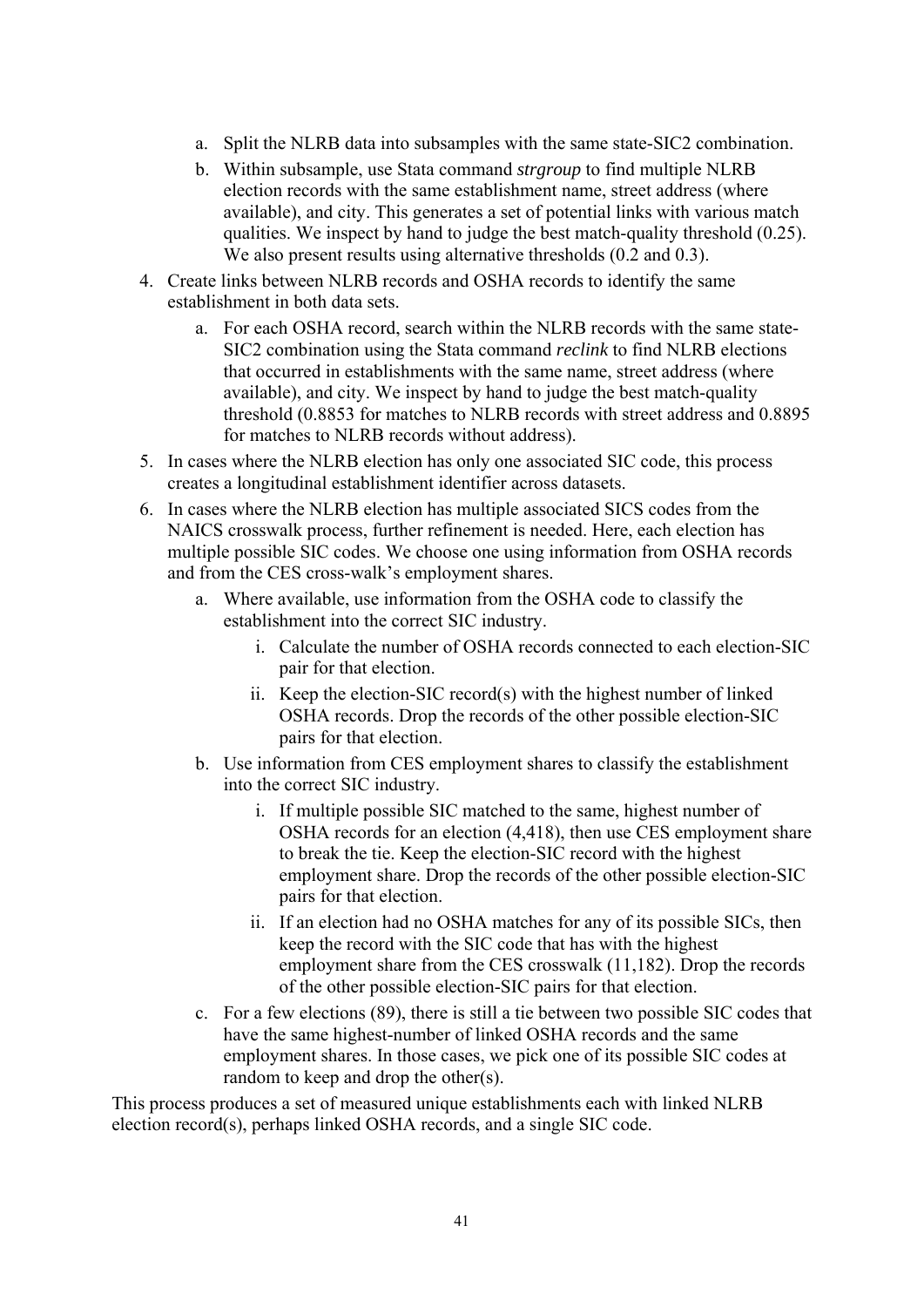# **Appendix B: Additional Tables & Figures**

| Div.           | Industry                                                    | Freq.  | Percent |
|----------------|-------------------------------------------------------------|--------|---------|
| B              | Mining                                                      | 280    | 0.90    |
|                | Construction                                                | 1,627  | 5.24    |
| D              | Manufacturing                                               | 10,878 | 35.03   |
| E              | Transportation, Communications, Electric, Gas, And Sanitary | 5,456  | 17.57   |
| $\overline{F}$ | <b>Wholesale Trade</b>                                      | 1,683  | 5.42    |
| G              | Retail Trade                                                | 2,067  | 6.66    |
| H              | Finance, Insurance, And Real Estate                         | 245    | 0.79    |
| I              | Services                                                    | 8,816  | 28.39   |
| Total          |                                                             | 31,052 | 100     |

Table 8: Distribution of elections across industry divisions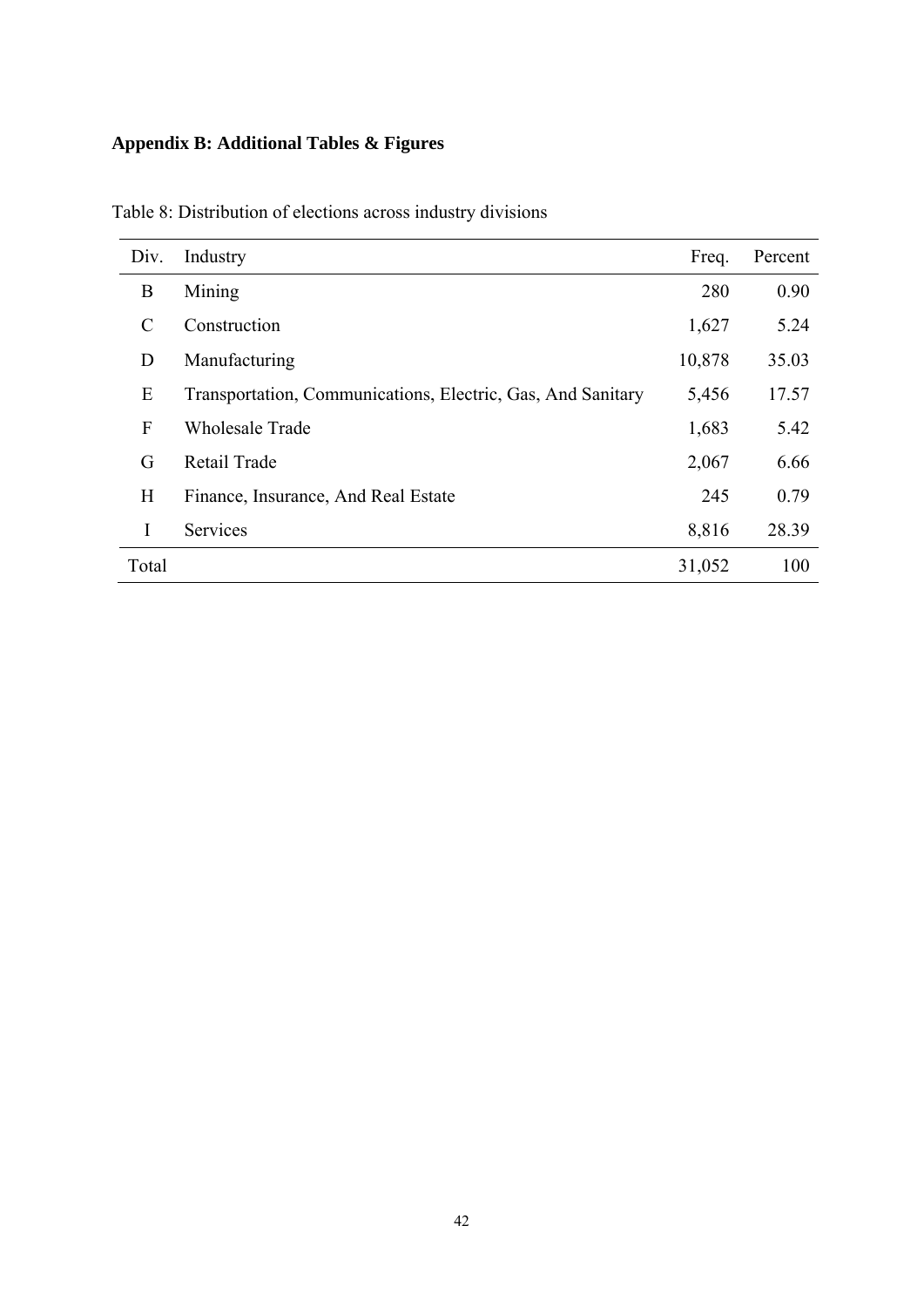| Specification:<br>Predictors                                                | (1)                               | (2)                               | (3)                                            | (4)                                         |
|-----------------------------------------------------------------------------|-----------------------------------|-----------------------------------|------------------------------------------------|---------------------------------------------|
|                                                                             |                                   |                                   |                                                |                                             |
| Union certified                                                             | $0.00825**$<br>(0.00370)          | $0.00860**$<br>(0.00360)          | $0.00693**$<br>(0.00348)                       | $0.00738**$<br>(0.00347)                    |
| Vote share                                                                  | $-0.0286$                         | $-0.0201$                         | $-0.0184$                                      | $-0.0162$<br>(0.0268)                       |
| Vote share*certified                                                        | (0.0286)<br>$-0.0392$<br>(0.0433) | (0.0278)<br>$-0.0514$<br>(0.0421) | (0.0269)<br>$-0.0398$<br>(0.0407)              | $-0.0376$<br>(0.0405)                       |
| Pre-election violation index                                                |                                   |                                   | $-0.00589***$<br>(0.000926)                    | $-0.00579***$<br>(0.000921)                 |
| Pre-election penalty index                                                  |                                   |                                   | $0.0363***$<br>(0.00192)                       | $0.0347***$<br>(0.00191)                    |
| Pre-election labor-<br>representative share<br>Pre-election inspection rate |                                   | $0.113***$                        | $0.0641***$<br>(0.00626)<br>$0.0678***$        | $0.0654***$<br>(0.00623)<br>$0.0639***$     |
| Pre-election injury index                                                   |                                   | (0.00391)                         | (0.00443)<br>$-0.000764**$                     | (0.00443)<br>$-0.000690*$                   |
| Eligible voters                                                             |                                   |                                   | (0.000373)<br>$5.55e-05***$                    | (0.000371)<br>$5.09e-05***$<br>$(5.53e-06)$ |
| Eligible voters squared                                                     |                                   |                                   | $(5.53e-06)$<br>$-5.45e-09***$<br>$(9.68e-10)$ | $-5.06e-09***$                              |
| Industry Div. C                                                             |                                   |                                   |                                                | $(9.64e-10)$<br>0.00796                     |
| Industry Div. D                                                             |                                   |                                   |                                                | (0.00945)<br>$0.0344***$<br>(0.00917)       |
| Industry Div. E                                                             |                                   |                                   |                                                | 0.0109<br>(0.00874)                         |
| Industry Div. F                                                             |                                   |                                   |                                                | 0.0148<br>(0.00976)                         |
| Industry Div. G                                                             |                                   |                                   |                                                | 0.00565                                     |
| Industry Div. H                                                             |                                   |                                   |                                                | (0.00969)<br>0.00225                        |
| Industry Div. I                                                             |                                   |                                   |                                                | (0.0137)<br>$0.0193**$                      |
| Average fatality rate in 2-<br>digit SIC code                               |                                   |                                   |                                                | (0.00934)<br>$0.000284**$<br>(0.000137)     |
| Constant                                                                    | $0.0289***$<br>(0.00250)          | $0.0248***$<br>(0.00243)          | $0.0236***$<br>(0.00244)                       | 1.17e-05<br>(0.00962)                       |
| Adj. R-squared                                                              | 0.000195                          | 0.0566                            | 0.115                                          | 0.124                                       |

Table 9: Effect of union certification on post-election inspection rate at IK-optimal bandwidth 0.128 with varying sets of conditioning variables

Note: Estimate (SE). \*\*\*Significant at the 1% level, \*\*Significant at the 5% level, \*Significant at the 10% level. N=13,830.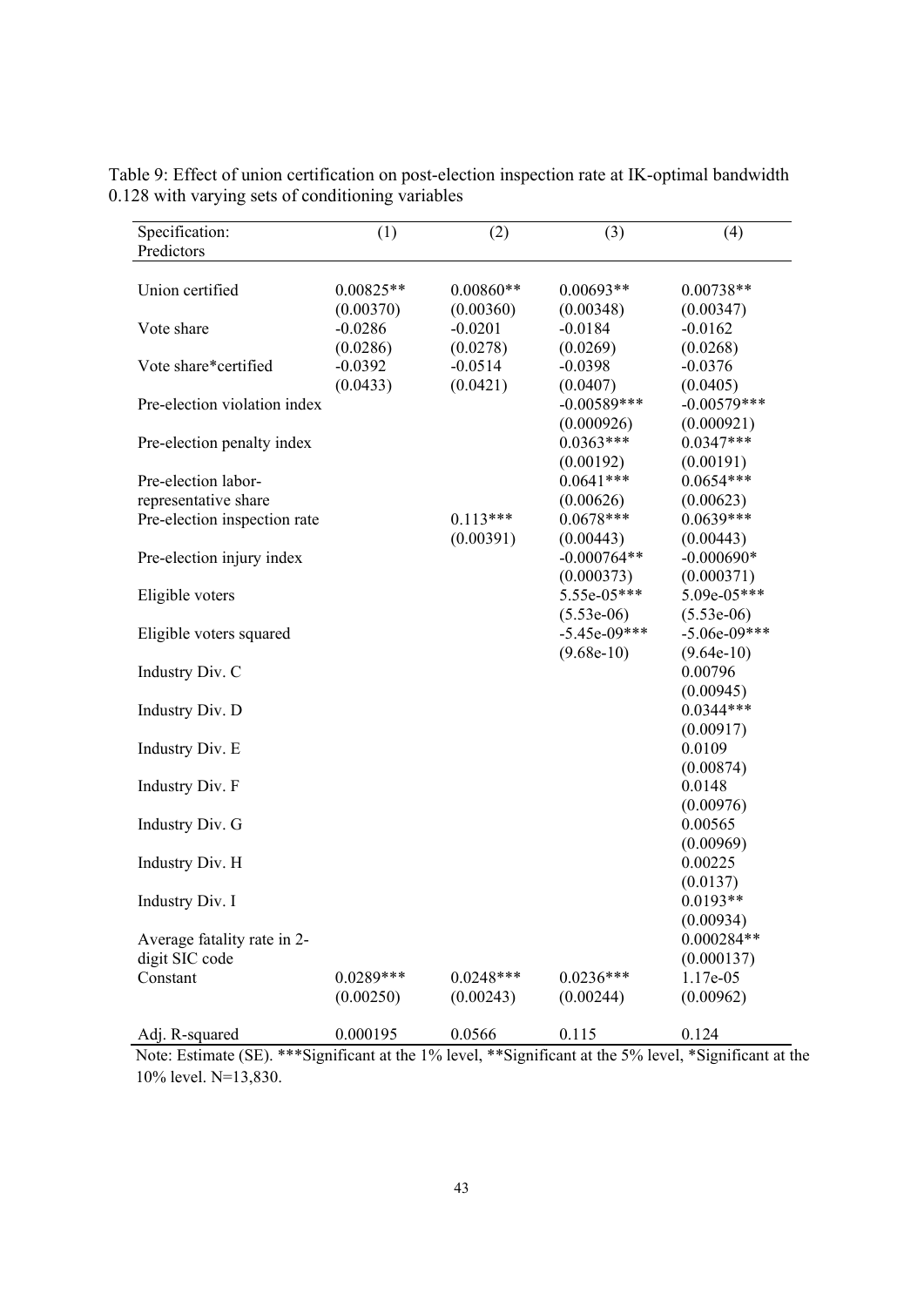| Specification:<br>Predictors | (1)         | (2)         | (3)            | (4)            |
|------------------------------|-------------|-------------|----------------|----------------|
|                              |             |             |                |                |
| Union certified              | $0.0732***$ | $0.0711***$ | $0.0705***$    | $0.0713***$    |
|                              | (0.00854)   | (0.00840)   | (0.00835)      | (0.00832)      |
| Vote share                   | $0.122*$    | $0.119*$    | $0.139**$      | $0.138**$      |
|                              | (0.0660)    | (0.0649)    | (0.0645)       | (0.0643)       |
| Vote share*certified         | $-0.200**$  | $-0.205**$  | $-0.207**$     | $-0.208**$     |
|                              | (0.0999)    | (0.0982)    | (0.0975)       | (0.0972)       |
| Pre-election violation index |             |             | 0.000387       | 0.000649       |
|                              |             |             | (0.00222)      | (0.00221)      |
| Pre-election penalty index   |             |             | $0.00966**$    | 0.00664        |
|                              |             |             | (0.00460)      | (0.00459)      |
| Pre-election union-          |             | $0.316***$  | $0.265***$     | $0.265***$     |
| representative share         |             | (0.0144)    | (0.0150)       | (0.0149)       |
| Pre-election inspection rate |             |             | $0.0683***$    | $0.0630***$    |
|                              |             |             | (0.0106)       | (0.0106)       |
| Pre-election injury index    |             |             | $0.00238***$   | $0.00245***$   |
|                              |             |             | (0.000893)     | (0.000890)     |
| Eligible voters              |             |             | $0.000106***$  | 9.36e-05***    |
|                              |             |             | $(1.32e-05)$   | $(1.33e-05)$   |
| Eligible voters squared      |             |             | $-1.03e-08***$ | $-9.12e-09***$ |
|                              |             |             | $(2.32e-09)$   | $(2.31e-09)$   |
| Industry Div. C              |             |             |                | 0.00624        |
|                              |             |             |                | (0.0227)       |
| Industry Div. D              |             |             |                | $0.0619***$    |
|                              |             |             |                | (0.0220)       |
| Industry Div. E              |             |             |                | 0.0286         |
|                              |             |             |                | (0.0210)       |
| Industry Div. F              |             |             |                | 0.0216         |
|                              |             |             |                | (0.0234)       |
| Industry Div. G              |             |             |                | $-0.00446$     |
|                              |             |             |                | (0.0232)       |
| Industry Div. H              |             |             |                | $-0.00900$     |
|                              |             |             |                | (0.0328)       |
| Industry Div. I              |             |             |                | $0.0425*$      |
|                              |             |             |                | (0.0224)       |
| Average fatality rate in 2-  |             |             |                | $-0.000277$    |
| digit SIC code               |             |             |                | (0.000328)     |
| Constant                     | $0.0419***$ | $0.0365***$ | $0.0250***$    | $-0.0132$      |
|                              | (0.00576)   | (0.00567)   | (0.00583)      | (0.0231)       |
|                              |             |             |                |                |
| Adj. R-squared               | 0.0261      | 0.0589      | 0.0711         | 0.0786         |

Table 10: Effect of union certification on post-election union-rep share at IK-optimal bandwidth 0.151 with varying sets of conditioning variables

Note: Estimate (SE). \*\*\*Significant at the 1% level, \*\*Significant at the 5% level, \*Significant at the 10% level. N=13,830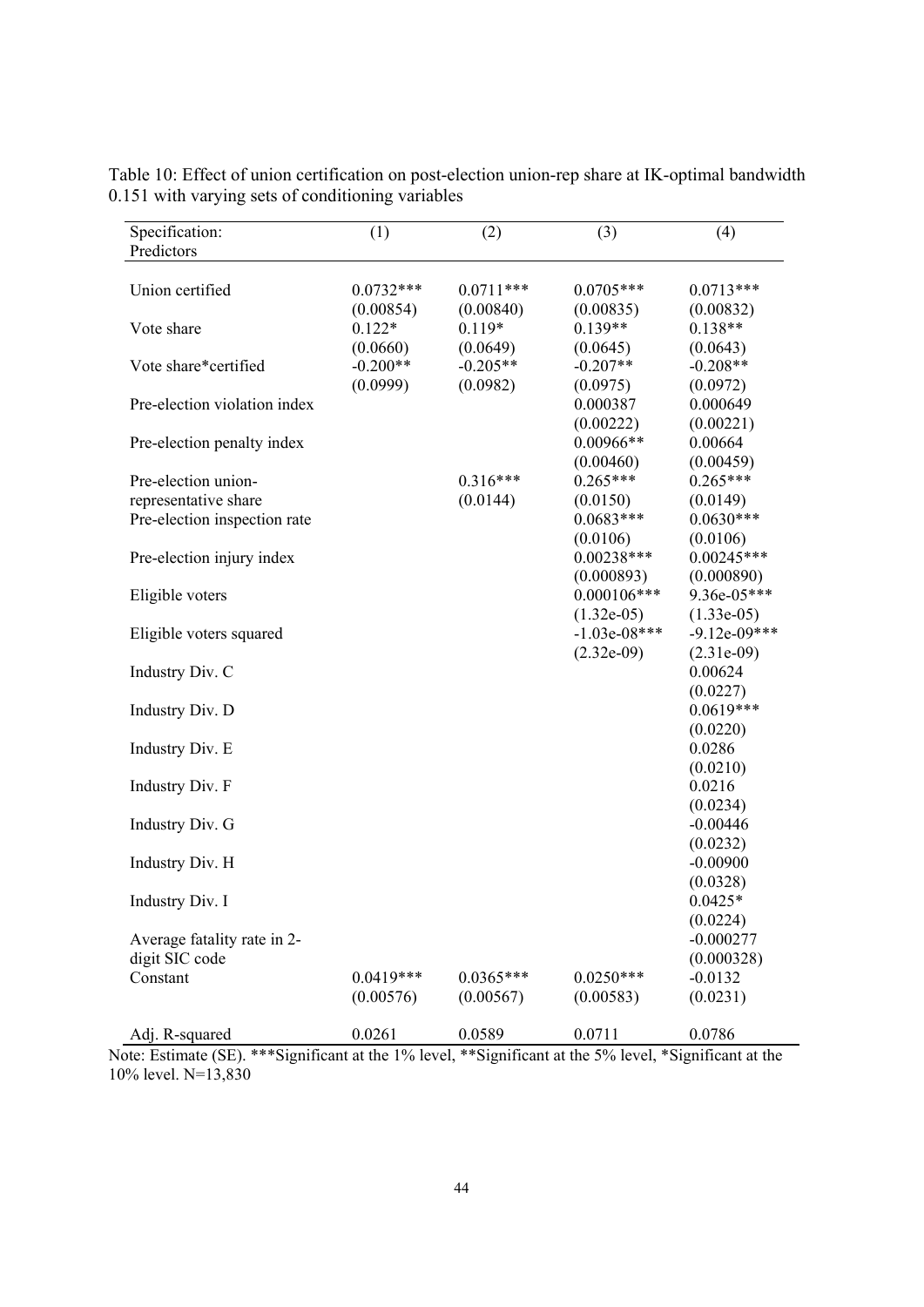| Specification:<br>Predictors | (1)        | (2)        | (3)            | (4)           |
|------------------------------|------------|------------|----------------|---------------|
|                              |            |            |                |               |
| Union certified              | $0.0788**$ | $0.0746**$ | $0.0668**$     | $0.0796**$    |
|                              | (0.0345)   | (0.0339)   | (0.0336)       | (0.0332)      |
| Vote share                   | $-0.130$   | $-0.146$   | $-0.0603$      | $-0.0132$     |
|                              | (0.199)    | (0.196)    | (0.194)        | (0.192)       |
| Vote share*certified         | $-0.329$   | $-0.252$   | $-0.296$       | $-0.273$      |
|                              | (0.307)    | (0.301)    | (0.299)        | (0.296)       |
| Pre-election violation index |            | $0.139***$ | $0.0247***$    | $0.0248***$   |
|                              |            | (0.00543)  | (0.00945)      | (0.00935)     |
| Pre-election penalty index   |            |            | $0.216***$     | $0.190***$    |
|                              |            |            | (0.0185)       | (0.0184)      |
| Pre-election labor-          |            |            | $0.288***$     | $0.318***$    |
| representative share         |            |            | (0.0625)       | (0.0618)      |
| Pre-election inspection rate |            |            | $0.359***$     | $0.279***$    |
|                              |            |            | (0.0442)       | (0.0439)      |
| Pre-election injury index    |            |            | $-0.0103***$   | $-0.00896***$ |
|                              |            |            | (0.00315)      | (0.00311)     |
| Eligible voters              |            |            | $0.000261***$  | $0.000189***$ |
|                              |            |            | $(5.55e-05)$   | $(5.52e-05)$  |
|                              |            |            | $-3.23e-08***$ | $-2.61e-08**$ |
| Eligible voters squared      |            |            |                |               |
|                              |            |            | $(1.06e-08)$   | $(1.05e-08)$  |
| Industry Div. C              |            |            |                | 0.109         |
|                              |            |            |                | (0.0946)      |
| Industry Div. D              |            |            |                | $0.542***$    |
|                              |            |            |                | (0.0921)      |
| Industry Div. E              |            |            |                | 0.113         |
|                              |            |            |                | (0.0878)      |
| Industry Div. F              |            |            |                | $0.254***$    |
|                              |            |            |                | (0.0976)      |
| Industry Div. G              |            |            |                | $0.175*$      |
|                              |            |            |                | (0.0970)      |
| Industry Div. H              |            |            |                | 0.154         |
|                              |            |            |                | (0.135)       |
| Industry Div. I              |            |            |                | $0.222**$     |
|                              |            |            |                | (0.0937)      |
| Average fatality rate in 2-  |            |            |                | $0.00561***$  |
| digit SIC code               |            |            |                | (0.00136)     |
| Constant                     | $-0.00742$ | $-0.00736$ | $-0.0261$      | $-0.382***$   |
|                              | (0.0230)   | (0.0226)   | (0.0234)       | (0.0962)      |
|                              |            |            |                |               |
| Adj. R-squared               | 0.000165   | 0.0352     | 0.0516         | 0.0733        |

Table 11: Effect of union certification on post-election violation index at IK-optimal bandwidth 0.197 with varying sets of conditioning variables

Note: Estimate (SE). \*\*\*Significant at the 1% level, \*\*Significant at the 5% level, \*Significant at the 10% level. N=18,053.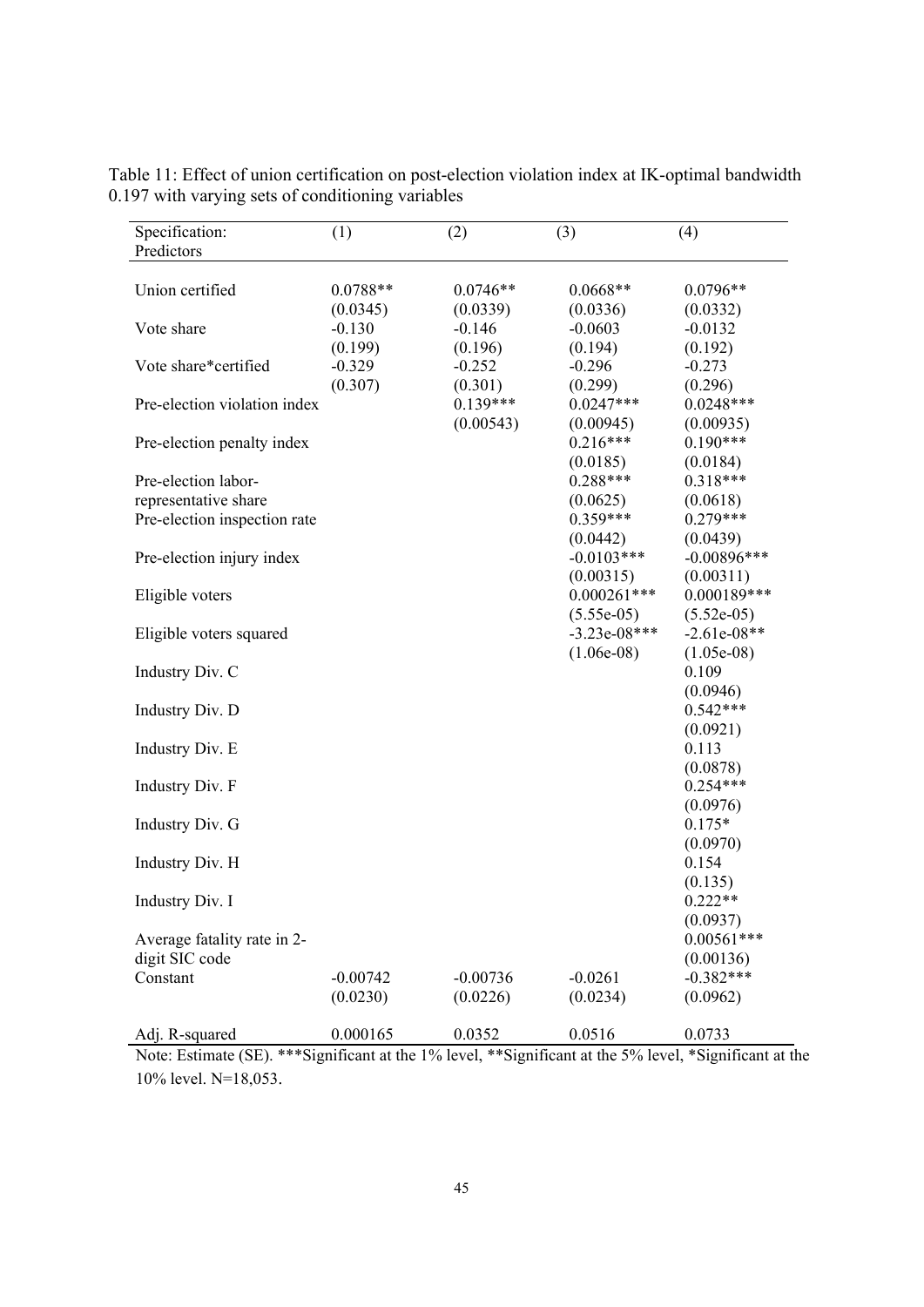| Specification:<br>Predictors | (1)        | (2)        | (3)            | (4)           |  |
|------------------------------|------------|------------|----------------|---------------|--|
|                              |            |            |                |               |  |
| Union certified              | $0.0731*$  | $0.0681*$  | $0.0657*$      | $0.0754**$    |  |
|                              | (0.0397)   | (0.0388)   | (0.0386)       | (0.0381)      |  |
| Vote share                   | $-0.137$   | $-0.159$   | $-0.102$       | $-0.0591$     |  |
|                              | (0.307)    | (0.300)    | (0.298)        | (0.295)       |  |
| Vote share*certified         | $-0.492$   | $-0.417$   | $-0.454$       | $-0.375$      |  |
|                              | (0.464)    | (0.453)    | (0.451)        | (0.446)       |  |
| Pre-election violation index |            |            | $0.0286***$    | $0.0300***$   |  |
|                              |            |            | (0.0103)       | (0.0101)      |  |
| Pre-election penalty index   |            | $0.297***$ | $0.187***$     | $0.160***$    |  |
|                              |            | (0.0117)   | (0.0213)       | (0.0210)      |  |
| Pre-election labor-          |            |            | $0.290***$     | $0.320***$    |  |
| representative share         |            |            | (0.0693)       | (0.0685)      |  |
| Pre-election inspection rate |            |            | $0.434***$     | $0.364***$    |  |
|                              |            |            | (0.0491)       | (0.0487)      |  |
| Pre-election injury index    |            |            | $-0.0167***$   | $-0.0153***$  |  |
|                              |            |            | (0.00413)      | (0.00408)     |  |
| Eligible voters              |            |            | $0.000295***$  | $0.000222***$ |  |
|                              |            |            | $(6.12e-05)$   | $(6.08e-05)$  |  |
| Eligible voters squared      |            |            | $-2.89e-08***$ | $-2.30e-08**$ |  |
|                              |            |            | $(1.07e-08)$   | $(1.06e-08)$  |  |
| Industry Div. C              |            |            |                | 0.122         |  |
|                              |            |            |                | (0.104)       |  |
| Industry Div. D              |            |            |                | $0.510***$    |  |
|                              |            |            |                | (0.101)       |  |
| Industry Div. E              |            |            |                | 0.107         |  |
|                              |            |            |                | (0.0961)      |  |
| Industry Div. F              |            |            |                | $0.240**$     |  |
|                              |            |            |                | (0.107)       |  |
| Industry Div. G              |            |            |                | 0.126         |  |
|                              |            |            |                | (0.107)       |  |
| Industry Div. H              |            |            |                | 0.0730        |  |
|                              |            |            |                | (0.150)       |  |
| Industry Div. I              |            |            |                | $0.190*$      |  |
|                              |            |            |                | (0.103)       |  |
| Average fatality rate in 2-  |            |            |                | $0.00279*$    |  |
| digit SIC code               |            |            |                | (0.00150)     |  |
| Constant                     | $-0.00411$ | 0.0286     | $-0.0354$      | $-0.345***$   |  |
|                              | (0.0267)   | (0.0262)   | (0.0270)       | (0.106)       |  |
|                              |            |            |                |               |  |
| Adj. R-squared               | 8.71e-05   | 0.0444     | 0.0544         | 0.0771        |  |

Table 12: Effect of union certification on post-election penalty index at IK-optimal bandwidth 0.153 with varying sets of conditioning variables

Note: Estimate (SE). \*\*\*Significant at the 1% level, \*\*Significant at the 5% level, \*Significant at the 10% level. N=13,830.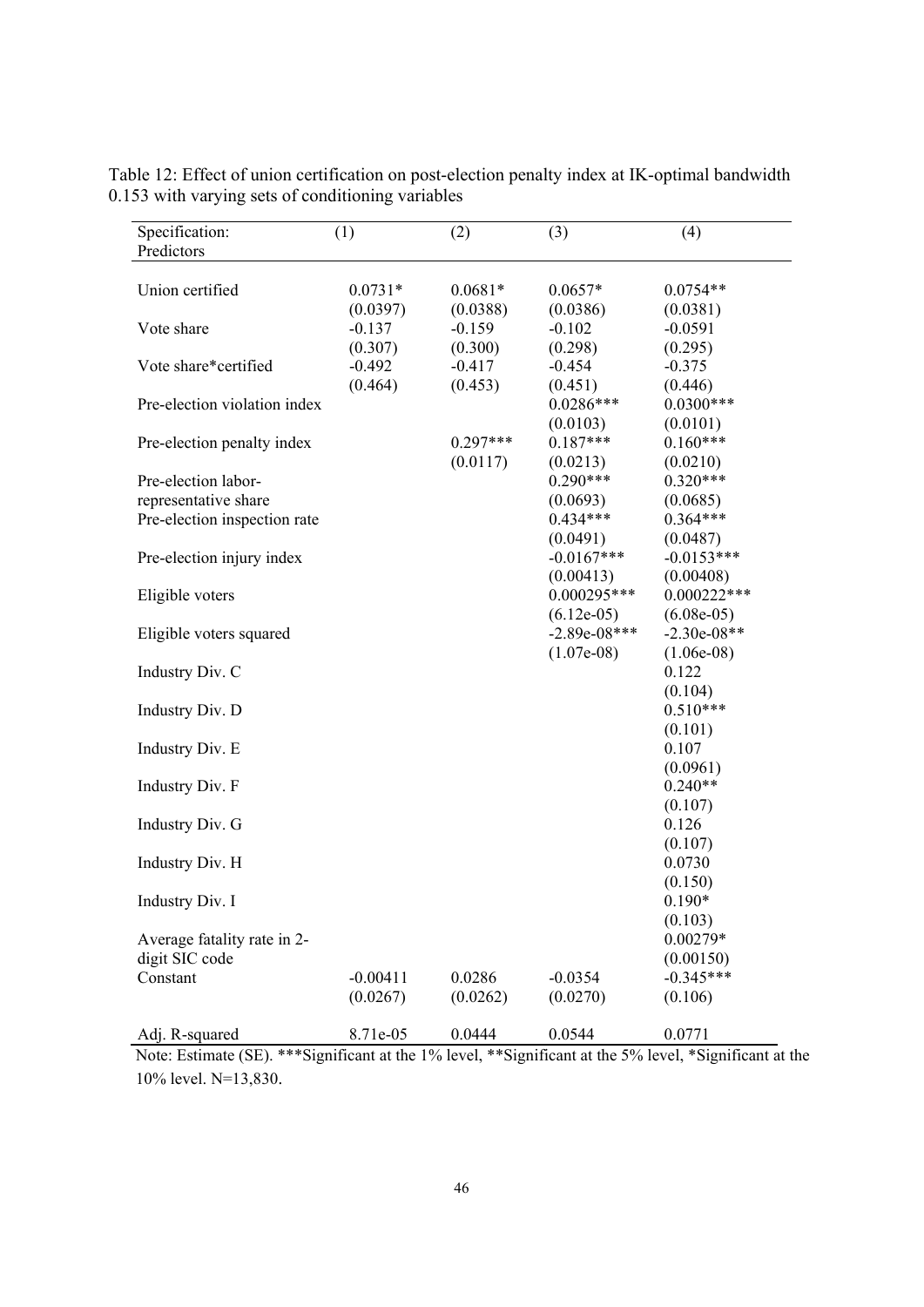| Specification:                                                              | (1)                   | (2)                      | (3)                                  | (4)                                          |
|-----------------------------------------------------------------------------|-----------------------|--------------------------|--------------------------------------|----------------------------------------------|
| Predictors                                                                  |                       |                          |                                      |                                              |
| Union certified                                                             | $0.121**$<br>(0.0572) | $0.122**$<br>(0.0570)    | $0.117**$<br>(0.0568)                | $0.120**$<br>(0.0568)                        |
| Vote share                                                                  | $-0.00500$<br>(0.442) | 0.0329<br>(0.441)        | 0.00305<br>(0.439)                   | 0.0269<br>(0.440)                            |
| Vote share*certified                                                        | $-1.252*$<br>(0.669)  | $-1.301*$<br>(0.666)     | $-1.315**$<br>(0.664)                | $-1.324**$<br>(0.664)                        |
| Pre-election violation<br>index                                             |                       |                          | $-0.0329**$<br>(0.0151)              | $-0.0329**$<br>(0.0151)                      |
| Pre-election penalty index                                                  |                       |                          | $0.0791**$<br>(0.0313)               | $0.0767**$<br>(0.0314)                       |
| Pre-election labor-<br>representative share<br>Pre-election inspection rate |                       |                          | $0.895***$<br>(0.102)<br>$-0.0282$   | $0.900***$<br>(0.102)<br>$-0.0316$           |
| Pre-election injury index                                                   |                       | $0.0628***$<br>(0.00578) | (0.0723)<br>$0.0586***$<br>(0.00608) | (0.0726)<br>$0.0585***$<br>(0.00608)         |
| Eligible voters                                                             |                       |                          | $-0.000154*$                         | $-0.000159*$                                 |
| Eligible voters squared                                                     |                       |                          | $(9.01e-05)$<br>1.47e-08             | $(9.06e-05)$<br>1.48e-08                     |
| Industry Div. C                                                             |                       |                          | $(1.58e-08)$                         | $(1.58e-08)$<br>$-0.0307$                    |
| Industry Div. D                                                             |                       |                          |                                      | (0.155)<br>0.0104                            |
| Industry Div. E                                                             |                       |                          |                                      | (0.150)<br>0.0805                            |
| Industry Div. F                                                             |                       |                          |                                      | (0.143)<br>$-0.0124$                         |
| Industry Div. G                                                             |                       |                          |                                      | (0.160)<br>$-0.0584$                         |
| Industry Div. H                                                             |                       |                          |                                      | (0.159)<br>$-0.0878$                         |
| Industry Div. I                                                             |                       |                          |                                      | (0.224)<br>$-0.0702$                         |
| Average fatality rate in 2-<br>digit SIC code<br>Constant                   | $-0.00399$            | $-0.00243$               | 0.00828                              | (0.153)<br>$-0.00298$<br>(0.00224)<br>0.0378 |
| Adj. R-squared                                                              | (0.0386)<br>0.000312  | (0.0384)<br>0.00872      | (0.0397)<br>0.0153                   | (0.158)<br>0.0155                            |

Table 13: Effect of union certification on post-election injury index at IK-optimal bandwidth 0.146 with varying sets of conditioning variables

Note: Estimate (SE). \*\*\*Significant at the 1% level, \*\*Significant at the 5% level, \*Significant at the 10% level. N=13,830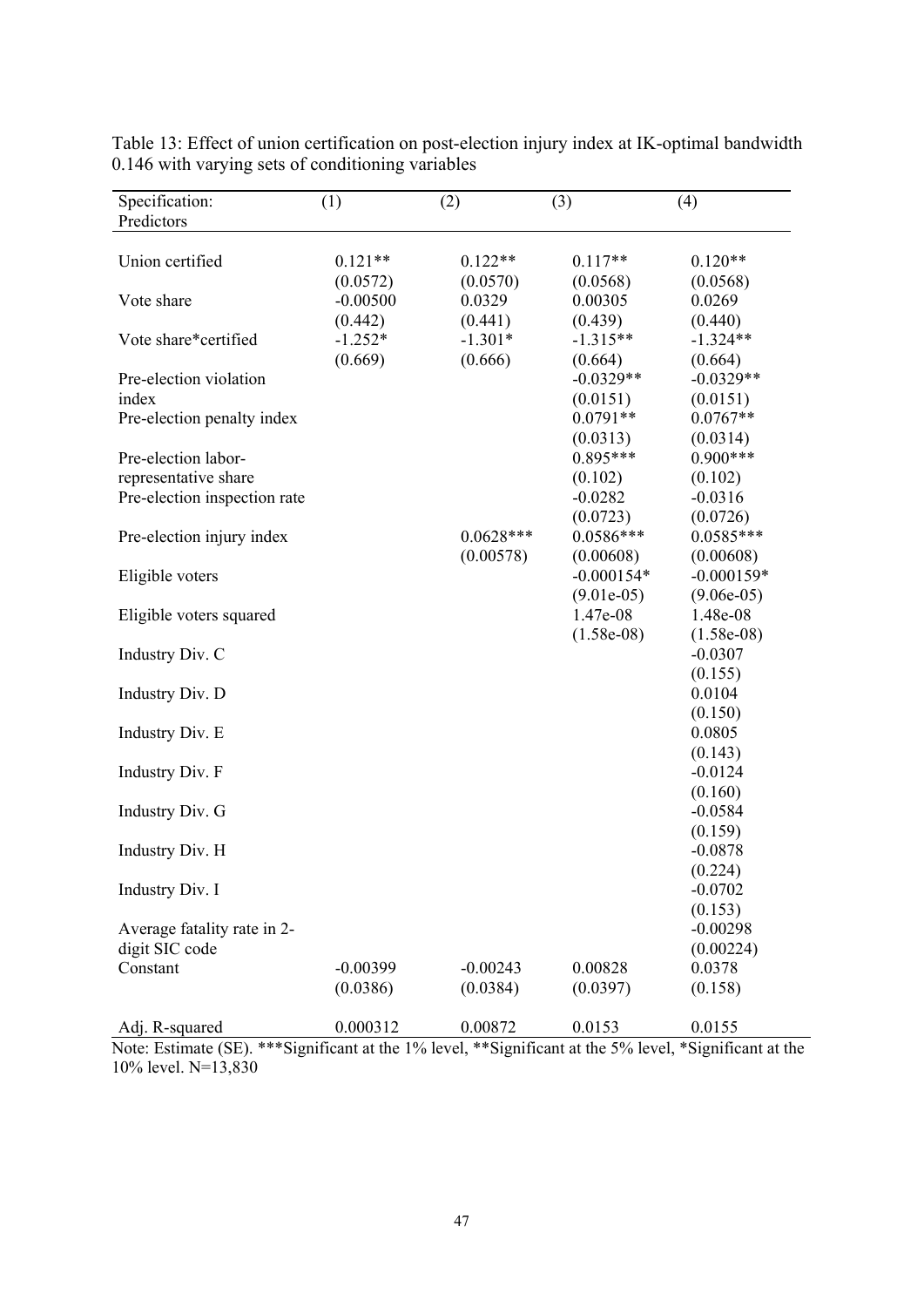| Year  | Inspection | Percent |
|-------|------------|---------|
| 1985  | 139,072    | 3.29    |
| 1986  | 134,640    | 3.18    |
| 1987  | 130,292    | 3.08    |
| 1988  | 125,460    | 2.97    |
| 1989  | 123,194    | 2.91    |
| 1990  | 135,533    | 3.2     |
| 1991  | 138,182    | 3.27    |
| 1992  | 125,339    | 2.96    |
| 1993  | 112,705    | 2.67    |
| 1994  | 112,476    | 2.66    |
| 1995  | 96,848     | 2.29    |
| 1996  | 92,360     | 2.18    |
| 1997  | 104,624    | 2.47    |
| 1998  | 101,230    | 2.39    |
| 1999  | 102,791    | 2.43    |
| 2000  | 100,088    | 2.37    |
| 2001  | 103,553    | 2.45    |
| 2002  | 111,094    | 2.63    |
| 2003  | 108,895    | 2.57    |
| 2004  | 107,194    | 2.53    |
| 2005  | 104,982    | 2.48    |
| 2006  | 107,440    | 2.54    |
| 2007  | 103,737    | 2.45    |
| 2008  | 106,210    | 2.51    |
| 2009  | 111,311    | 2.63    |
| 2010  | 109,337    | 2.59    |
| 2011  | 103,526    | 2.45    |
| 2012  | 101,033    | 2.39    |
| 2013  | 90,647     | 2.14    |
| 2014  | 2,701      | 0.06    |
| Total | 3,052,113  | 72      |

Table 14: Number of Inspections by year in OSHA (1985-2014)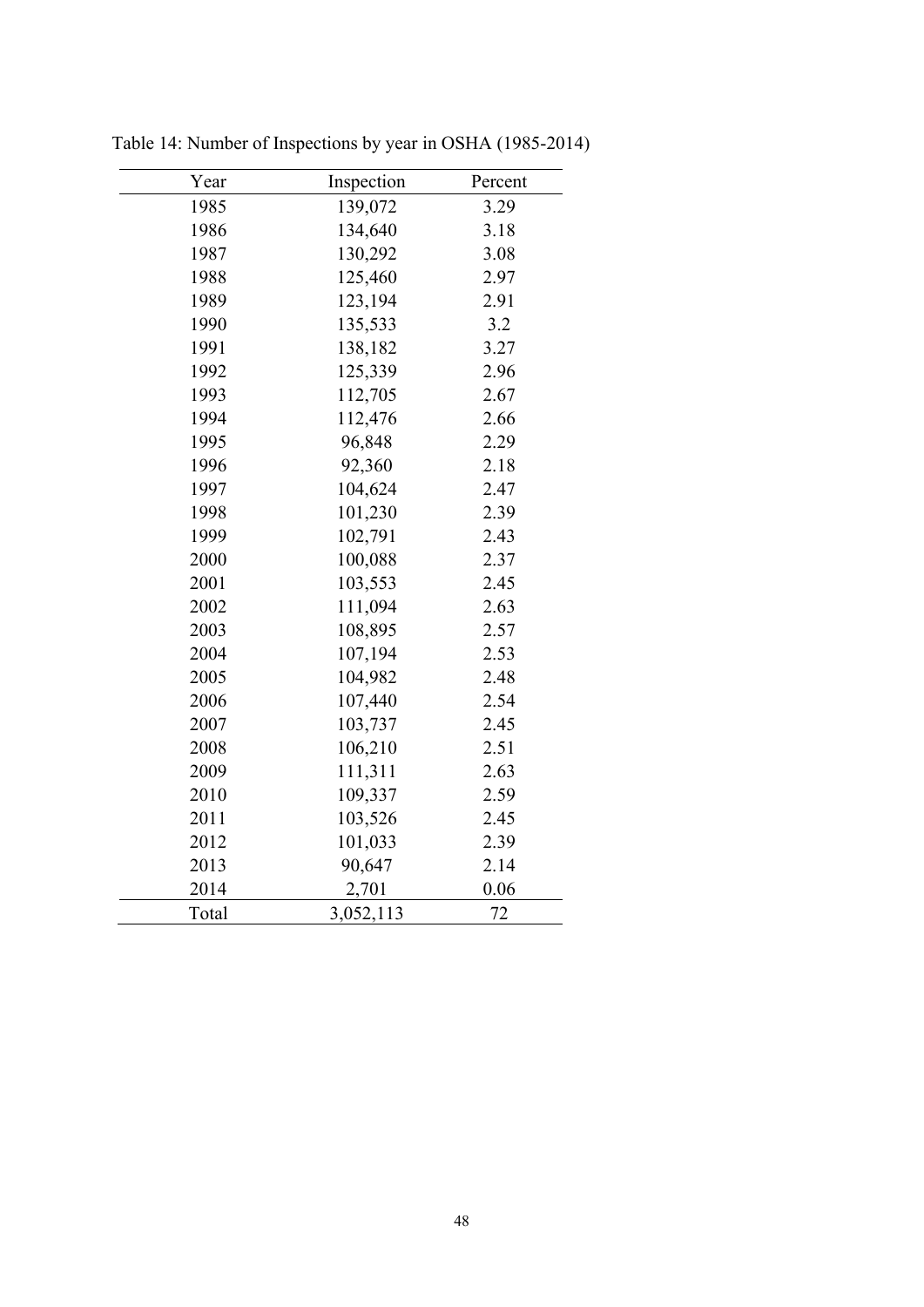

Figure 5: Number of fatal occupational injuries in OSHA database annually for 1970 to 2014